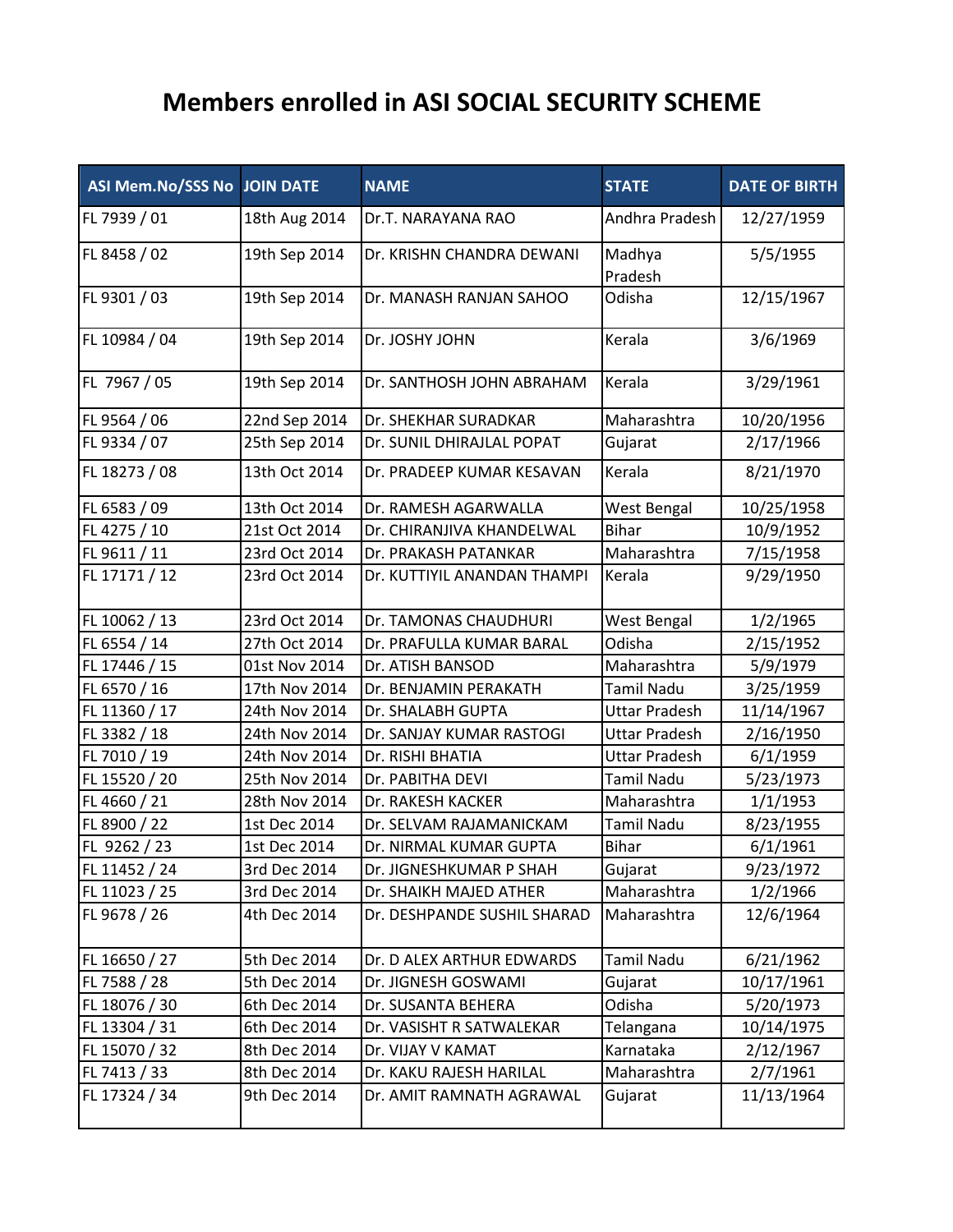| ASI Mem.No/SSS No JOIN DATE |               | <b>NAME</b>                              | <b>STATE</b>         | <b>DATE OF BIRTH</b> |
|-----------------------------|---------------|------------------------------------------|----------------------|----------------------|
| FL 6799 / 35                | 9th Dec 2014  | Dr. BASAVARAJ R PATIL                    | Karnataka            | 9/20/1961            |
| FL 8125 / 36                | 10th Dec 2014 | Dr. VEERABHADRAPPA                       | Karnataka            | 1/1/1955             |
|                             |               | CHINIWALAR                               |                      |                      |
| FL 16920 / 37               | 10th Dec 2014 | Dr. SRISHAIL CHINIWALAR                  | Karnataka            | 5/19/1980            |
| FL 11720 / 38               | 10th Dec 2014 | Dr. GANESAN VELUMANI (Reddy              | Andhra Pradesh       | 5/20/1961            |
|                             |               | RGV)                                     |                      |                      |
| FL 8771 / 39                | 10th Dec 2014 | Dr. SADASHIVAYYA SOPPIMATH               | Karnataka            | 5/16/1960            |
| FL 10812 / 40               | 10th Dec 2014 | Dr. SHIVA KANT MISRA                     | <b>Uttar Pradesh</b> | 1/17/1956            |
| FL 16499 / 41               | 10th Dec 2014 | Dr. BHAGWAN BAKHSH YADAV                 | <b>Uttar Pradesh</b> | 1/31/1953            |
| FL 3735 / 42                | 10th Dec 2014 | Dr. SRIRAM SAI RAJENDRA                  | Telangana            | 7/4/1952             |
| FL 7785 / 43                | 10th Dec 2014 | Dr. SREEJOY PATNAIK                      | Odisha               | 2/21/1961            |
| FL 18690 / 44               | 11th Dec 2014 | Dr. ARIF EHASANALI KADERI                | Maharashtra          | 6/6/1958             |
| FL 14444 / 45               | 11th Dec 2014 | Dr. CHINTALA NIRANJAN REDDY              | Andhra Pradesh       | 7/14/1974            |
| FL 11372 / 46               | 12th Dec 2014 | Dr. G BASKARAN                           | <b>Tamil Nadu</b>    | 5/31/1960            |
| FL 15539 / 47               | 12th Dec 2014 | Dr. NAGARAJ V GADWAL                     | Karnataka            | 8/8/1964             |
| FL 16574 / 48               | 12th Dec 2014 | Dr. V RAJA SENTHIL                       | <b>Tamil Nadu</b>    | 2/13/1982            |
| FL 10150 / 49               | 13th Dec 2014 | Dr. BHUT RANCHHOD MAVJIBHAI Gujarat      |                      | 7/27/1966            |
| FL 11420 / 50               | 15th Dec 2014 | Dr. BASA RAJESHWARRAO<br><b>BHUMAYYA</b> | Telangana            | 10/8/1954            |
| FL 7979 / 51                | 15th Dec 2014 | Dr. V MANJUNATH REDDY                    | Karnataka            | 11/6/1957            |
| FL 12979 / 52               | 15th Dec 2014 | Dr. PRATAP REDDY B                       | Telangana            | 12/21/1957           |
| FL 18636 / 53               | 15th Dec 2014 | Dr. S SALIL KUMAR                        | Kerala               | 5/25/1967            |
| FL 11373 / 54               | 16th Dec 2014 | Dr. S GURUNATHAN                         | <b>Tamil Nadu</b>    | 7/5/1962             |
| FL 12625 / 55               | 17th Dec 2014 | Dr. S MARIMUTHU                          | <b>Tamil Nadu</b>    | 4/19/1975            |
| FL 14112 / 56               | 18th Dec 2014 | Dr. CHARUHAS                             | Maharashtra          | 6/5/1960             |
|                             |               | SHARADCHANDRA BHAGWAT                    |                      |                      |
| FL 31252 / 57               | 19th Dec 2014 | Dr. SHIVANAGOUDA Y<br><b>MULKIPATIL</b>  | Karnataka            | 7/20/1974            |
| FL 8047 / 58                | 20th Dec 2014 | Dr. MEHTA SUDHIR GULABRAI                | Gujarat              | 9/4/1960             |
| FL 13033 / 60               | 22nd Dec 2014 | Dr. PRABHAKARA G N                       | Karnataka            | 2/2/1965             |
| FL 14846 / 61               | 22nd Dec 2014 | Dr. SIDDHARTH TAMASKAR                   | Chhattisgarh         | 11/16/1973           |
| FL 15969 / 62               | 22nd Dec 2014 | Dr. S CHAKRADHAR                         | Andhra Pradesh       | 7/1/1979             |
| FL 14513 / 63               | 22nd Dec 2014 | Dr. GREGORY BANDO                        | Madhya               | 12/24/1965           |
|                             |               |                                          | Pradesh              |                      |
| FL 7426 / 64                | 22nd Dec 2014 | Dr. BASAVARAJ REDDY                      | Karnataka            | 7/1/1954             |
| FL 14132 / 65               | 22nd Dec 2014 | Dr. K T PRAKASH REDDY                    | Karnataka            | 6/4/1959             |
| FL 5673 / 66                | 22nd Dec 2014 | Dr. SITARAM PRASAD SINGH                 | <b>Bihar</b>         | 6/4/1955             |
| FL 19796 / 69               | 23rd Dec 2014 | Dr. SUNIL TELKAR                         | Karnataka            | 7/20/1976            |
| FL 16280 / 71               | 23rd Dec 2014 | Dr. NARAYAN MUNISWAMY                    | Karnataka            | 8/6/1969             |
| FL 18284 / 72               | 23rd Dec 2014 | Dr. PANDYA JAYANT                        | Gujarat              | 6/23/1951            |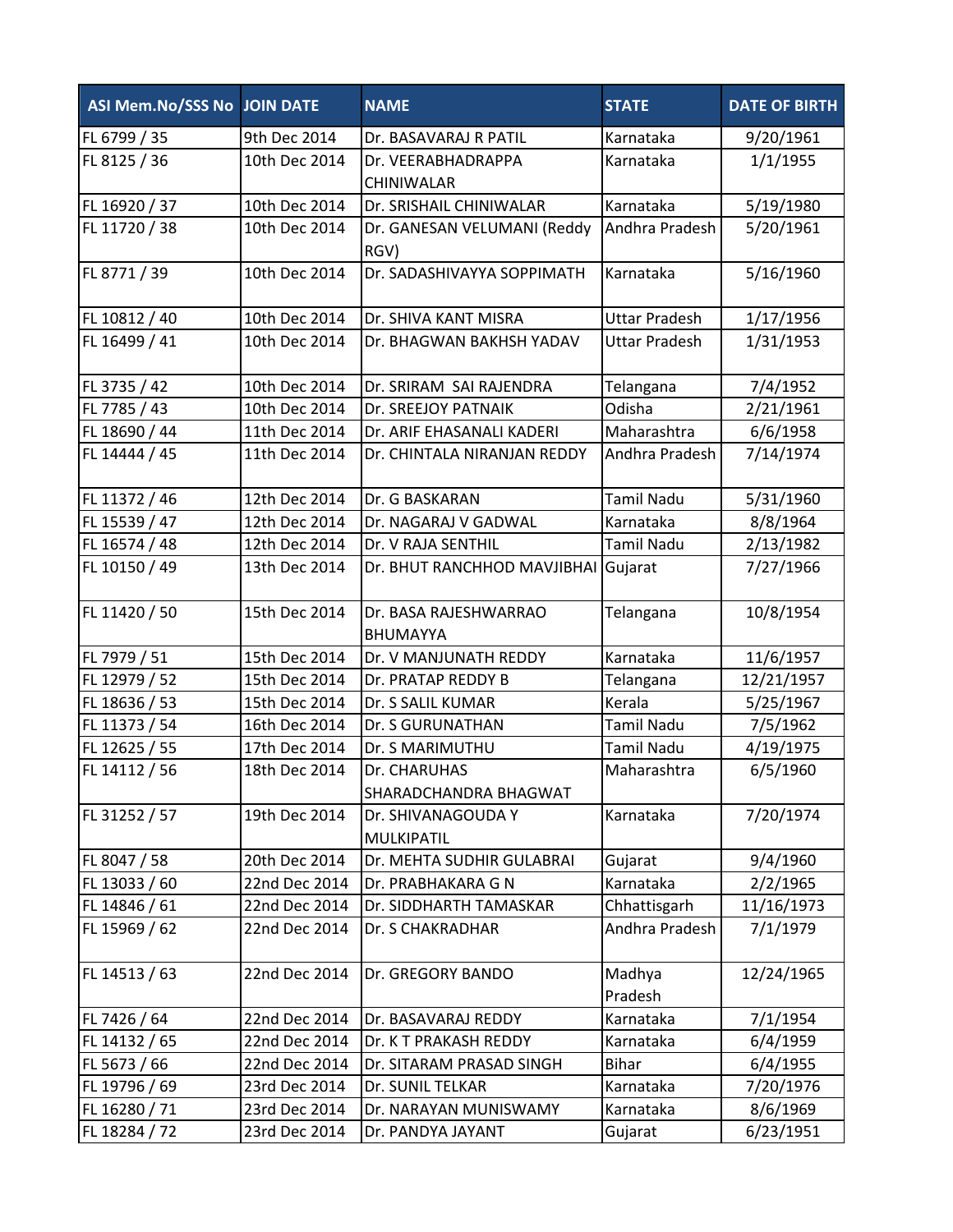| ASI Mem.No/SSS No JOIN DATE |               | <b>NAME</b>                                 | <b>STATE</b>         | <b>DATE OF BIRTH</b> |
|-----------------------------|---------------|---------------------------------------------|----------------------|----------------------|
| FL 14482 / 73               | 23rd Dec 2014 | Dr. ASHOK S MALLAPUR                        | Karnataka            | 5/17/1959            |
| FL 11426 / 74               | 24th Dec 2014 | Dr. ANIL VISHWASRAO DAROKAR                 | Maharashtra          | 9/29/1966            |
| FL 18699 / 75               | 24th Dec 2014 | Dr. UMALE NARAYAN<br>PUNDLIKRAO             | Maharashtra          | 1/18/1955            |
| FL 10266 / 76               | 26th Dec 2014 | Dr. SUDHEER K N                             | Karnataka            | 4/22/1965            |
| FL 19599 / 77               | 26th Dec 2014 | Dr. VATKAR ASHOK                            | Maharashtra          | 11/25/1952           |
| FL 11008 / 78               | 26th Dec 2014 | Dr. SUDHINDRA RAO TATTI                     | Karnataka            | 8/6/1966             |
| FL 15359 / 79               | 26th Dec 2014 | Dr. MAYA P                                  | Kerala               | 5/26/1964            |
| FL 4716 / 80                | 26th Dec 2014 | Dr. DEVENDRA N SHAH                         | Gujarat              | 6/12/1956            |
| FL 15779 / 81               | 26th Dec 2014 | Dr. AJAYAKUMAR P K                          | Kerala               | 10/14/1954           |
| FL 13839 / 82               | 27th Dec 2014 | Dr. A GANDHI                                | <b>Tamil Nadu</b>    | 7/2/1962             |
| FL 5941 / 83                | 27th Dec 2014 | Dr. NITYANAND MANDAL                        | Jharkhand            | 5/2/1954             |
| FL 4486 / 84                | 27th Dec 2014 | Dr. MALIPATIL P S                           | Karnataka            | 1/15/1952            |
| FL 10791 / 85               | 29th Dec 2014 | Dr. NARAYAN CHANDRA I.<br><b>HEBSUR</b>     | Karnataka            | 10/15/1967           |
| FL 19166 / 86               | 29th Dec 2014 | Dr. C T KARTHIKEYAN                         | <b>Tamil Nadu</b>    | 12/4/1979            |
| FL 15340 / 87               | 29th Dec 2014 | Dr. Y GURU BASAVANA GOUDA                   | Karnataka            | 8/2/1976             |
| FL 12195 / 88               | 29th Dec 2014 | Dr. JASPAL SINGH H TEHALIA                  | Karnataka            | 11/29/1967           |
| FL 17656 / 89               | 29th Dec 2014 | Dr. SAGAR BASANALE                          | Karnataka            | 10/14/1971           |
| FL 17912 / 90               | 29th Dec 2014 | Dr. VIJAYKUMAR REVANSIDHA<br><b>KESKAR</b>  | Maharashtra          | 7/15/1968            |
| FL 8665 / 91                | 29th Dec 2014 | Dr. G THANGIAH                              | <b>Tamil Nadu</b>    | 8/10/1950            |
| FL 5045 / 92                | 29th Dec 2014 | Dr. K MATCHAVEL                             | Maharashtra          | 11/20/1954           |
| FL 5804 / 93                | 30th Dec 2014 | Dr. BHARAT PANCHAL                          | Gujarat              | 10/1/1957            |
| FL 11153 / 94               | 30th Dec 2014 | Dr. KAUSHIK C SHAH                          | Gujarat              | 5/1/1960             |
| FL 18041 / 95               | 30th Dec 2014 | Dr. AJAYKUMAR MAGANLAL<br>RAJYAGURU         | Gujarat              | 8/17/1976            |
| FL 17384 / 96               | 30th Dec 2014 | Dr. BHAVESH V VAISHNANI                     | Gujarat              | 5/14/1980            |
| FL 19150 / 97               | 30th Dec 2014 | Dr. DHIRAJ M MAKVANA                        | Gujarat              | 12/3/1978            |
| FL 17677 / 98               | 30th Dec 2014 | Dr. SHEHZAD ALAM                            | <b>Uttar Pradesh</b> | 8/11/1973            |
| FL 16716 / 99               | 30th Dec 2014 | Dr. VIJAY MANILAL PATEL                     | Gujarat              | 1/17/1981            |
| FL 11717 / 100              | 30th Dec 2014 | Dr. JATIN G BHATT                           | Gujarat              | 5/12/1966            |
| FL 4337 / 101               | 30th Dec 2014 | Dr. KARIA SUSHILKUMAR J                     | Gujarat              | 6/5/1950             |
| FL 11942 / 102              | 30th Dec 2014 | Dr. DILIPBHAI KANJIBHAI PATEL               | Gujarat              | 2/11/1960            |
| FL 10322 / 103              | 30th Dec 2014 | Dr. BHIMJI V SAVALIYA                       | Gujarat              | 9/7/1952             |
| FL 3395 / 104               | 30th Dec 2014 | Dr. BHARAT P MEHTA                          | Gujarat              | 12/9/1953            |
| FL 14947 / 105              | 30th Dec 2014 | Dr. RAJESH BALVANTRAI DESAI                 | Gujarat              | 9/30/1954            |
| FL 18683 / 106              | 30th Dec 2014 | Dr. DATTATREY BALVANTPURI<br><b>GOSWAMI</b> | Gujarat              | 7/15/1956            |
| FL 18126 / 107              | 30th Dec 2014 | Dr. AGAJA KANTIBHAI                         | Gujarat              | 6/1/1963             |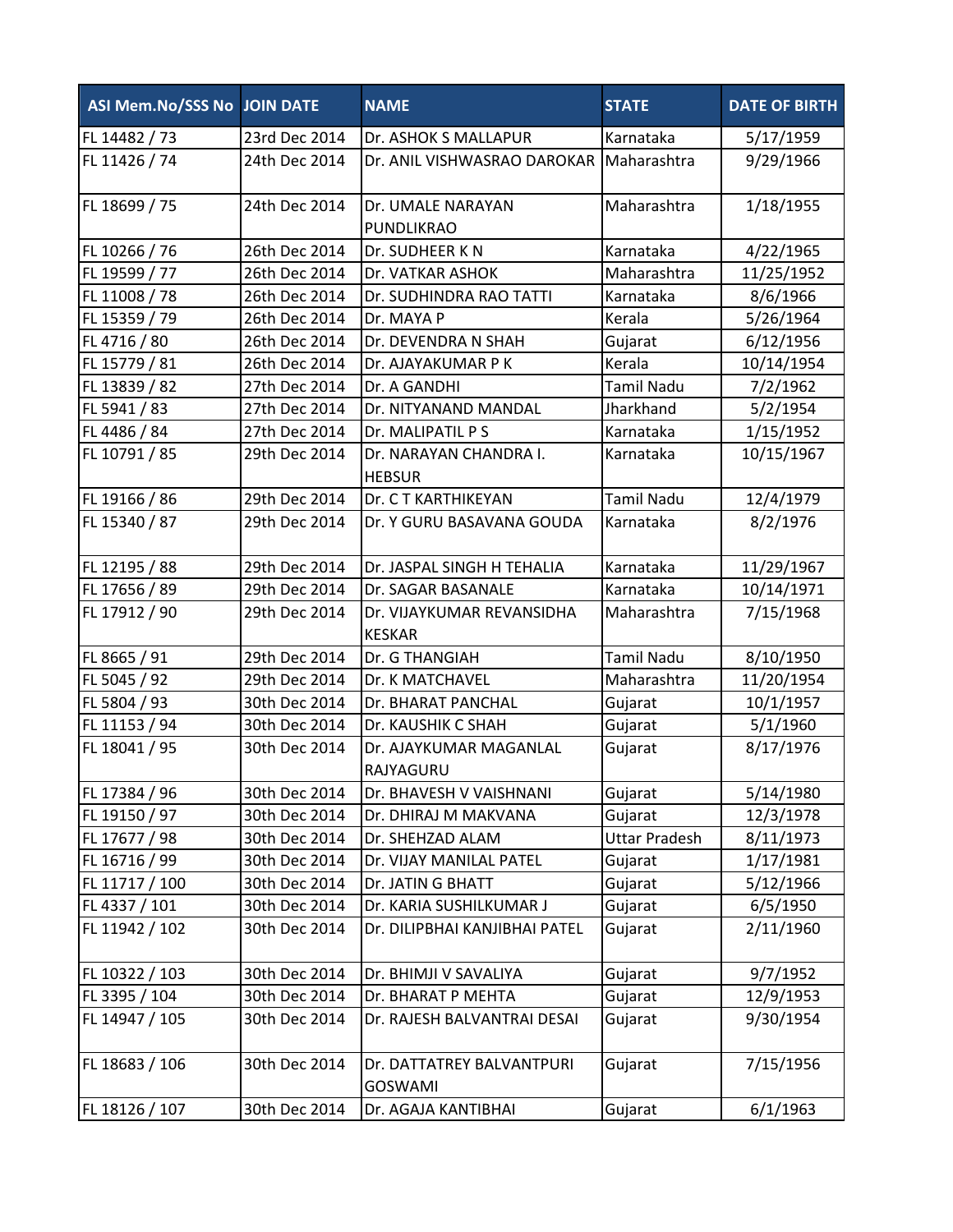| ASI Mem.No/SSS No JOIN DATE |               | <b>NAME</b>                            | <b>STATE</b>      | <b>DATE OF BIRTH</b> |
|-----------------------------|---------------|----------------------------------------|-------------------|----------------------|
| FL 11923 / 108              | 30th Dec 2014 | Dr. VAIDYA HIREN PREMCHAND             | Gujarat           | 8/13/1969            |
| FL 19272 / 109              | 30th Dec 2014 | Dr. PETHANI DINESH GANDUBHAI Gujarat   |                   | 2/21/1967            |
| FL 18027 / 110              | 30th Dec 2014 | Dr. KAUSHIK H GAJJAR                   | Gujarat           | 11/29/1958           |
| FL 8988 / 111               | 30th Dec 2014 | Dr. ASHOK PAGARE                       | Madhya            | 7/10/1955            |
|                             |               |                                        | Pradesh           |                      |
| FL 11651 / 112              | 30th Dec 2014 | Dr. VASANT NATHUBHAI                   | Gujarat           | 11/15/1955           |
|                             |               | <b>CHAUDHARI</b>                       |                   |                      |
| FL 10763 / 113              | 30th Dec 2014 | Dr. MACHHI MAFATBHAI                   | Gujarat           | 6/1/1956             |
|                             |               | RANCHHODBHAI                           |                   |                      |
| FL 7583 / 114               | 30th Dec 2014 | Dr. DESAI JATIN NAVNITRAI              | Gujarat           | 6/13/1960            |
| FL 16293 / 115              | 30th Dec 2014 | Dr. PRADEEP NATVERLAL                  | Gujarat           | 2/13/1955            |
|                             |               | PANWALA                                |                   |                      |
| FL 9625 / 116               | 30th Dec 2014 | Dr. M ELANGOVAN                        | <b>Tamil Nadu</b> | 8/5/1960             |
| FL 14469 / 117              | 30th Dec 2014 | Dr. EBENESH BENSAM JOHN                | <b>Tamil Nadu</b> | 1/24/1975            |
|                             |               | <b>WILLIAM</b>                         |                   |                      |
| FL 10978 / 118              | 30th Dec 2014 | Dr. N R NAGANATHAN                     | <b>Tamil Nadu</b> | 5/5/1963             |
| FL 10805 / 120              | 31st Dec 2014 | Dr. PRASHANT KURDUKAR                  | Telangana         | 4/24/1968            |
| FL 4043 / 122               | 31st Dec 2014 | Dr. SAJAN KUMAR DOKANIA                | Jharkhand         | 6/21/1951            |
| FL 7874 / 123               | 31st Dec 2014 | Dr. BADARINADH<br>BRUNDAVANAM          | Andhra Pradesh    | 5/9/1953             |
| FL 19232 / 124              | 31st Dec 2014 | Dr. P JOHN MATHEW                      | Kerala            | 8/23/1975            |
| FL 9206 / 125               | 31st Dec 2014 | Dr. CHITTA RANJAN DAS                  | Odisha            | 1/17/1956            |
| FL 13581 / 126              | 31st Dec 2014 | Dr. SANU NAGARAJ RAO V                 | Karnataka         | 9/1/1957             |
| FL 10880 / 127              | 31st Dec 2014 | Dr. GURUSHANTAPPA H                    | Karnataka         | 5/14/1965            |
|                             |               | YALAGACHIN                             |                   |                      |
| FL 18785 / 128              | 31st Dec 2014 | Dr. RAJESHWAR R HALLIKERI              | Karnataka         | 7/28/1970            |
| FL 11983 / 129              | 31st Dec 2014 | Dr. BYAKODI                            | Karnataka         | 9/25/1969            |
|                             |               | KADASIDDESHWARA G                      |                   |                      |
| FL 9967 / 130               | 2nd Jan 2015  | Dr. JESSY JOSEPH                       | Kerala            | 5/25/1967            |
| FL 7344 / 131               | 2nd Jan 2015  | Dr. SUNDARESH KUMAR P                  | Kerala            | 4/1/1954             |
| FL 10490 / 132              | 2nd Jan 2015  | Dr. BIMAL RAMESHCHANDRA<br><b>SHAH</b> | Gujarat           | 12/8/1965            |
| FL 3403 / 133               | 2nd Jan 2015  | Dr. ATUL NARANDAS PARIKH               | Gujarat           | 10/16/1951           |
| FL 15298 / 134              | 2nd Jan 2015  | Dr. GADDI DIWAKAR                      | Karnataka         | 5/30/1972            |
| FL 10293 / 135              | 2nd Jan 2015  | Dr. UPENDRA V MEHTA                    | Maharashtra       | 11/21/1953           |
| FL 18191 / 136              | 2nd Jan 2015  | Dr. VINAYA KUMAR AKKINA                | Andhra Pradesh    | 5/22/1982            |
| FL 9652 / 137               | 5th Jan 2015  | Dr. V S MATHAPATI                      | Karnataka         | 6/7/1957             |
| FL 18370 / 138              | 6th Jan 2015  | Dr. BHARAT RATILAL SHAH                | Gujarat           | 3/25/1957            |
| FL 13006 / 139              | 6th Jan 2015  | Dr. D BASKARAN                         | <b>Tamil Nadu</b> | 6/29/1959            |
| FL 4902 / 140               | 6th Jan 2015  | Dr. MUTYALA VINOD KUMAR                | Telangana         | 8/10/1950            |
| FL 17181 / 141              | 6th Jan 2015  | Dr. RAVI PRIYAKANT GADANI              | Gujarat           | 12/12/1980           |
| FL 5162 / 142               | 12th Jan 2015 | Dr. V L NANDISH                        | Karnataka         | 7/1/1956             |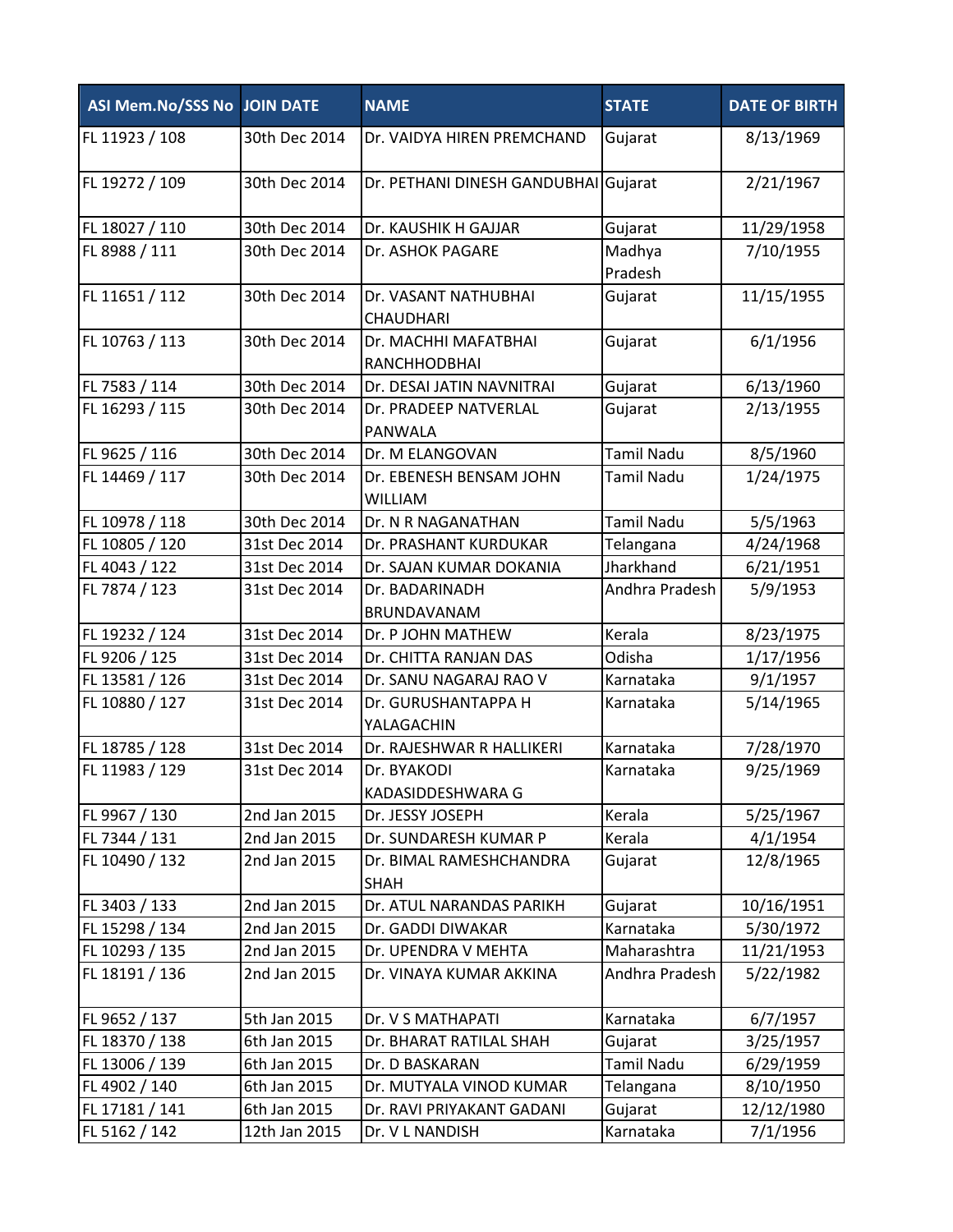| ASI Mem.No/SSS No JOIN DATE |               | <b>NAME</b>                                | <b>STATE</b>         | <b>DATE OF BIRTH</b> |
|-----------------------------|---------------|--------------------------------------------|----------------------|----------------------|
| FL 19738 / 143              | 19th Jan 2015 | Dr. GAIKWAD ROHAN<br>CHANDRAKANT           | Maharashtra          | 9/24/1986            |
| FL 11062 / 144              | 19th Jan 2015 | Dr. CHANDRAKANT ABASAHEB<br><b>GAIKWAD</b> | Maharashtra          | 1/5/1953             |
| FL 10485 / 145              | 19th Jan 2015 | Dr. KAMLESH KUMAR MAURYA                   | Chhattisgarh         | 6/11/1970            |
| FL 11052 / 146              | 19th Jan 2015 | Dr. PHATALE SHARAD<br><b>GANGADHAR</b>     | Maharashtra          | 12/5/1957            |
| FL 14578 / 147              | 19th Jan 2015 | Dr. CHOUGULE UMESH BAPUSO                  | Maharashtra          | 6/4/1972             |
| FL 10909 / 148              | 21st Jan 2015 | Dr. ARAVIND PATEL                          | Karnataka            | 7/21/1959            |
| FL 14730 / 149              | 21st Jan 2015 | Dr. PRASHANTH S MURTHY                     | Karnataka            | 4/27/1978            |
| FL 17312 / 150              | 21st Jan 2015 | Dr. RAVI KUMAR REDDY P                     | Karnataka            | 11/6/1978            |
| FL 7770 / 151               | 21st Jan 2015 | Dr. PEDAPENKI PRADEEP KUMAR                | Odisha               | 2/20/1961            |
| FL 9013 / 152               | 21st Jan 2015 | Dr. P K GUPTA                              | <b>Uttar Pradesh</b> | 7/1/1959             |
| FL 30309 / 154              | 30th Jan 2015 | Dr. JAYANTILAL S VASAVA                    | Gujarat              | 6/1/1964             |
| FL 13293 / 155              | 30th Jan 2015 | Dr. VIMAL K JAIN                           | New Delhi            | 7/1/1955             |
| FL 16919 / 156              | 2nd Feb 2015  | Dr. RAMESH                                 | Karnataka            | 6/1/1981             |
| FL 10594 / 157              | 9th Feb 2015  | Dr. PATEL DHIRUBHAI<br><b>CHHAGANBHAI</b>  | Gujarat              | 6/1/1957             |
| FL 12720 / 158              | 9th Feb 2015  | Dr. RAKESH CHOKSI                          | Gujarat              | 11/4/1972            |
| FL 12073 / 159              | 11th Feb 2015 | Dr. VIJAY C NAVADAGI                       | Karnataka            | 10/1/1965            |
| FL 14091 / 160              | 18th Feb 2015 | Dr. NAGARAJA A L                           | Karnataka            | 5/26/1961            |
| FL 30322 / 161              | 2nd Mar 2015  | Dr. SHASHANK MISHRA                        | <b>Uttar Pradesh</b> | 2/2/1979             |
| FL 10334 / 162              | 23rd Mar 2015 | Dr. DHIMANT K. BHAVSAR                     | Gujarat              | 5/20/1965            |
| FL 10359 / 163              | 29th Mar 2015 | Dr. R PADMAKUMAR                           | Kerala               | 5/20/1969            |
| FL 16417 / 164              | 29th Mar 2015 | Dr. SUPEDA DILIPKUMAR<br><b>KESHAVLAL</b>  | Gujarat              | 6/2/1959             |
| FL 13030 / 165              | 9th Apr 2015  | Dr. KUNDANKUMAR NARAYAN<br>DANDEKAR        | Maharashtra          | 6/9/1968             |
| FL 9332 / 166               | 10th Apr 2015 | Dr. PRAFULLA DALVI APPASAHEB               | Maharashtra          | 8/14/1960            |
| FL 6269 / 167               | 13th Apr 2015 | Dr. RAJENDRABABU KANAIYALAL<br>AGRAWAL     | Gujarat              | 6/7/1950             |
| FL 19128 / 169              | 28th Apr 2015 | Dr. VIPUL JOITARAM MISTRY                  | Gujarat              | 10/1/1969            |
| FL 13881 / 170              | 6th May 2015  | Dr. NIKAM NILESH VASANTRAO                 | Maharashtra          | 11/10/1972           |
| FL 14195 / 171              | 11th May 2015 | Dr. BANDARU NAGESWARA RAO                  | Andhra Pradesh       | 8/25/1976            |
| FL 11061 / 172              | 25th May 2015 | Dr. DESHPANDE AVINASH<br><b>MOHANIRAJ</b>  | Maharashtra          | 8/16/1963            |
| FL 6759 / 173               | 25th May 2015 | Dr. PARIMAL NANDKISHOR SALVI               | Gujarat              | 10/26/1962           |
| FL 7174 / 174               | 1st June 2015 | Dr. ADEPU JAYARAM                          | Telangana            | 6/12/1952            |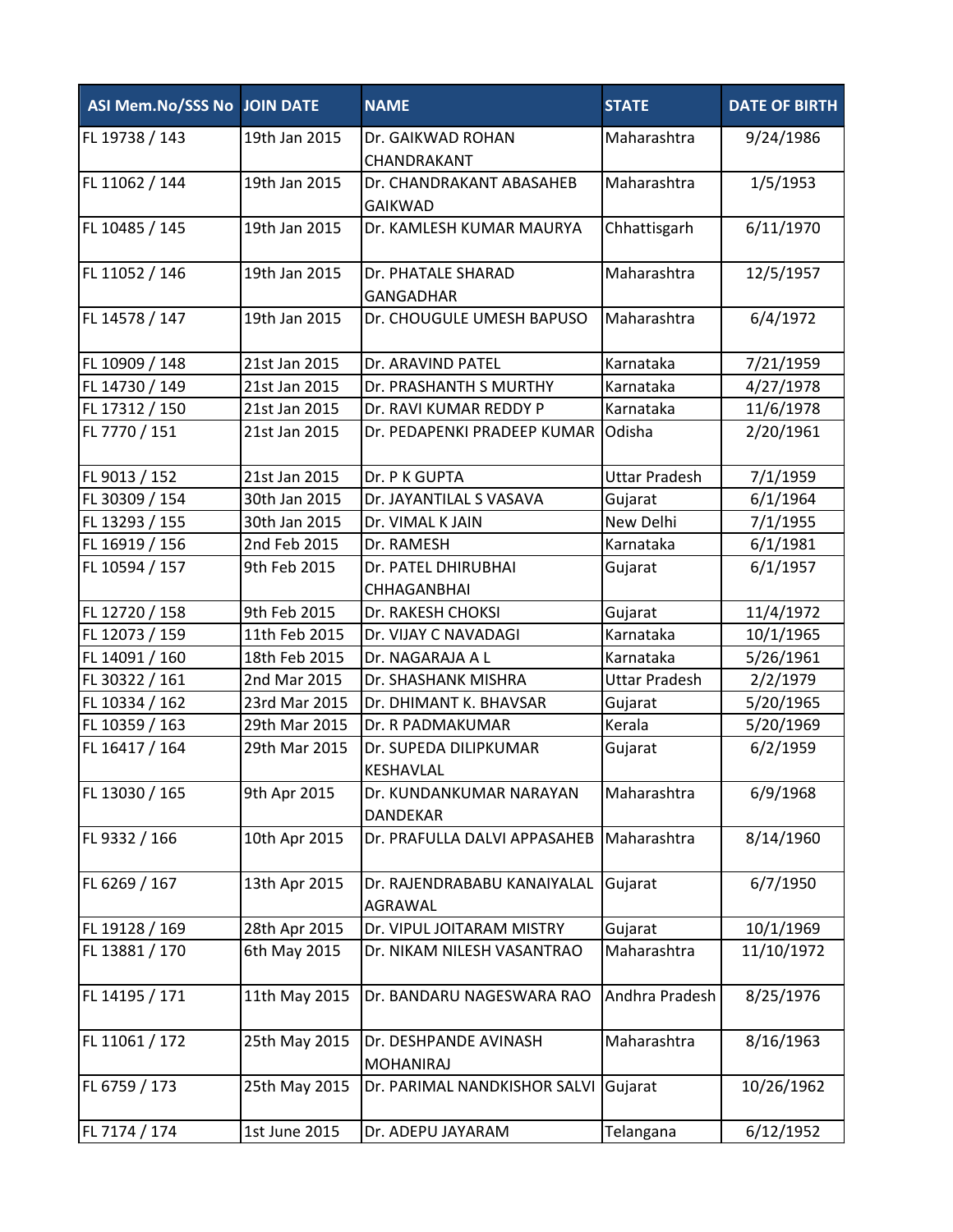| ASI Mem.No/SSS No JOIN DATE |                | <b>NAME</b>                               | <b>STATE</b>         | <b>DATE OF BIRTH</b> |
|-----------------------------|----------------|-------------------------------------------|----------------------|----------------------|
| FL 30179 / 175              | 1st June 2015  | Dr. ADEPU SHAILAJA                        | Telangana            | 8/4/1985             |
| FL 6343 / 176               | 5th June 2015  | Dr. HATHILA BHARAT<br><b>NARSINHBHAI</b>  | Gujarat              | 5/20/1954            |
| FL 6157 / 177               | 15th June 2015 | Dr. DINESHCHANDRA KANTILAL<br><b>SHAH</b> | Gujarat              | 12/30/1957           |
| FL 16038 / 178              | 13th June 2015 | Dr. M. KANAGAVEL                          | <b>Tamil Nadu</b>    | 5/22/1973            |
| FL 15749 / 179              | 19th June 2015 | Dr. C.M. SAMY                             | Kerala               | 7/22/1958            |
| FL 2835 / 180               | 22nd June 2015 | Dr. CHANDER SHEKHAR                       | <b>Uttar Pradesh</b> | 8/31/1950            |
| FL 4992 / 181               | 26th June 2015 | Dr. HEMCHAND BHAI                         | Gujarat              | 4/1/1952             |
| FL 18664 / 182              | 30th June 2015 | Dr. HIMANSHU GAUTAMBHAI<br><b>PATEL</b>   | Gujarat              | 10/1/1983            |
| FL 7921 / 183               | 30th June 2015 | Dr. GAUTAMBHAI PATEL                      | Gujarat              | 1/29/1952            |
| FL 6780 / 184               | 30th June 2015 | Dr. PRAVIN DEVRAJ KUMAR                   | Gujarat              | 4/22/1958            |
| FL 9358 / 185               | 1st July 2015  | Dr. VASUDEO JAYARAM WARKE                 | Maharashtra          | 6/1/1956             |
| FL 12456 / 186              | 9th July 2015  | Dr. RAJENDRA ARYA                         | Madhya<br>Pradesh    | 6/4/1952             |
| FL 11497 / 187              | 9th July 2015  | Dr. BAJRANG LAL GOCHAR                    | Rajasthan            | 7/2/1956             |
| FL 8667 / 188               | 10th July 2015 | Dr. K PARIMALAM                           | <b>Tamil Nadu</b>    | 9/3/1952             |
| FL 30732 / 189              | 7th Aug 2015   | Dr. C. THANUKRISHNAN                      | <b>Tamil Nadu</b>    | 5/2/1952             |
| FL 10901 / 190              | 7th Sep 2015   | Dr. ALOK ABHIJIT                          | <b>Bihar</b>         | 6/15/1964            |
| FL 5160 / 191               | 22nd Sep 2015  | Dr. KADAPPA D BHADRANAVAR                 | Karnataka            | 10/1/1955            |
| FL 4616 / 192               | 29th Sep 2015  | Dr. RAJ GOVIND SHARMA                     | Rajasthan            | 10/27/1956           |
| FL 12316 / 193              | 11th Jan 2016  | Dr. G. MOHAN                              | Kerala               | 5/15/1951            |
| FL 18898 / 194              | 19th Jan 2016  | Dr. S. SREEJITH                           | Kerala               | 3/12/1984            |
| FL 15037 / 195              | 16th Mar 2016  | Dr. T. BALAJI                             | <b>Tamil Nadu</b>    | 7/20/1975            |
| FL 16941 / 196              | 21st Apr 2016  | Dr. PREETHAM RAJ.G                        | Karnataka            | 6/7/1982             |
| FL 30540 / 197              | 22nd Mar 2017  | Dr. KANNAN A.R                            | Kerala               | 4/11/1963            |
| FL 12030 / 198              | 25th Mar 2017  | Dr. MUKESH SHRIVASTAVA                    | Madhya<br>Pradesh    | 8/23/1960            |
| FL 9126 / 199               | 25th Mar 2017  | Dr. LAXMANA SASTRY G                      | Telangana            | 11/24/1956           |
| FL 12953 / 200              | 25th Mar 2017  | Dr. VAKAMUDI PRAKASH                      | Andhra Pradesh       | 4/30/1960            |
| FL 11149 / 201              | 25th Mar 2017  | Dr. C KARTHIKEYAN                         | Kerala               | 8/30/1952            |
| FL 13586 / 202              | 25th Mar 2017  | Dr. RAJ KAMAL JENAW                       | Rajasthan            | 7/15/1959            |
| FL 8176 / 203               | 25th Mar 2017  | Dr. ACHAL GUPTA                           | Madhya<br>Pradesh    | 10/13/1962           |
| FL 14489 / 204              | 25th Mar 2017  | Dr. PROBAL NEOGI                          | <b>Uttar Pradesh</b> | 9/17/1965            |
| FL 9559 / 205               | 25th Mar 2017  | Dr. SATISH KUMAR MIDHA                    | Jharkhand            | 5/9/1964             |
| FL 16593 / 206              | 25th Mar 2017  | Dr. SANJAY KUMAR JAIN                     | Madhya<br>Pradesh    | 5/16/1962            |
| FL 19825 / 207              | 6th Apr 2017   | Dr. MINESHKUMAR VITHALBHAI<br><b>MODI</b> | Gujarat              | 6/28/1978            |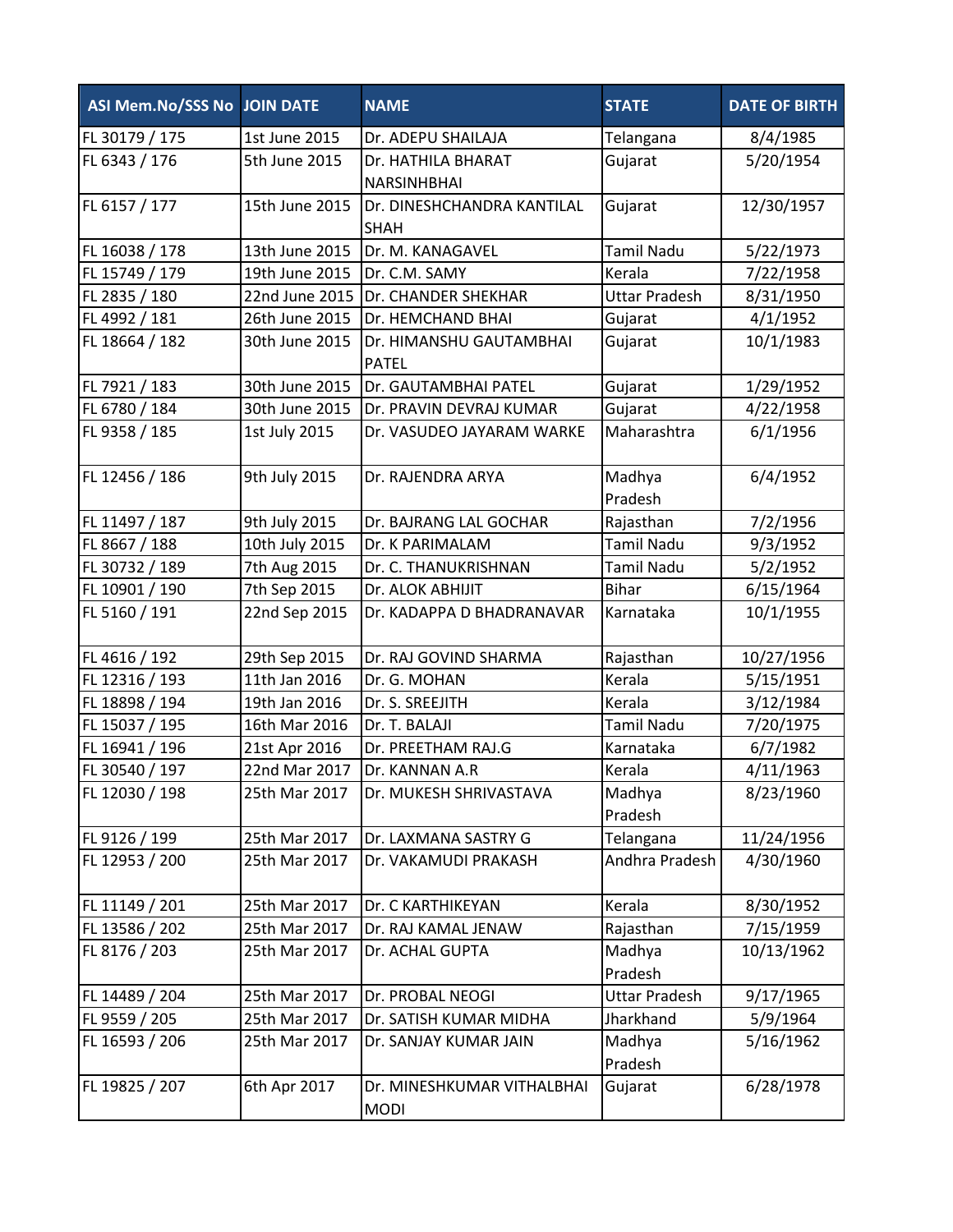| ASI Mem.No/SSS No JOIN DATE |               | <b>NAME</b>                                  | <b>STATE</b>         | <b>DATE OF BIRTH</b> |
|-----------------------------|---------------|----------------------------------------------|----------------------|----------------------|
| FL 8139 / 208               | 11th Apr 2017 | Dr. NARENDRA MULCHAND<br><b>SHAH</b>         | Gujarat              | 9/11/1956            |
| FL 10963 / 209              | 17th Apr 2017 | Dr. N R SAJIKUMAR                            | Kerala               | 5/20/1967            |
| FL 17213 / 210              | 18th Apr 2017 | Dr. JAYENDRA G VAGADIA                       | Gujarat              | 7/30/1977            |
| FL 9090 / 211               | 2nd May 2017  | Dr. ARIWALA MUKESH<br><b>JAYANTILAL</b>      | Gujarat              | 9/9/1961             |
| FL 13192 / 212              | 2nd May 2017  | Dr. DINESH PRASAD                            | Gujarat              | 12/2/1973            |
| FL 19268 / 213              | 3rd May 2017  | Dr. S. LAKSHMIBADY                           | <b>Tamil Nadu</b>    | 8/20/1973            |
| FL 8345 / 214               | 5th May 2017  | Dr. GURUBASAPPA D<br><b>HUNAKUNTI</b>        | Karnataka            | 5/20/1952            |
| FL 10530 / 215              | 5th May 2017  | Dr. S. PITCHUMANI                            | <b>Tamil Nadu</b>    | 7/21/1960            |
| FL 9311 / 216               | 8th May 2017  | Dr. HARISHCHANDRA B                          | Karnataka            | 10/13/1965           |
| FL 6706 / 217               | 9th May 2017  | Dr. HEMANT A. SARAIYA                        | Gujarat              | 10/30/1961           |
| FL 7953 / 218               | 9th May 2017  | Dr. JAYESH D PATEL                           | Gujarat              | 9/30/1960            |
| FL 10783 219                | 10th May 2017 | Dr. VIJAY KUMAR                              | Jharkhand            | 10/20/1953           |
| FL 31935 / 220              | 10th May 2017 | Dr. SUMIT KUMAR                              | Jharkhand            | 4/2/1984             |
| FL 13200 / 221              | 12th May 2017 | Dr. ASHOK VASUDEVRAO<br>KULKARNI             | Karnataka            | 9/20/1953            |
| FL 13280 / 222              | 12th May 2017 | Dr. ARUN RAMCHANDRA<br><b>THOSAR</b>         | Maharashtra          | 9/1/1952             |
| FL 14074 / 223              | 12th May 2017 | Dr. JATIN KRISHNALAL CHOKSHI                 | Maharashtra          | 9/23/1958            |
| FL 5008 / 224               | 15th May 2017 | Dr. DILIP J RAICHURA                         | Maharashtra          | 7/12/1952            |
| FL 9926 / 225               | 15th May 2017 | Dr. BADDAM SANTOSH REDDY                     | Telangana            | 6/8/1962             |
| FL 7462 / 226               | 15th May 2017 | Dr. SUDHIR SHRIRAM<br><b>KARMARKAR</b>       | Maharashtra          | 11/1/1952            |
| FL 31775 / 227              | 17th May 2017 | Dr. SYED FAIZEL. C                           | Kerala               | 2/5/1980             |
| FL 30945 / 228              | 17th May 2017 | Dr. SMIT KUMAR                               | Chhattisgarh         | 1/15/1981            |
| FL 14481 / 229              | 18th May 2017 | Dr. JOYDEEP PURKAYASTHA                      | Assam                | 11/17/1970           |
| FL 15510 / 230              | 19th May 2017 | Dr. KASHINATH GURBASAPPA<br><b>CHINCHOLI</b> | Maharashtra          | 3/2/1954             |
| FL 31223 / 231              | 19th May 2017 | Dr. ABDUL HAMEED.P                           | Tamil Nadu           | 6/15/1954            |
| FL 8058 / 232               | 23rd May 2017 | Dr. PATIL SHARAD RAMCHANDRA Maharashtra      |                      | 10/27/1956           |
| FL 17166 / 233              | 23rd May 2017 | Dr. NITIN YESHWANT JOSHI                     | Maharashtra          | 6/29/1979            |
| FL 11300 / 234              | 23rd May 2017 | Dr. DINA NATH PODDAR                         | <b>Bihar</b>         | 9/12/1957            |
| FL 9797 / 235               | 24th May 2017 | Dr. ARVIND KUMAR GUPTA                       | Telangana            | 1/30/1957            |
| FL 11859 / 236              | 24th May 2017 | Dr. PALVAI RAMMOHAN REDDY                    | Telangana            | 2/3/1962             |
| FL 8126 / 237               | 26th May 2017 | Dr. SATISH SHARMA                            | <b>Uttar Pradesh</b> | 12/1/1961            |
| FL 17088 / 238              | 26th May 2017 | Dr. ABHIJIT TALUKDAR                         | Assam                | 12/8/1974            |
| FL 30984 / 239              | 26th May 2017 | Dr. BELLANA NAGA NARENDRA                    | Andhra Pradesh       | 1/19/1973            |
| FL 16764 / 240              | 27th May 2017 | Dr. KUNATHI SOMAIAH                          | Telangana            | 7/15/1962            |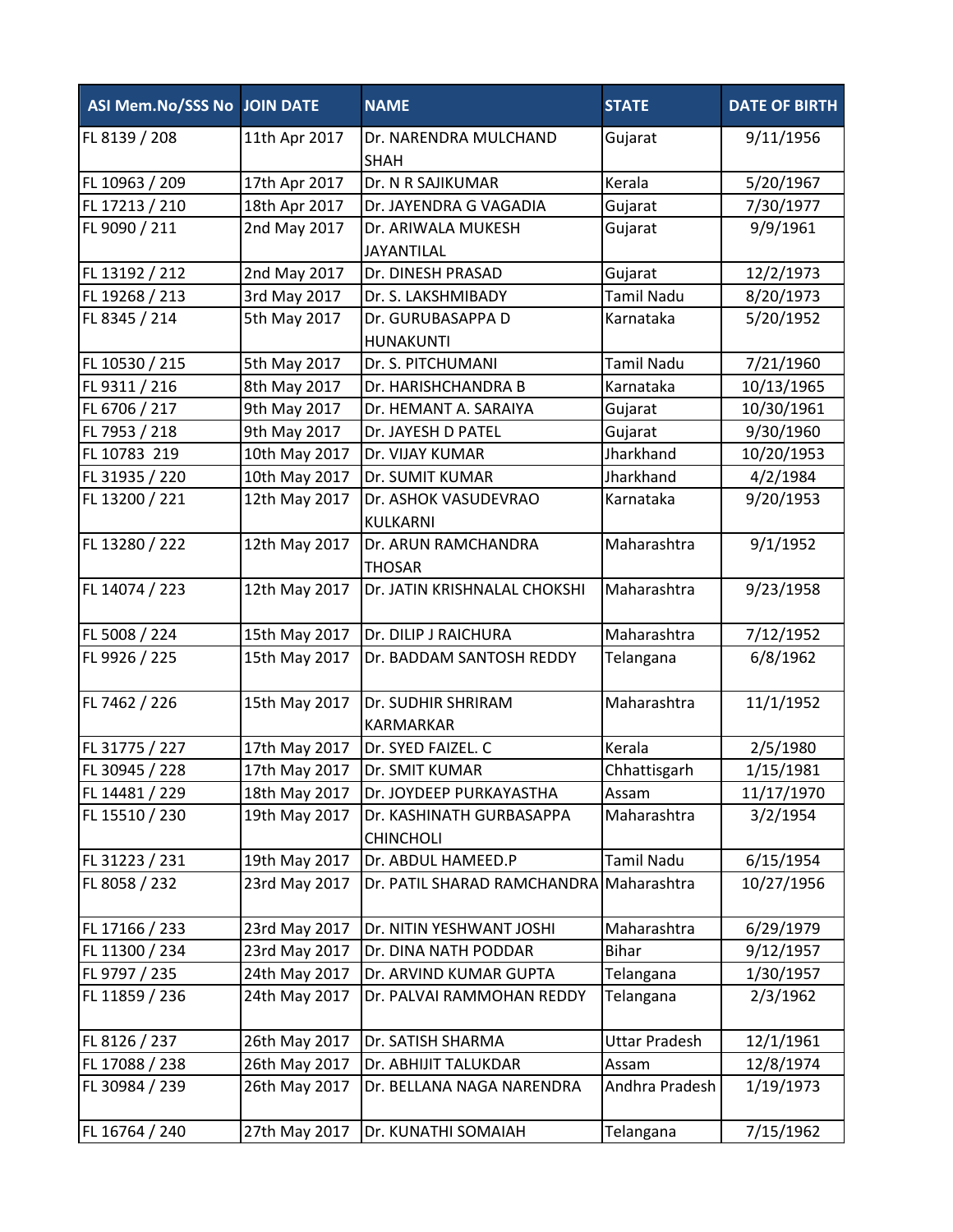| ASI Mem.No/SSS No JOIN DATE |                | <b>NAME</b>                               | <b>STATE</b>         | <b>DATE OF BIRTH</b> |
|-----------------------------|----------------|-------------------------------------------|----------------------|----------------------|
| FL 18503 / 241              | 30th May 2017  | Dr. ANAND KUMAR JAISWAL                   | <b>Uttar Pradesh</b> | 8/17/1973            |
| FL 18128 / 242              | 31st May 2017  | Dr. S. VIJAY GANESH                       | <b>Tamil Nadu</b>    | 7/7/1981             |
| FL 10564 / 243              | 1st June 2017  | Dr. M V SURESH                            | Kerala               | 6/6/1952             |
| FL 17258 / 244              | 1st June 2017  | Dr. GIRISH KANTHIRAV KULLOLLI             | Karnataka            | 7/22/1974            |
| FL 10456 / 245              | 1st June 2017  | Dr. NUKATHOTA GOVINDA RAO                 | Telangana            | 7/1/1952             |
| FL 12530 / 246              | 2nd June 2017  | Dr. LOKESH.S                              | Karnataka            | 4/13/1967            |
| FL 16743 / 247              | 5th June 2017  | Dr. BHANWAR LAL YADAV                     | Rajasthan            | 3/15/1972            |
| FL 11082 / 248              | 5th June 2017  | Dr. DILIP DUBEY                           | Rajasthan            | 1/2/1961             |
| FL 18249 / 249              | 5th June 2017  | Dr. VIPUL PRAKASH GUPTA                   | <b>Uttar Pradesh</b> | 8/28/1972            |
| FL 18658 / 250              | 7th June 2017  | Dr. RAKESH ASHWINKUMAR<br><b>MAKWANA</b>  | Gujarat              | 10/3/1970            |
| FL 15774 / 251              | 9th June 2017  | Dr. SHALIL RADHESHYAM<br><b>CHAUBE</b>    | Maharashtra          | 4/25/1979            |
| FL 9747 / 252               | 9th June 2017  | Dr. KARMARKAR PUSHPARAJ<br><b>SHIVRAM</b> | Maharashtra          | 7/17/1961            |
| FL 7040 / 253               | 12th June 2017 | <b>Dr. MOHAN GUPTA</b>                    | Telangana            | 6/8/1957             |
| FL 8476 / 254               | 12th June 2017 | Dr. SAMPAT TUKARAM<br>WAGHMARE            | Maharashtra          | 11/8/1960            |
| FL 11414 / 255              | 13th June 2017 | Dr. DIPENDRA KUMAR SINHA                  | Jharkhand            | 10/29/1959           |
| FL 6870 / 256               | 15th June 2017 | Dr. ASIS KUMAR SINHA                      | West Bengal          | 1/4/1953             |
| FL 31401 / 257              | 16th June 2017 | Dr. K R SAKTHIVEL                         | <b>Tamil Nadu</b>    | 5/26/1956            |
| FL 19905 / 258              | 19th June 2017 | Dr. AYUSH AGARWAL                         | <b>Uttar Pradesh</b> | 12/5/1984            |
| FL 3693 / 259               | 19th June 2017 | Dr. SANTOSH CHANDRA<br><b>AGARWAL</b>     | <b>Uttar Pradesh</b> | 6/15/1953            |
| FL 30346 / 260              | 19th June 2017 | Dr. PREETEJ J MACWAN                      | Gujarat              | 2/9/1979             |
| FL 18000 / 261              | 24th June 2017 | Dr. GIRISH MALLADAD                       | Karnataka            | 1/3/1982             |
| FL 8985 / 262               | 27th June 2017 | Dr. SAMEER RAJPAL GANDLE                  | Maharashtra          | 8/21/1965            |
| FL 31281 / 263              | 28th June 2017 | Dr. RAJESH DANIEL                         | <b>Tamil Nadu</b>    | 12/11/1968           |
| FL 32059 / 264              | 29th June 2017 | Dr. SATYA SHIVA MUNJAL                    | New Delhi            | 10/31/1983           |
| FL 18291 / 265              | 30th June 2017 | Dr. REVANKAR ASHOK                        | Karnataka            | 3/17/1954            |
| FL 11332 / 266              | 1st July 2017  | Dr. RATI RAMAN JHA                        | <b>Bihar</b>         | 7/6/1956             |
| FL 19972 / 267              | 6th July 2017  | Dr. VIPAN KUMAR                           | Himachal<br>Pradesh  | 2/20/1979            |
| FL 16583 / 268              | 7th July 2017  | Dr. R. SATHIYAMURTHY                      | <b>Tamil Nadu</b>    | 6/11/1958            |
| FL 5530 / 269               | 11th July 2017 | Dr. D. DEVAPRASATH<br>JEYASEKHARAN        | <b>Tamil Nadu</b>    | 10/12/1954           |
| FL 14641 / 270              | 11th July 2017 | Dr. MUKUNDKUMAR S. PATEL                  | Gujarat              | 6/24/1966            |
| FL 6781 / 271               | 12th July 2017 | Dr. BASAGOUDA BALAPPA<br><b>GHODAGERI</b> | Karnataka            | 4/25/1953            |
| FL 32011 / 272              | 14th July 2017 | Dr. AMUDHAN S                             | Kerala               | 1/27/1979            |
| FL 11343 / 273              | 17th July 2017 | Dr. KEMBAVI SRINIVAS                      | Telangana            | 9/6/1955             |
| FL 14095 / 274              | 18th July 2017 | Dr. BHALCHANDRA<br>RAMCHANDRA KORE        | Maharashtra          | 7/25/1952            |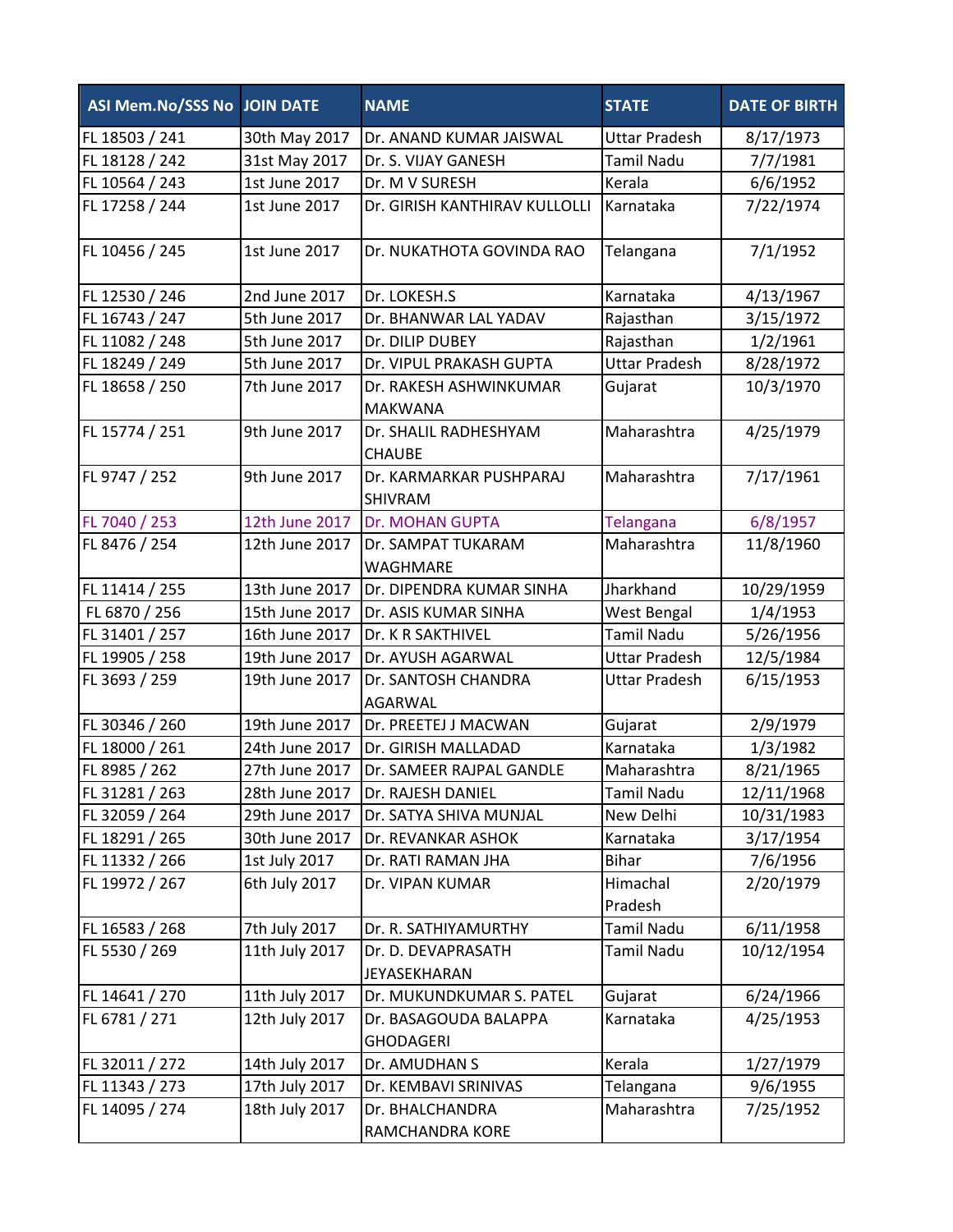| ASI Mem.No/SSS No JOIN DATE |                | <b>NAME</b>                              | <b>STATE</b>         | <b>DATE OF BIRTH</b> |
|-----------------------------|----------------|------------------------------------------|----------------------|----------------------|
| FL 13035 / 275              | 21st July 2017 | Dr. VASUDEVAMURTHY S M                   | Karnataka            | 12/28/1959           |
| FL 31838 / 276              | 21st July 2017 | Dr. VIKRAM S                             | Karnataka            | 5/19/1975            |
| FL 8135 / 277               | 21st July 2017 | Dr. PRADHAN ALOK KUMAR                   | Madhya               | 1/1/1960             |
|                             |                | SAHAY                                    | Pradesh              |                      |
| FL 30734 / 278              | 26th July 2017 | Dr. BHUPATHI RAJENDRA<br>PRASAD          | Telangana            | 5/20/1976            |
| FL 14930 / 279              | 26th July 2017 | Dr. BHABANI SANKAR BAL                   | Odisha               | 5/1/1963             |
| FL 15645 / 280              | 27th July 2017 | Dr. KRUPESH JAGDISHCHANDRA               | Gujarat              | 3/8/1979             |
|                             |                | <b>PATEL</b>                             |                      |                      |
| FL 19100 / 281              | 27th July 2017 | Dr. ALOK CHANDRA PRAKASH                 | Jharkhand            | 2/15/1979            |
| FL 10453 / 282              | 28th July 2017 | Dr. B R SATHYAKRISHNA                    | Karnataka            | 8/28/1967            |
| FL 13152 / 283              | 29th July 2017 | Dr. NIKHIL SINGH                         | <b>Uttar Pradesh</b> | 9/25/1971            |
| FL 13060 / 284              | 29th July 2017 | Dr. NABA KUMAR SAHA                      | West Bengal          | 10/17/1971           |
| FL 31230 / 285              | 1st Aug 2017   | Dr. R. GNANAVEL                          | <b>Tamil Nadu</b>    | 11/28/1952           |
| FL 8180 / 286               | 2nd Aug 2017   | Dr. DEEPAK SHARMA                        | Telangana            | 9/19/1959            |
| FL 9530 / 287               | 5th Aug 2017   | Dr. B K C MOHAN PRASAD                   | <b>Tamil Nadu</b>    | 5/21/1953            |
| FL 11996 / 288              | 10th Aug 2017  | Dr. SURESH RANKA M                       | Maharashtra          | 5/7/1954             |
| FL 19695 / 289              | 10th Aug 2017  | Dr. K K V A NARAYANA RAO                 | Andhra Pradesh       | 7/30/1962            |
| FL 12905 / 290              | 16th Aug 2017  | Dr. AUSAF AHMAD KHAN                     | <b>Bihar</b>         | 12/12/1960           |
| FL 30964 / 291              | 16th Aug 2017  | Dr. NAGA SANTOSH KUMAR K V<br>v          | Andhra Pradesh       | 6/15/1984            |
| FL 14214 / 292              | 17th Aug 2017  | Dr. ABHAY J AGRAWAL                      | Maharashtra          | 10/6/1969            |
| FL 11665 / 293              | 21st Aug 2017  | Dr. JITENDRA KUMAR                       | <b>Bihar</b>         | 8/4/1970             |
| FL 30558 / 294              | 23rd Aug 2017  | Dr. AMARDEEP KUMAR                       | New Delhi            | 1/27/1980            |
| FL 4267 / 295               | 28th Aug 2017  | Dr. MADHUSUDAN SHYAMLAL<br><b>BAGDIA</b> | Maharashtra          | 4/10/1955            |
| FL 6557 / 296               | 28th Aug 2017  | Dr. RAMESH ARDHANARI                     | <b>Tamil Nadu</b>    | 8/22/1958            |
| FL 16478 / 297              | 29th Aug 2017  | Dr. R. SIVARAJAN                         | <b>Tamil Nadu</b>    | 9/28/1952            |
| FL 8634 / 298               | 31st Aug 2017  | Dr. SHYAM BHUTRA                         | Rajasthan            | 12/26/1963           |
| FL 14738 / 299              | 31st Aug 2017  | Dr. GUNVANT HIRALAL RATHOD               | Gujarat              | 10/23/1958           |
| FL 32110 / 300              | 1st Sep 2017   | Dr. SANDEEP AGARWAL                      | Rajasthan            | 9/6/1980             |
| FL 31788 / 301              | 4th Sep 2017   | Dr. MANJUNATH R D                        | Karnataka            | 7/23/1977            |
| FL 30013 / 302              | 7th Sep 2017   | Dr. GELIVI SIDDARTHA                     | Andhra Pradesh       | 8/2/1979             |
| FL 30045 / 303              | 8th Sep 2017   | Dr. PRABAKAR D                           | Telangana            | 6/3/1976             |
| FL 11035 / 304              | 11th Sep 2017  | Dr. M. LAKSHMINARAYANA RAO               | Karnataka            | 8/20/1959            |
| FL 8861 / 305               | 12th Sep 2017  | Dr. REJI A THOMAS                        | Kerala               | 5/31/1956            |
| FL 14302 / 306              | 12th Sep 2017  | Dr. SOMENDRA MOHAN                       | Rajasthan            | 1/24/1959            |
|                             |                | SHARMA                                   |                      |                      |
| FL 16915 / 307              | 12th Sep 2017  | Dr. NITINKUMAR M. PARMAR                 | Gujarat              | 11/13/1966           |
| FL 6417 / 308               | 14th Sep 2017  | Dr. J.V.SUTARIA                          | Gujarat              | 25-Jan-60            |
| FL 11059 / 309              | 15th Sep 2017  | Dr. C.S.KRISHNAN NAIR                    | Kerala               | 31-Oct-57            |
| FL 4629 / 310               | 18th Sep 2017  | Dr. RAMAN KUMAR                          | Jharkhand            | 9/1/1953             |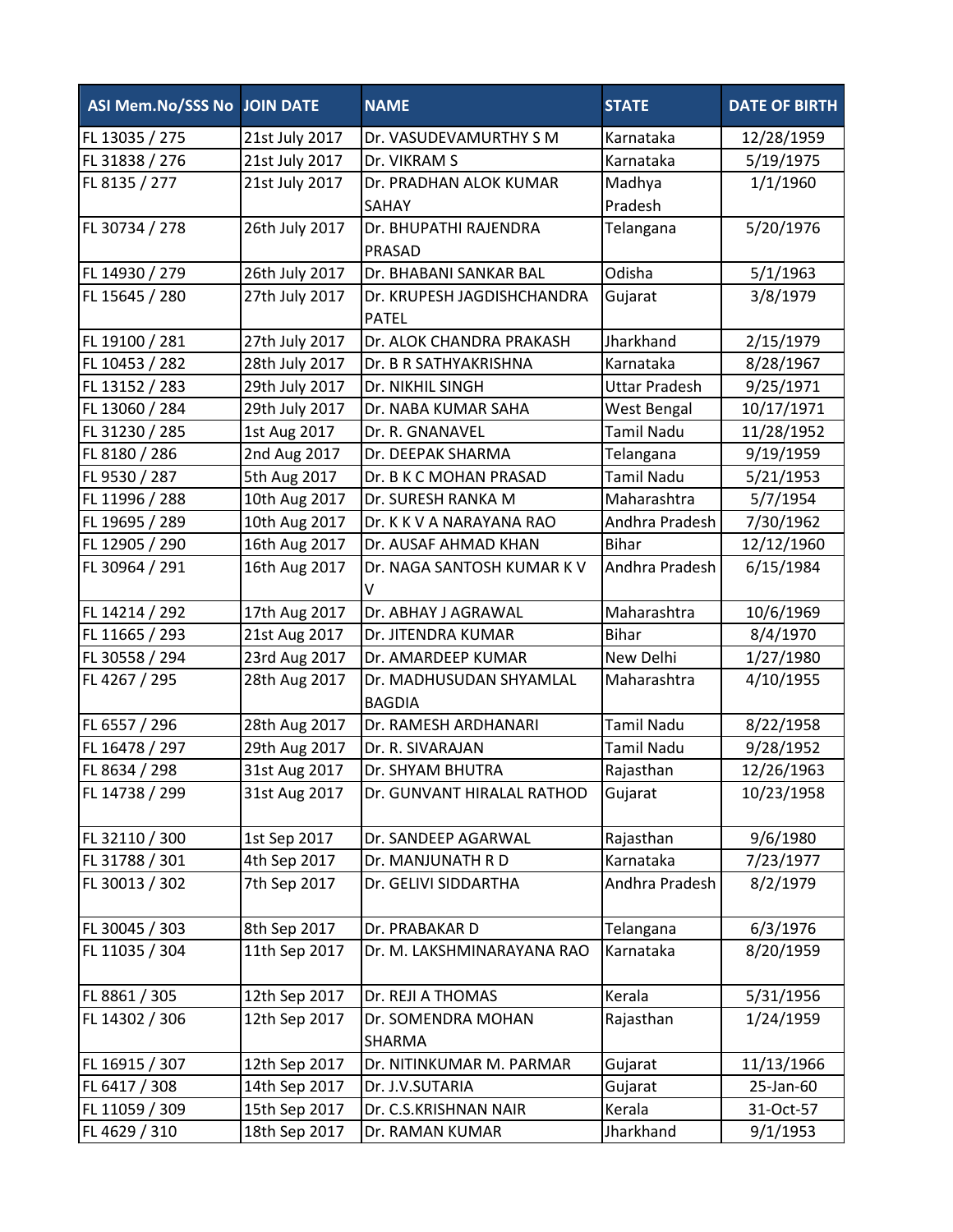| ASI Mem.No/SSS No JOIN DATE      |               | <b>NAME</b>                             | <b>STATE</b>                      | <b>DATE OF BIRTH</b>   |
|----------------------------------|---------------|-----------------------------------------|-----------------------------------|------------------------|
| FL 17643 / 311                   | 19th Sep 2017 | Dr. BASHIR AHMAD KHAN                   | Jammu & Kashm                     | 7/13/1958              |
| FL 12860 / 312                   | 25th Sep 2017 | Dr. GAUTAM LODAYA                       | Karnataka                         | 11/5/1973              |
| FL 30027 / 313                   | 25th Sep 2017 | Dr. LOKESH.M.N                          | Karnataka                         | 6/10/1983              |
| FL 17944 / 314                   | 3rd Oct 2017  | Dr. MADAN LAL SOLANKI                   | Rajasthan                         | 6-Sep-54               |
| FL 15223 / 315                   | 4th Oct 2017  | Dr. R.RAVICHANDRAN                      | <b>Tamil Nadu</b>                 | 27-May-62              |
| FL 32213 / 316                   | 7th Oct 2017  | Dr. KUNJAM VEERA VENKATA                | Andhra Pradesh                    | 8/10/1971              |
|                                  |               | SATYA NARAYANA DORA                     |                                   |                        |
| FL 13451 / 317                   | 19th Oct 2017 | Dr. D.DEVENDRA RAJU                     | Karnataka                         | 7/19/1966              |
| FL 31766 / 318                   | 21st Oct 2017 | Dr. K. PITCHAI BALA                     | <b>Tamil Nadu</b>                 | 5/28/1958              |
|                                  | 23rd Oct 2017 | SHANMUGAM                               |                                   |                        |
| FL 13263 / 319                   | 25th Oct 2017 | Dr. SUKHAMOY SAHA<br>Dr. SHIVA KISHORE  | West Bengal<br>Karnataka          | 1/16/1956              |
| FL 17257 / 320<br>FL 14593 / 321 | 26th Oct 2017 | Dr. PRASAD BEHERA                       |                                   | 3/6/1979               |
| FL 11500 / 322                   | 27th Oct 2017 | Dr. BIPIN KUMAR GUPTA                   | Telangana<br><b>Uttar Pradesh</b> | 7/24/1963              |
| FL 32495 / 323                   | 3rd Nov 2017  | Dr. MERISH DAVID                        | Kerala                            | 3/14/1962<br>5/31/1981 |
| FL 4535 / 324                    | 3rd Nov 2017  | Dr. BHUPENDRA KUMAR JAIN                | <b>Uttar Pradesh</b>              | 5/29/1953              |
| FL 9923 / 325                    | 6th Nov 2017  | Dr. ABDUL HAQUE QURAISHI                | Maharashtra                       | 10/29/1963             |
| FL 30976 / 326                   | 6th Nov 2017  | Dr. SIVA SHESHA SAYAN REDDY             | Telangana                         | 4/26/1981              |
|                                  |               | .M                                      |                                   |                        |
| FL 10012 / 327                   | 8th Nov 2017  | Dr. JOGLEKAR SHRIRAM VAMAN              | Maharashtra                       | 4/30/1955              |
| FL 11244 / 328                   | 9th Nov 2017  | Dr. MOHIDEEN ABDUL KADER                | <b>Tamil Nadu</b>                 | 4/4/1965               |
| FL 8913 / 329                    | 9th Nov 2017  | Dr. PANKAJ BABUBHAI PATEL               | Gujarat                           | 8/2/1965               |
| FL 32491 / 330                   | 11th Nov 2017 | Dr. SUNIL KALASKER                      | Karnataka                         | 6/7/1969               |
| FL 14526 / 331                   | 13th Nov 2017 | Dr. SURESH BABU. B.<br>DANARADDI        | Karnataka                         | 5/1/1961               |
| FL 11177 / 332                   | 13th Nov 2017 | Dr. SUDHAKAR M.BANDE                    | Maharashtra                       | 3/29/1956              |
| FL 32325 / 333                   | 15th Nov 2017 | Dr. KATAKAM SAI KRISHNA                 | Andhra Pradesh                    | 6/29/1989              |
| FL 12957 / 334                   | 10th Nov 2017 | Dr. SHARAD KUMAR                        | <b>Uttar Pradesh</b>              | 9/28/1963              |
| FL 5535 / 335                    | 16th Nov 2017 | Dr. DILIP KUMAR.S                       | Kerala                            | 3/16/1953              |
| FL 19119 / 336                   | 16th Nov 2017 | Dr. SWARUP DAS                          | Assam                             | 2/18/1976              |
| FL 18142 / 337                   | 15th Nov 2017 | Dr. PAPANNA                             | Karnataka                         | 7/22/1960              |
| FL 6224 / 338                    | 20th Nov 2017 | Dr. MAHAVIR ANANTDAS<br><b>SOITKAR</b>  | Maharashtra                       | 7/10/1954              |
| FL 12800 / 339                   | 20th Nov 2017 | Dr. SALEEM MOHAMMED RAO                 | Rajasthan                         | 9/11/1968              |
| FL 14688 / 340                   | 20th Nov 2017 | Dr. GANESH BAJIRAO CHAVAN               | Maharashtra                       | 2/19/1970              |
| FL 9201 / 341                    | 20th Nov 2017 | Dr. SATYA PRAKASH BANSAL                | <b>Uttar Pradesh</b>              | 6/21/1962              |
| FL 11980 / 342                   | 21st Nov 2017 | Dr. DACHEPALLI RAJENDRA<br><b>KUMAR</b> | Andhra Pradesh                    | 6/15/1964              |
| FL 18016 / 343                   | 21st Nov 2017 | Dr. ANKUR BHUPENDRAKUMAR<br>PACHANI     | Gujarat                           | 9/6/1983               |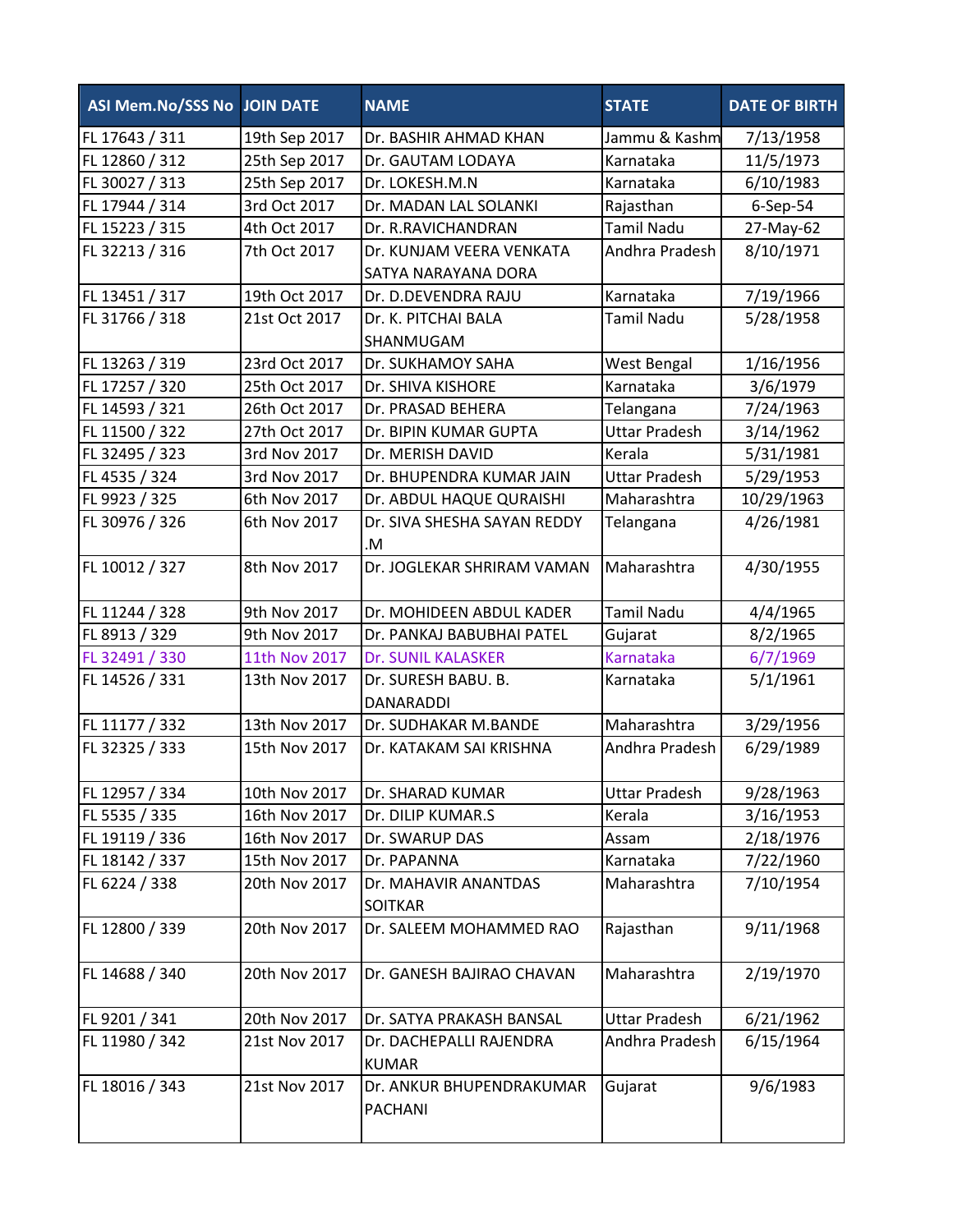| <b>ASI Mem.No/SSS No JOIN DATE</b> |               | <b>NAME</b>                              | <b>STATE</b>      | <b>DATE OF BIRTH</b> |
|------------------------------------|---------------|------------------------------------------|-------------------|----------------------|
| FL 30333 / 344                     | 22nd Nov 2017 | Dr. NIDHI K.KHANDELWAL                   | Maharashtra       | 1/15/1986            |
| FL 8518 / 345                      | 22nd Nov 2017 | Dr. KAMLESH K.KHANDELWAL                 | Maharashtra       | 9/1/1955             |
| FL 19810 / 346                     | 22nd Nov 2017 | Dr. SRINIVASA RAO SURAPANENI             | Telangana         | 8/26/1963            |
| FL 18071 / 347                     | 23rd Nov 2017 | Dr. VISHWANATH YELLAPPA                  | Telangana         | 12/1/1975            |
| FL 12102 / 348                     | 23rd Nov 2017 | Dr. MATHEW P.J.                          | Kerala            | 5/4/1959             |
| FL 8552 / 349                      | 23rd Nov 2017 | Dr. ANANT KUMAR MITTAL                   | New Delhi         | 1/18/1954            |
| FL 31949 / 350                     | 23rd Nov 2017 | Dr. KAMAL GUPTA                          | Punjab            | 11/24/1961           |
| FL 15455 / 351                     | 24th Nov 2017 | Dr. JAYANTH B.N.                         | Karnataka         | 11/11/1974           |
| FL 14295 / 352                     | 24th Nov 2017 | Dr. DESAI SATEESH RAMRAO                 | Maharashtra       | 5/15/1958            |
| FL 14938 / 353                     | 27th Nov 2017 | Dr. MANE ANANT PANDURANG                 | Maharashtra       | 1/14/1973            |
| FL 10342 / 354                     | 27th Nov 2017 | Dr. G.BALA MADDAIAH                      | Andhra Pradesh    | 1/1/1953             |
| FL 5979 / 355                      | 27th Nov 2017 | Dr. POLA SUBBARAO                        | Andhra Pradesh    | 9/1/1955             |
| FL 31938 / 356                     | 27th Nov 2017 | Dr. AMIT AGARWAL                         | New Delhi         | 12/15/1973           |
| FL 15441 / 357                     | 24th Nov 2017 | Dr. HARI SHANKAR BAGARIA                 | Rajasthan         | 1/4/1972             |
| FL 18788 / 358                     | 27th Nov 2017 | Dr. NIKHIL SHARAN                        | <b>Bihar</b>      | 10/5/1986            |
| FL 10047 / 359                     | 27th Nov 2017 | Dr. ASHUTOSH SHARAN                      | <b>Bihar</b>      | 10/14/1956           |
| FL 32476 / 360                     | 27th Nov 2017 | Dr. METTA .JAYACHANDRA<br><b>REDDY</b>   | Telangana         | 8/21/1986            |
| FL 19846 / 361                     | 29th Nov 2017 | Dr. RAKESH MANILAL SHARMA                | Telangana         | 3/7/1980             |
| FL 30153 / 362                     | 30th Nov 2017 | Dr. SUJIT CHYAU PATNAIK                  | Telangana         | 8/17/1970            |
| FL 13545 / 363                     | 30th Nov 2017 | Dr. HARISH.S                             | Karnataka         | 4/21/1972            |
| FL 17220 / 364                     | 30th Nov 2017 | Dr. V.SENTHIL RAJ KUMAR                  | <b>Tamil Nadu</b> | 10/14/1968           |
| FL 15503 / 365                     | 30th Nov 2017 | Dr. MAHESH RAJAGOPAL                     | Kerala            | 4/28/1970            |
| FL 32147 / 366                     | 30th Nov 2017 | Dr. BISWAJIT DEURI                       | Assam             | 1/3/1980             |
| FL 12326 / 367                     | 1st Dec 2017  | Dr. B.J.SHARATH CHANDRA                  | Karnataka         | 5/2/1962             |
| FL 10912 / 368                     | 1st Dec 2017  | Dr. CHERIAN MATHEW                       | Kerala            | 12/21/1958           |
| FL 13434 / 369                     | 1st Dec 2017  | Dr. RAKESH KUMAR                         | <b>Bihar</b>      | 2/15/1967            |
| FL 14144 / 370                     | 1st Dec 2017  | Dr. PRAVEEN.V.A.                         | Kerala            | 5/9/1971             |
| FL 12241 / 371                     | 1st Dec 2017  | Dr. ANILKUMAR.M.S.                       | Karnataka         | 6/14/1965            |
| FL 6195 / 372                      | 1st Dec 2017  | Dr. HASMUKH HARISINH<br><b>GADHAVI</b>   | Gujarat           | 7/20/1955            |
| FL 10116 / 373                     | 1st Dec 2017  | Dr. GANATRA VASANT<br>KESHAVRAM          | Gujarat           | 6/12/1961            |
| FL 30363 / 374                     | 2nd Dec 2017  | Dr. R.RAJAGOPALAN                        | Telangana         | 6/26/1974            |
| FL 30215 / 375                     | 4th Dec 2017  | Dr. PULLALREVU SATISH REDDY              | Telangana         | 10/27/1972           |
| FL 13718 / 376                     | 4th Dec 2017  | Dr. S.VENKATA RAMA MOHAN<br><b>REDDY</b> | Andhra Pradesh    | 2/12/1964            |
| FL 8827 / 377                      | 4th Dec 2017  | Dr. K.RAMA CHANDRA NAIDU                 | Andhra Pradesh    | 11/15/1964           |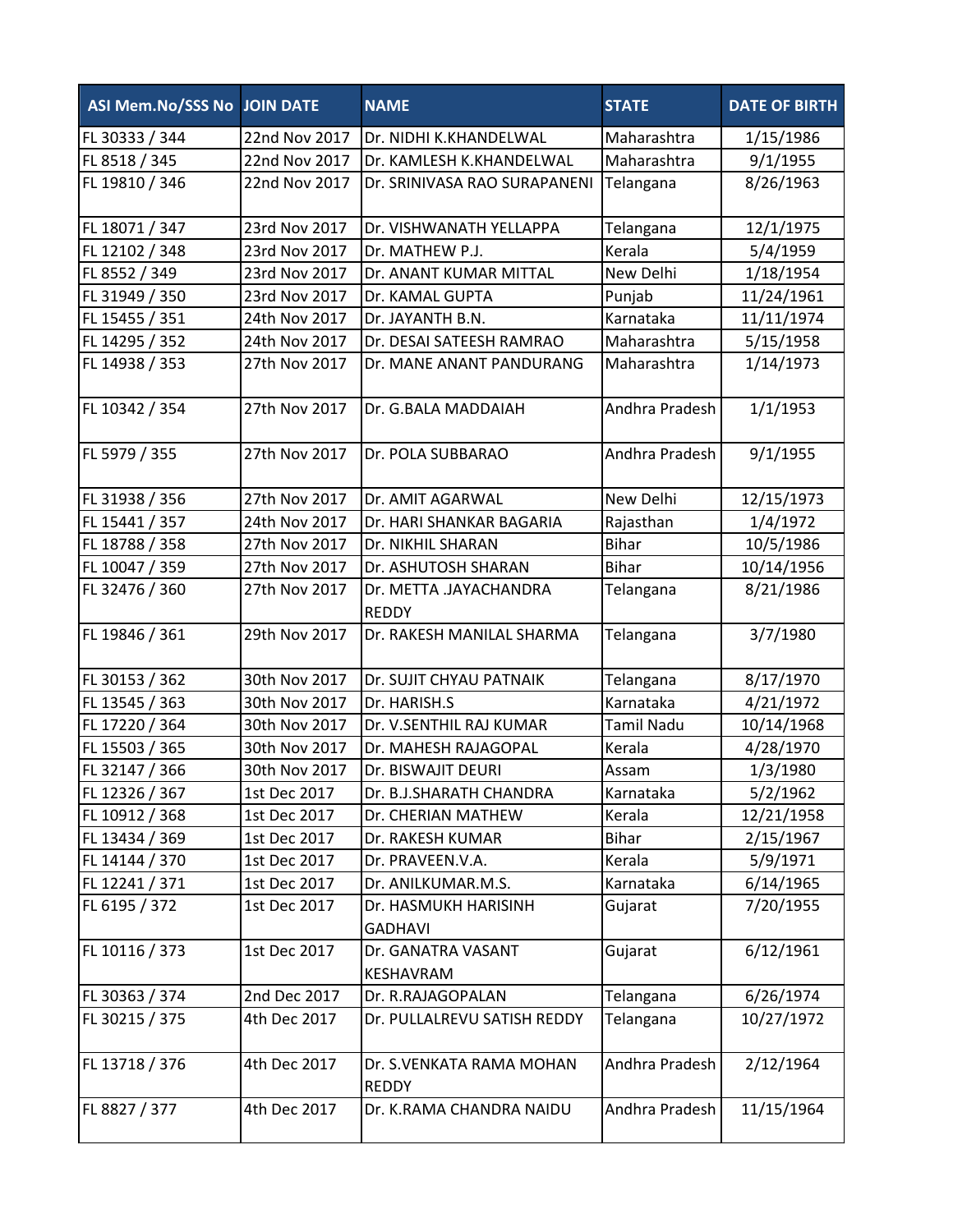| ASI Mem.No/SSS No JOIN DATE |               | <b>NAME</b>                           | <b>STATE</b>         | <b>DATE OF BIRTH</b> |
|-----------------------------|---------------|---------------------------------------|----------------------|----------------------|
| FL 17290 / 378              | 4th Dec 2017  | Dr. KAPIL KUMAR AGRAWAL               | <b>Uttar Pradesh</b> | 9/13/1972            |
| FL 10149 / 379              | 4th Dec 2017  | Dr. R.CHINNAPPAN                      | <b>Tamil Nadu</b>    | 8/20/1956            |
| FL 13696 / 380              | 4th Dec 2017  | Dr. DURGA DUTTA DASH                  | Odisha               | 3/4/1963             |
| FL 16967 / 381              | 5th Dec 2017  | Dr. DAIVAVARAM PAUL.G.J               | Andhra Pradesh       | 5/28/1974            |
|                             |               |                                       |                      |                      |
| FL 15426 / 382              | 5th Dec 2017  | Dr. PRADEEP SAINI                     | New Delhi            | 12/7/1974            |
| FL 11166 / 383              | 6th Dec 2017  | Dr. RUDRAIAH .H.G.M                   | Karnataka            | 6/1/1970             |
| FL 8846 / 384               | 7th Dec 2017  | Dr. P.VISWANATHAN                     | <b>Tamil Nadu</b>    | 6/1/1955             |
| FL 11904 / 385              | 7th Dec 2017  | Dr. S.N.SOMASHEKHAR                   | Karnataka            | 5/19/1967            |
| FL 13133 / 386              | 9th Dec 2017  | Dr. PRADEEP KUMAR PANDE               | Chhattisgarh         | 7/13/1959            |
| FL 14818 / 387              | 9th Dec 2017  | Dr. PARWIN AGRAWAL                    | Odisha               | 5/1/1973             |
| FL 8924 / 388               | 11th Dec 2017 | Dr. DEEPAK GIRISH UDAPUDI             | Karnataka            | 10/9/1966            |
| FL 10584 / 389              | 11th Dec 2017 | Dr. MEGHA BHARGAVA                    | New Delhi            | 8/10/1958            |
| FL 14288 / 390              | 12th Dec 2017 | Dr. CHANDRA.CK.NAIDU                  | Telangana            | 8/6/1961             |
| FL 19637 / 391              | 14th Dec 2017 | Dr. GOUTHAM GOPINATH                  | Kerala               | 11/13/1978           |
| FL 30195 / 392              | 14th Dec 2017 | Dr. MANOJ KUMAR PASUNOORI             | Telangana            | 8/8/1981             |
| FL 11185 / 393              | 14th Dec 2017 | Dr. PATIL VIRUPAXAGOUDA               | Karnataka            | 10/11/1971           |
| FL 32485 / 394              | 15th Dec 2017 | Dr. JAYASHRI SANJAY PANDYA            | Maharashtra          | 10/21/1963           |
| FL 10233 / 395              | 15th Dec 2017 | Dr. GURUNATH SHANKAR<br>KULKARNI      | Maharashtra          | 6/20/1957            |
| FL 11933 / 396              | 15th Dec 2017 | Dr. MAHESH.K                          | Karnataka            | 2/22/1971            |
| FL 11167 / 397              | 15th Dec 2017 | Dr. GC.EDAGUNJI                       | Karnataka            | 8/30/1970            |
| FL 9015 / 398               | 16th Dec 2017 | Dr. JAGAT MOHAN BANSAL                | <b>Uttar Pradesh</b> | 1/16/1959            |
| FL 6677 / 399               | 18th Dec 2017 | Dr. DHULIPALLA MURALI                 | Andhra Pradesh       | 8/15/1953            |
| FL 18766 / 400              | 18th Dec 2017 | Dr. SATISH PAWAR                      | Telangana            | 11/13/1979           |
| FL 17962 / 401              | 18th Dec 2017 | Dr. DILIP P KHARWADKAR                | Maharashtra          | 7/16/1958            |
| FL 31127 / 402              | 20th Dec 2017 | Dr. KANIGALPULA<br>RAMALINGESWARA RAO | Andhra Pradesh       | 12/4/1954            |
| FL 31795 / 403              | 20th Dec 2017 | Dr. S SELVA SANKAR                    | <b>Tamil Nadu</b>    | 6/19/1983            |
| FL 17261 / 404              | 22nd Dec 2017 | Dr. RAJAN JANARDHANAN                 | Kerala               | 5/25/1960            |
| FL 16116 / 405              | 22nd Dec 2017 | Dr. PROKASH BORAH                     | Assam                | 4/30/1975            |
| FL 15664 / 406              | 22nd Dec 2017 | Dr. K PRAKASH REDDY                   | Andhra Pradesh       | 12/25/1974           |
| FL 18745 / 407              | 22nd Dec 2017 | Dr. ASHOK MAHAVIR DHONDE              | Maharashtra          | 8/4/1974             |
| FL 15021 / 408              | 23rd Dec 2017 | Dr. SATHISH PREMANAND T               | <b>Tamil Nadu</b>    | 4/12/1968            |
| FL 17289 / 409              | 22nd Dec 2017 | Dr. ATUL AGARWAL                      | New Delhi            | 3/3/1973             |
| FL 32760 / 410              | 22nd Dec 2017 | Dr. MEHTA PRASHANT<br>VASANTRAY       | Gujarat              | 2/11/1974            |
| FL 32763 / 411              | 22nd Dec 2017 | Dr. K S ASHOKE PRAKAASH               | <b>Tamil Nadu</b>    | 10/13/1986           |
| FL 4555 / 412               | 26th Dec 2017 | Dr. RANBIR PRASAD SINGH               | <b>Bihar</b>         | 2/22/1954            |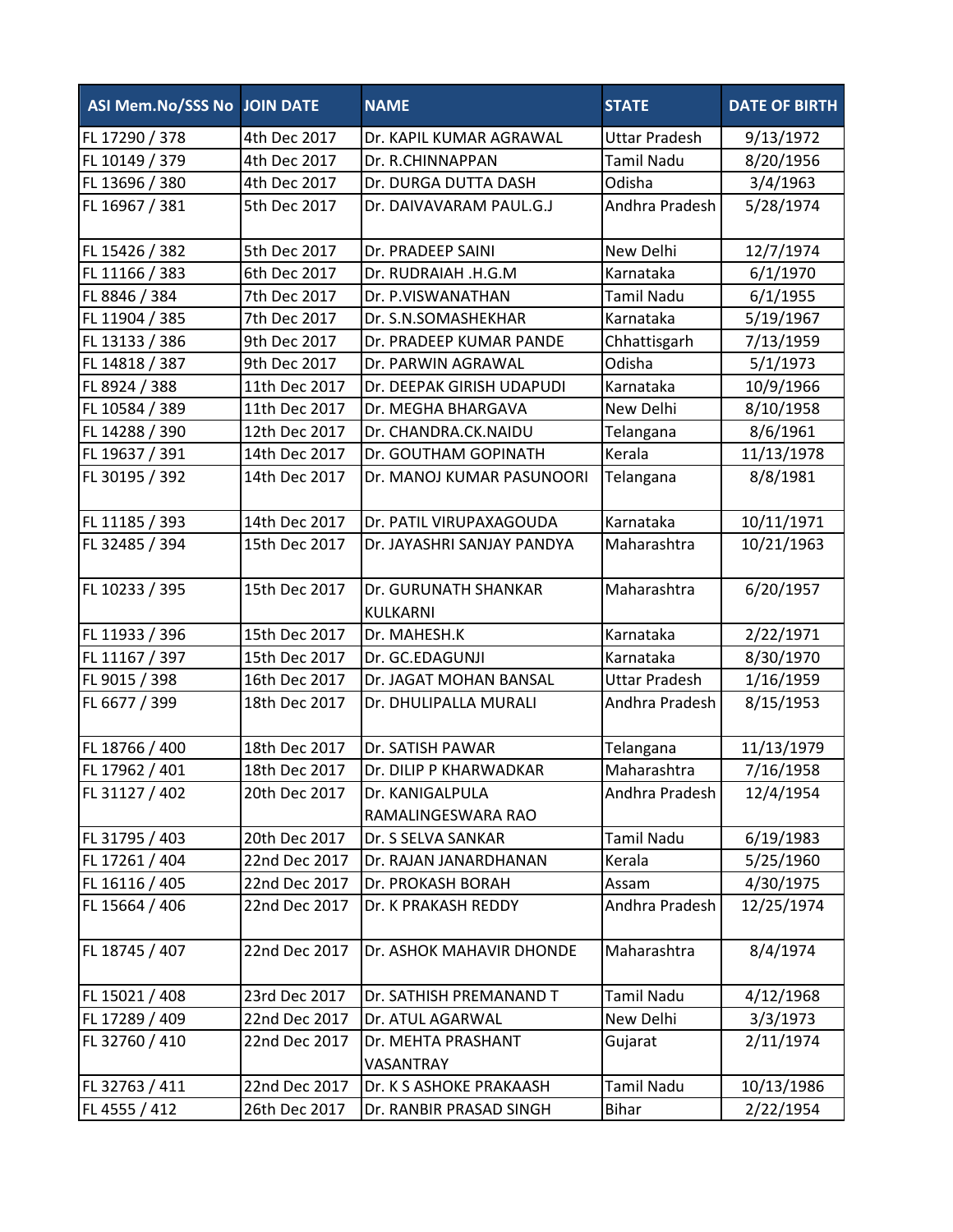| ASI Mem.No/SSS No JOIN DATE |               | <b>NAME</b>                                               | <b>STATE</b>         | <b>DATE OF BIRTH</b> |
|-----------------------------|---------------|-----------------------------------------------------------|----------------------|----------------------|
| FL 7126 / 413               | 26th Dec 2017 | Dr. JHUNJHUNWALA ASHOK<br>PURUSHOTTAM                     | Maharashtra          | 12/1/1957            |
| FL 19795 / 414              | 26th Dec 2017 | Dr. DINESH KUMAR M PARMAR                                 | Gujarat              | 7/16/1977            |
| FL 9149 / 415               | 27th Dec 2017 | Dr. KUTTIANNA SWAMY T                                     | <b>Tamil Nadu</b>    | 4/15/1957            |
| FL 30330 / 416              | 27th Dec 2017 | Dr. PRATHIBHA SUKUMAR                                     | Karnataka            | 8/24/1984            |
| FL 18470 / 417              | 27th Dec 2017 | Dr. SATHCHITH S                                           | Kerala               | 7/18/1979            |
| FL 12676 / 418              | 27th Dec 2017 | Dr. SANJEEV KUMAR TUDU                                    | New Delhi            | 10/24/1962           |
| FL 31480 / 419              | 27th Dec 2017 | Dr. SURYA PRASAD RAI K                                    | <b>Tamil Nadu</b>    | 9/24/1971            |
|                             |               | his is not a good number for the members holistical       |                      |                      |
| FL 32694 / 421              | 27th Dec 2017 | Dr. SATISH BABU R                                         | Karnataka            | 2/10/1972            |
| FL 13467 / 422              | 27th Dec 2017 | Dr. RAJESH KUMAR                                          | <b>Bihar</b>         | 1/16/1966            |
| FL 9606 / 423               | 27th Dec 2017 | Dr. B. BALASUBRAMANIAN                                    | <b>Tamil Nadu</b>    | 5/9/1955             |
| FL 19404 / 424              | 27th Dec 2017 | Dr. S. REDDI MAHESWARA RAJU                               | Andhra Pradesh       | 7/1/1979             |
| FL 13808 / 425              | 27th Dec 2017 | Dr. ANBUCHEZHIYAN B                                       | <b>Tamil Nadu</b>    | 6/14/1970            |
| FL 18338 / 426              | 27th Dec 2017 | Dr. LILLYKUTTY JOSEPH                                     | Rajasthan            | 8/16/1965            |
| FL 11357 / 427              | 27th Dec 2017 | Dr. RANJAN KUMAR                                          | Jharkhand            | 10/3/1964            |
| FL 16323 / 428              | 27th Dec 2017 | Dr. JASVINDER SINGH                                       | Uttarakhand          | 1/5/1976             |
| FL 30213 / 429              | 27th Dec 2017 | Dr. VINU G                                                | Kerala               | 12/23/1975           |
| FL 6214 / 430               | 27th Dec 2017 | Dr. G KANAKA RAJU                                         | Telangana            | 5/30/1955            |
| FL 6665 / 431               | 27th Dec 2017 | Dr. MUNESHWAR PD SINGH                                    | <b>Bihar</b>         | 7/2/1954             |
| FL 19179 / 432              | 27th Dec 2017 | Dr. RENJIN R P                                            | Kerala               | 5/20/1975            |
| FL 16167 / 433              | 27th Dec 2017 | Dr. SUDHIR KUMAR                                          | <b>Bihar</b>         | 1/15/1973            |
| FL 10782 / 434              | 27th Dec 2017 | Dr. A S KOTHIWAL                                          | <b>Uttar Pradesh</b> | 10/10/1964           |
| FL 12533 / 435              | 27th Dec 2017 | Dr. SUJIT KUMAR RAJ                                       | Jharkhand            | 12/6/1969            |
| FL 13382 / 436              | 27th Dec 2017 | Dr. JOY NARAYAN CHAKRABORTY                               | Assam                | 11/30/1965           |
| FL 8042 / 437               | 27th Dec 2017 | Dr. T A VASU                                              | Kerala               | 11/20/1956           |
| FL 17712 / 438              | 27th Dec 2017 | Dr. SAJJAN DUNDAPPA S                                     | Karnataka            | 6/1/1967             |
| FL 11336 / 439              | 28th Dec 2017 | Dr. NALLABALLE VENKATA SUBBA Andhra Pradesh<br><b>RAO</b> |                      | 6/23/1968            |
| FL 12768 / 440              | 28th Dec 2017 | Dr. SUDHANSU SARKAR                                       | West Bengal          | 11/10/1962           |
| FL 32314 / 441              | 28th Dec 2017 | Dr. MD OMAR TABREZ                                        | <b>Bihar</b>         | 6/27/1989            |
| FL 15235 / 442              | 28th Dec 2017 | Dr. SATYA PRAKASH GUPTA                                   | <b>Uttar Pradesh</b> | 1/22/1965            |
| FL 13386 / 443              | 28th Dec 2017 | Dr. DHYANJYOTI SAIKIA                                     | Assam                | 3/1/1956             |
| FL 14865 / 444              | 28th Dec 2017 | Dr. AKHILESH GOPALSINGH<br><b>SUKHLECHA</b>               | Gujarat              | 3/28/1971            |
| FL 15732 / 445              | 28th Dec 2017 | Dr. PANKAJ KUMAR VERMA                                    | <b>Uttar Pradesh</b> | 5/4/1979             |
| FL 17916 / 446              | 28th Dec 2017 | Dr. PRANAV KUMAR SHARMA                                   | Jammu &<br>Kashmir   | 11/15/1975           |
| FL 19540 / 447              | 28th Dec 2017 | Dr. AJITH RAVINDRAN                                       | Kerala               | 5/20/1969            |
| FL 7772 / 448               | 28th Dec 2017 | Dr. VIJOY KUMAR                                           | <b>Bihar</b>         | 11/3/1955            |
| FL 32723 / 449              | 28th Dec 2017 | Dr. DAMODHARA PRADHAN                                     | Andhra Pradesh       | 2/1/1967             |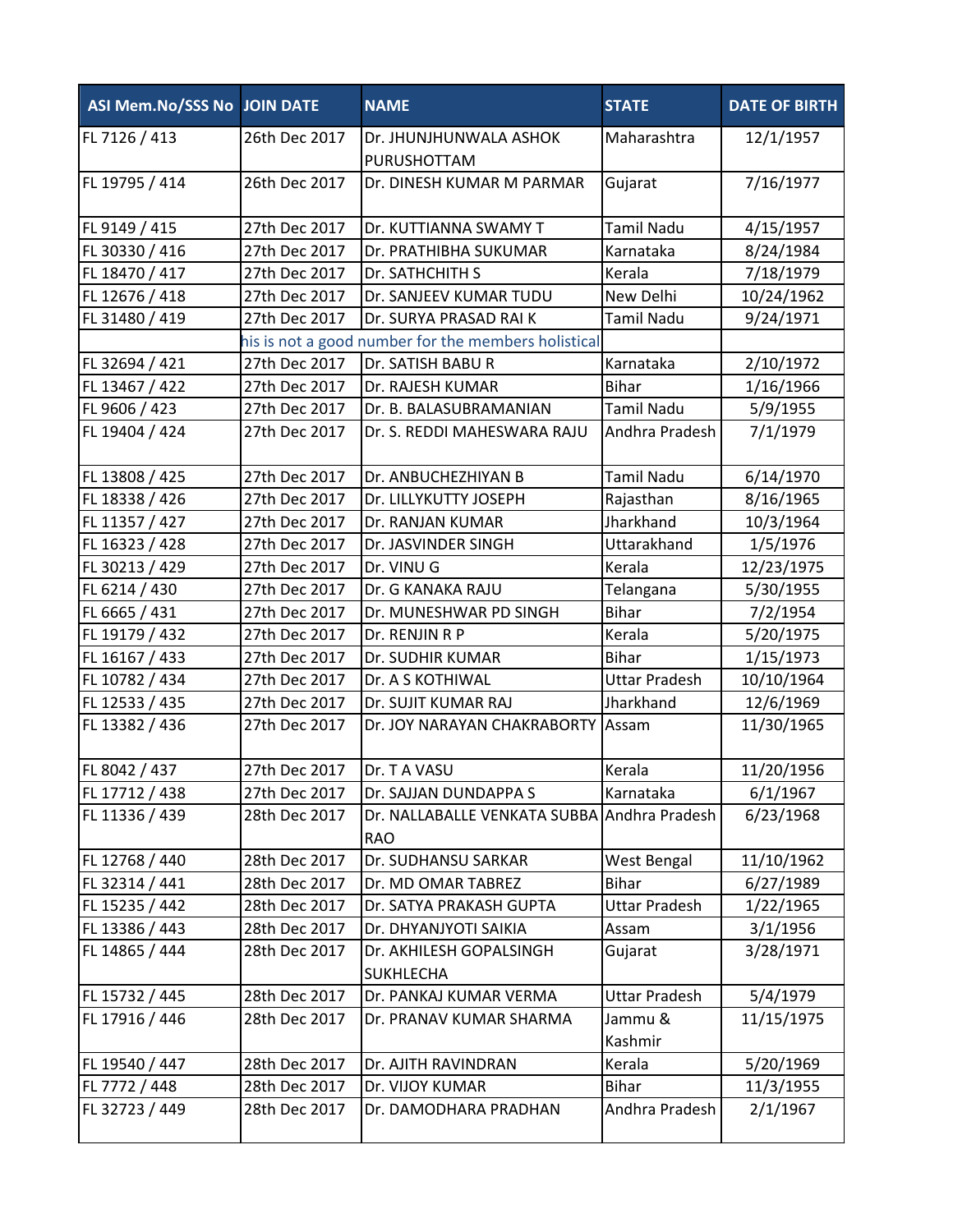| ASI Mem.No/SSS No JOIN DATE |               | <b>NAME</b>                | <b>STATE</b>         | <b>DATE OF BIRTH</b> |
|-----------------------------|---------------|----------------------------|----------------------|----------------------|
| FL 11985 / 450              | 28th Dec 2017 | Dr. ISHWAR R HOSAMANI      | Karnataka            | 5/20/1966            |
| FL 10597 / 451              | 29th Dec 2017 | Dr. MAKHAN LAL SAHA        | West Bengal          | 2/1/1956             |
| FL 9263 / 452               | 29th Dec 2017 | Dr. RAVANASAMUDRAM         | <b>Tamil Nadu</b>    | 6/1/1964             |
|                             |               | SITARAMAN RENGAN           |                      |                      |
| FL 16220 / 453              | 29th Dec 2017 | Dr. ABDUL HAMID MIR        | Jammu &              | 6/4/1963             |
|                             |               |                            | Kashmir              |                      |
| FL 14448 / 454              | 29th Dec 2017 | Dr. MADHAV V. CHAMBULE     | Maharashtra          | 6/1/1971             |
| FL 15009 / 455              | 29th Dec 2017 | Dr. MADHU MURALEE          | Kerala               | 3/24/1975            |
| FL 11901 / 456              | 29th Dec 2017 | Dr. MANJUNATHA GOUDA G     | Karnataka            | 4/4/1968             |
| FL 32851 / 457              | 29th Dec 2017 | Dr. S KALYANA CHAKRAVARTHY | Andhra Pradesh       | 6/1/1978             |
| FL 16795 / 458              | 29th Dec 2017 | Dr. JUBESH ATHIYORAMMAL    | Kerala               | 5/24/1976            |
| FL 32736 / 459              | 29th Dec 2017 | Dr. G TEJA CHANDRA         | Andhra Pradesh       | 12/19/1978           |
| FL 15770 / 460              | 29th Dec 2017 | Dr. ABHIJIT D. HIREGOUDAR  | Karnataka            | 7/11/1978            |
| FL 31591 / 461              | 29th Dec 2017 | Dr. PHANI MAHESH REDDY P   | Andhra Pradesh       | 8/25/1980            |
|                             |               |                            |                      |                      |
| FL 12838 / 462              | 29th Dec 2017 | Dr. SRIKAR ACHAR           | Karnataka            | 11/7/1971            |
| FL 14749 / 463              | 29th Dec 2017 | Dr. CHANDRAMOHAN K         | Kerala               | 11/13/1971           |
| FL 12823 / 464              | 29th Dec 2017 | Dr. DEBASIS PATTNAIK       | Odisha               | 4/13/1965            |
| FL 8965 / 465               | 29th Dec 2017 | Dr. SHEKHARNATH MUKHERJEE  | Jharkhand            | 1/1/1953             |
| FL 4748 / 466               | 29th Dec 2017 | Dr. SANDEEP KUMAR          | <b>Uttar Pradesh</b> | 2/17/1955            |
| FL 11482 / 467              | 29th Dec 2017 | Dr. AMIT SRIVASTAVA        | <b>Uttar Pradesh</b> | 1/11/1970            |
| FL 12998 / 468              | 29th Dec 2017 | Dr. SAMEER KUMAR           | <b>Uttar Pradesh</b> | 5/11/1970            |
| FL 30616 / 469              | 29th Dec 2017 | Dr. MUKESH SHARMA          | Rajasthan            | 1/1/1957             |
| FL 19821 / 470              | 29th Dec 2017 | Dr. VINOD NANDUSING RATHOD | Maharashtra          | 7/1/1973             |
| FL 13569 / 471              | 29th Dec 2017 | Dr. MAHINDER PAL KOCHAR    | Rajasthan            | 9/2/1961             |
| FL 14461 / 472              | 29th Dec 2017 | Dr. MUTHEESWARAIAH YOOTLA  | Andhra Pradesh       | 7/2/1967             |
| FL 32829 / 473              | 29th Dec 2017 | Dr. PREETHA S              | Kerala               | 5/10/1969            |
| FL 16709 / 474              | 29th Dec 2017 | Dr. SHALABH GUPTA          | <b>Uttar Pradesh</b> | 12/17/1969           |
| FL 15085 / 475              | 29th Dec 2017 | Dr. FEGADE SNEHAL VISHNU   | Maharashtra          | 6/9/1978             |
| FL 16459 / 476              | 29th Dec 2017 | Dr. A ATHIGAMAN            | <b>Tamil Nadu</b>    | 9/10/1954            |
| FL 32712 / 477              | 29th Dec 2017 | Dr. RAJEEVAN A             | Kerala               | 5/30/1965            |
| FL 6772 / 478               | 29th Dec 2017 | Dr. HEMAN SHANTARAM        | Maharashtra          | 9/10/1958            |
|                             |               | KULKARNI                   |                      |                      |
| FL 10647 / 479              | 29th Dec 2017 | Dr. B SATISH KUMAR         | Telangana            | 2/28/1961            |
| FL 13094 / 480              | 30th Dec 2017 | Dr. PRAKASH KUMAR          | <b>Uttar Pradesh</b> | 12/1/1964            |
| FL 11051 / 481              | 30th Dec 2017 | Dr. PAITHANKAR KAILAS      | Maharashtra          | 3/1/1959             |
|                             |               | <b>BABURAO</b>             |                      |                      |
| FL 8065 / 482               | 30th Dec 2017 | Dr. SUNIL BHASKAR NADKARNI | Maharashtra          | 10/14/1959           |
| FL 19986 / 483              | 30th Dec 2017 | Dr. V. UMA MAHESWARI       | <b>Tamil Nadu</b>    | 7/29/1973            |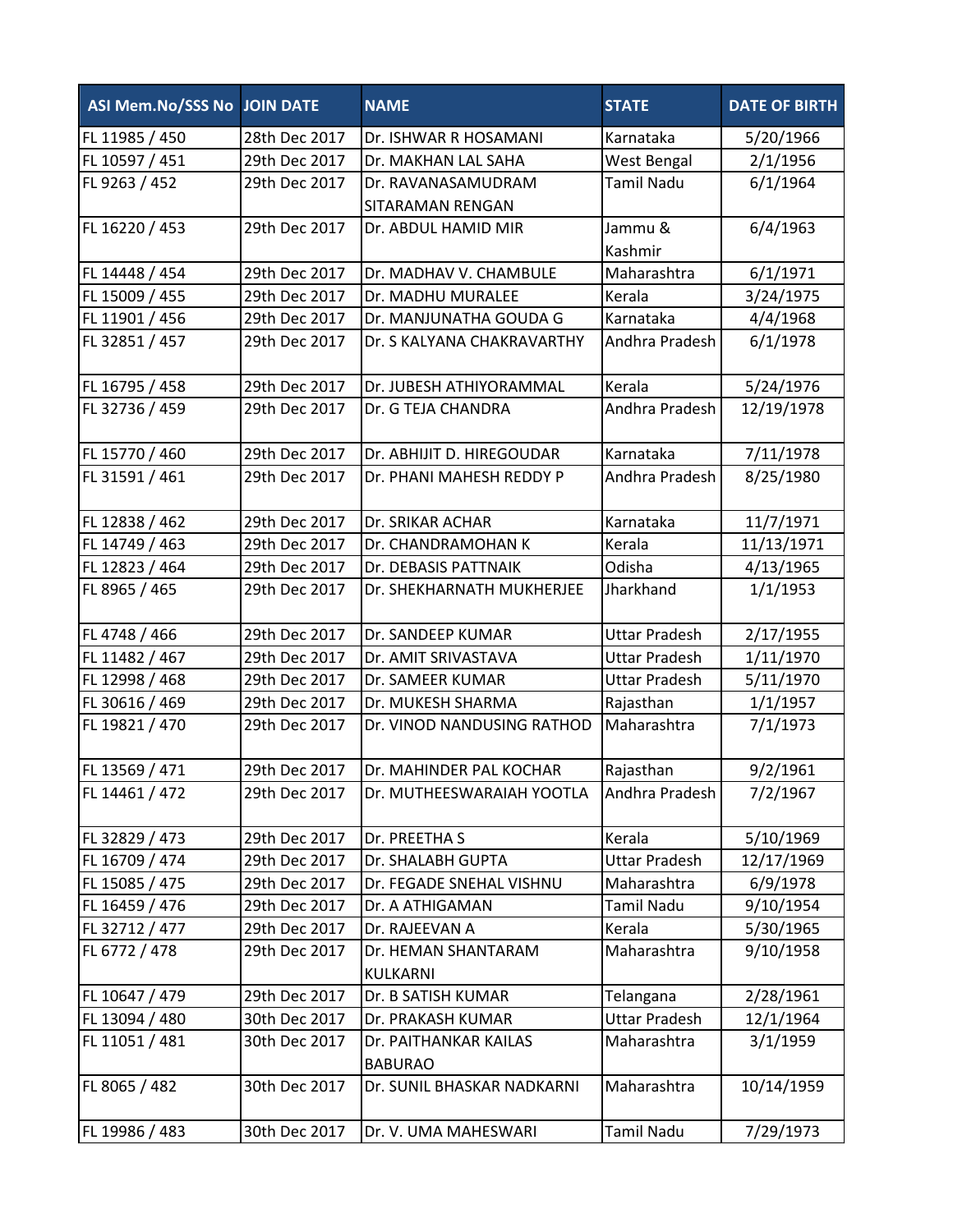| ASI Mem.No/SSS No JOIN DATE |               | <b>NAME</b>                              | <b>STATE</b>          | <b>DATE OF BIRTH</b> |
|-----------------------------|---------------|------------------------------------------|-----------------------|----------------------|
| FL 30264 / 484              | 30th Dec 2017 | Dr. YOUNUS NAJMI MD                      | Karnataka             | 12/2/1971            |
| FL 18673 / 485              | 30th Dec 2017 | Dr. GHANSHYAM GOVINDLAL                  | Gujarat               | 5/12/1978            |
|                             |               | <b>PARMAR</b>                            |                       |                      |
| FL 31635 / 486              | 30th Dec 2017 | Dr. TANMAY JAIN                          | Rajasthan             | 12/25/1989           |
| FL 16886 / 487              | 30th Dec 2017 | Dr. PARTHA BANERJEE                      | West Bengal           | 4/9/1968             |
| FL 18695 / 488              | 30th Dec 2017 | Dr. SANJAY SINGHAL                       | Rajasthan             | 7/9/1969             |
| FL 12759 / 489              | 30th Dec 2017 | Dr. YOGENDRA GUPTA                       | <b>Uttar Pradesh</b>  | 1/14/1961            |
| FL 30525 / 490              | 30th Dec 2017 | Dr. JASBIR SINGH                         | <b>Uttar Pradesh</b>  | 10/5/1961            |
| FL 19295 / 491              | 30th Dec 2017 | Dr. BIREN KUMAR NAYAK                    | Odisha                | 6/25/1962            |
| FL 18648 / 492              | 30th Dec 2017 | Dr. RAJIV BABURAO JADHAV                 | Maharashtra           | 6/1/1967             |
| FL 17653 / 493              | 30th Dec 2017 | Dr. PREM PRAKASH                         | <b>Bihar</b>          | 1/1/1976             |
| FL 16728 / 494              | 30th Dec 2017 | Dr. CHANJIV SINGH                        | Punjab                | 6/8/1962             |
| FL 7949 / 495               | 30th Dec 2017 | Dr. VIJAY PRATAP SINGH                   | <b>Uttar Pradesh</b>  | 5/22/1963            |
| FL 9300 / 496               | 30th Dec 2017 | Dr. PRABHA OM                            | Rajasthan             | 8/5/1962             |
| FL 12111 / 497              | 30th Dec 2017 | Dr. CRKPRASAD                            | Telangana             | 7/3/1963             |
| FL 19466 / 498              | 30th Dec 2017 | Dr. TRINATH TUMMEPALLI                   | <b>Andhra Pradesh</b> | 7/1/1982             |
| FL 11337 / 499              | 30th Dec 2017 | Dr. NAGARI BHEERAPPA                     | Telangana             | 7/1/1962             |
| FL 14258 / 500              | 30th Dec 2017 | Dr. KALIDINDI V.V.N. RAJU                | Telangana             | 8/20/1964            |
| FL 10440 / 501              | 30th Dec 2017 | Dr. T MURALI KRISHNA                     | Andhra Pradesh        | 7/11/1961            |
| FL 5202 / 502               | 30th Dec 2017 | Dr. SHIV SHANKER BHARDWAJ                | Haryana               | 11/16/1953           |
| FL 12110 / 503              | 30th Dec 2017 | Dr. T SUBRAMANYESHWAR RAO                | Telangana             | 5/5/1964             |
| FL 15586 / 504              | 30th Dec 2017 | Dr. ISHTIAQ M. SHEKHANI                  | Maharashtra           | 12/8/1954            |
| FL 18299 / 505              | 30th Dec 2017 | Dr. ASHOK JAGANNATH JADHAV               | Maharashtra           | 9/3/1956             |
| FL 15409 / 506              | 30th Dec 2017 | Dr. (Mrs) ASHA ASHOK JADHAV              | Maharashtra           | 6/11/1957            |
| FL 32704 / 507              | 2nd Jan 2018  | Dr. ISMAIL ABDUL SATTARBURUD Maharashtra |                       | 7/23/1967            |
| FL 31904 / 508              | 2nd Jan 2018  | Dr. KALYANKUMAR D.<br><b>DASHAVANT</b>   | Karnataka             | 2/19/1971            |
| FL 13609 / 509              | 2nd Jan 2018  | Dr. SHINE B                              | Kerala                | 5/4/1970             |
| FL 8498 / 510               | 2nd Jan 2018  | Dr. MANDEEP SINGH SETHI                  | Punjab                | 12/22/1955           |
| FL 6358 / 511               | 2nd Jan 2018  | Dr. SUNIL AGRAWAL                        | <b>Uttar Pradesh</b>  | 9/5/1954             |
| FL 5075 / 512               | 2nd Jan 2018  | Dr. UDAY KUMAR JEJURIKAR                 | Madhya                | 9/6/1954             |
|                             |               |                                          | Pradesh               |                      |
| FL 3756 / 513               | 2nd Jan 2018  | Dr. ARVIND AGARWAL                       | Jharkhand             | 5/30/1954            |
| FL 15217 / 514              | 3rd Jan 2018  | Dr. RAMA KISHAN SARAN                    | Rajasthan             | 9/11/1968            |
| FL 11284 / 515              | 3rd Jan 2018  | Dr. VEERENDRA SWAMY S.M                  | Karnataka             | 7/25/1967            |
| FL 6637 / 516               | 4th Jan 2018  | Dr. GOKALBHAI DEVJIBHAI VADI             | Gujarat               | 8/31/1953            |
| FL 14555 / 517              | 5th Jan 2018  | Dr. SOMASHEKHAR S P                      | Karnataka             | 5/1/1972             |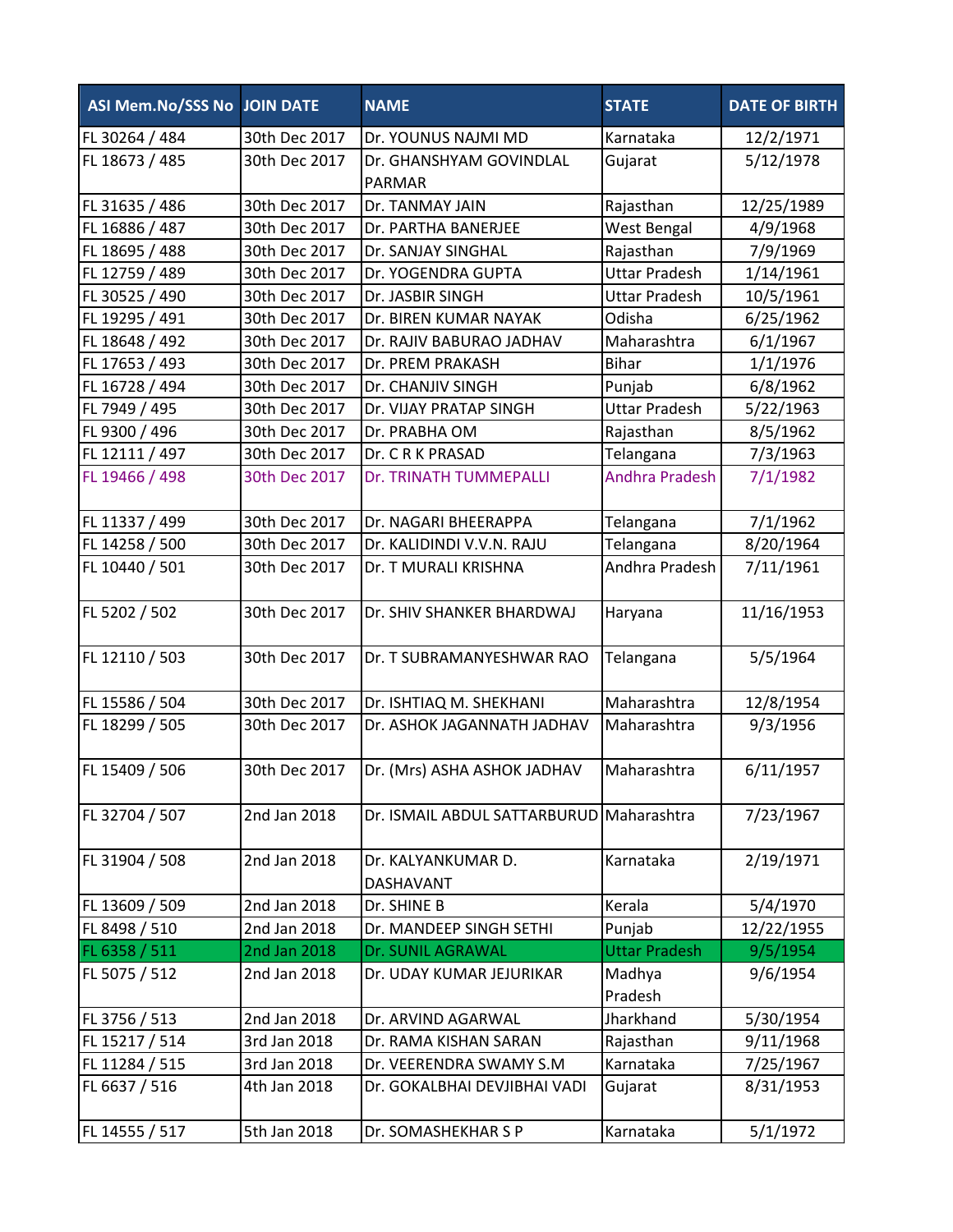| ASI Mem.No/SSS No JOIN DATE |               | <b>NAME</b>                               | <b>STATE</b>         | <b>DATE OF BIRTH</b> |
|-----------------------------|---------------|-------------------------------------------|----------------------|----------------------|
| FL 19456 / 518              | 5th Jan 2018  | Dr. SANTHOSH.R                            | Kerala               | 2/8/1987             |
| FL 32544 / 519              | 5th Jan 2018  | Dr. SAGAR BHARAT SAHITA                   | Maharashtra          | 5/11/1988            |
| FL 14479 / 520              | 9th Jan 2018  | Dr. ANAND SINGHAI                         | Madhya               | 4/15/1954            |
|                             |               |                                           | Pradesh              |                      |
| FL 32230 / 521              | 9th Jan 2018  | Dr. BRAHMA DUTH B L                       | Kerala               | 3/19/1987            |
| FL 16971 / 522              | 12th Jan 2018 | Dr. ANJANA NIGAM                          | Chhattisgarh         | 6/1/1961             |
| FL 31087 / 523              | 17th Jan 2018 | Dr. ROHAN JAGAT CHAUDHARY                 | Haryana              | 8/10/1987            |
| FL 11233 / 524              | 17th Jan 2018 | Dr. SAJI GEORGE                           | Kerala               | 9/12/1964            |
| FL 32921 / 525              | 30th Dec 2017 | Dr. J VENKATESWARA NAIK                   | Andhra Pradesh       | 7/1/1978             |
| FL 14122 / 526              | 19th Jan 2018 | Dr. VIJAY BHIMSING PAWAR                  | Maharashtra          | 12/12/1971           |
| FL 15146 / 527              | 23rd Jan 2018 | Dr. VIJAY SHIVAGONDA KULLOLLI Maharashtra |                      | 10/6/1973            |
| FL 17567 / 528              | 24th Jan 2018 | Dr. NAPA MADHUSUDHAN                      | <b>Tamil Nadu</b>    | 12/29/1968           |
| FL 19753 /529               | 24th Jan 2018 | Dr. R. SIVAKUMAR                          | <b>Tamil Nadu</b>    | 6/16/1978            |
| FL 16831 / 530              | 15th Dec 2017 | Dr. JANMEJAI PRASAD SHARMA                | Uttarakhand          | 5/31/1964            |
| FL 9553 / 531               | 1st Feb 2018  | Dr. TULSI RAM GEHLOT                      | Rajasthan            | 5/23/1956            |
| FL 6367 / 532               | 9th Feb 2018  | Dr. DILIP SANTOSHRAO GODE                 | Maharashtra          | 4/26/1953            |
| FL 14283/533                | 12th Feb 2018 | Dr. NANAGOUDA S. BIRADAR                  | Karnataka            | 6/1/1956             |
| FL 15098 / 534              | 12th Feb 2018 | Dr. DEEPAK SUWALALJI GUGALE               | Maharashtra          | 2/8/1970             |
| FL 32449 / 535              | 23rd Feb 2018 | Dr. HIREN NANJIBHAI JUDAL                 | Gujarat              | 5/7/1976             |
| FL 31943 / 536              | 27th Feb 2018 | Dr. PRITHIVIRAJ N                         | <b>Tamil Nadu</b>    | 7/25/1985            |
| FL 18546 / 537              | 27th Feb 2018 | Dr. JANGA JAYARAM                         | Andhra Pradesh       | 11/9/1968            |
| FL 18441 / 538              | 2nd Mar 2018  | Dr. N. RAKESH                             | Kerala               | 5/17/1973            |
| FL 8421 / 539               | 5th Mar 2018  | Dr. R. K. MALHOTRA                        | <b>Uttar Pradesh</b> | 6/18/1963            |
| FL 8044 / 540               | 8th Mar 2018  | Dr. SATISH KUMAR                          | <b>Bihar</b>         | 5/4/1953             |
| FL 9298 / 541               | 12th Mar 2018 | Dr. DAYANAND I NOOLI                      | Karnataka            | 9/1/1963             |
| FL 16578 / 542              | 12th Mar 2018 | Dr. PANKAJ R MODI                         | Gujarat              | 12/23/1962           |
| FL 13647 / 543              | 12th Mar 2018 | Dr. M. MOHAN REDDY                        | Telangana            | 9/8/1956             |
| FL 14495 / 544              | 12th Mar 2018 | Dr. GIRISH NIVRUTTI THORAT                | Maharashtra          | 7/12/1968            |
| FL 7734 / 545               | 19th Mar 2018 | Dr. TEJASWINI VALLABHA                    | Karnataka            | 9/28/1962            |
| FL 16617 / 546              | 21st Mar 2018 | Dr. ISHWAR B HAVANNAVAR                   | Karnataka            | 9/21/1960            |
| FL 19659 / 547              | 21st Mar 2018 | Dr. SUDHIR SURESH BHAT                    | Karnataka            | 7/22/1981            |
| FL 15587 / 548              | 21st Mar 2018 | Dr. SANJAY M KARPOOR                      | Karnataka            | 12/19/1969           |
| FL 7056 / 549               | 21st Mar 2018 | Dr. S. RAJAGOPALAN                        | Karnataka            | 5/17/1957            |
| FL 12432 / 550              | 21st Mar 2018 | Dr. K.S. HANUMANTHAIAH                    | Karnataka            | 5/3/1963             |
| FL 33369/551                | 21st Mar 2018 | Dr. O.G. PRAKASH                          | Karnataka            | 5/22/1953            |
| FL 33371/552                | 21st Mar 2018 | Dr. NAVEEN .S                             | Karnataka            | 7/11/1973            |
| FL 33370/553                | 21st Mar 2018 | Dr. SYED IQBALULLA SHA KHADRI             | Karnataka            | 10/18/1955           |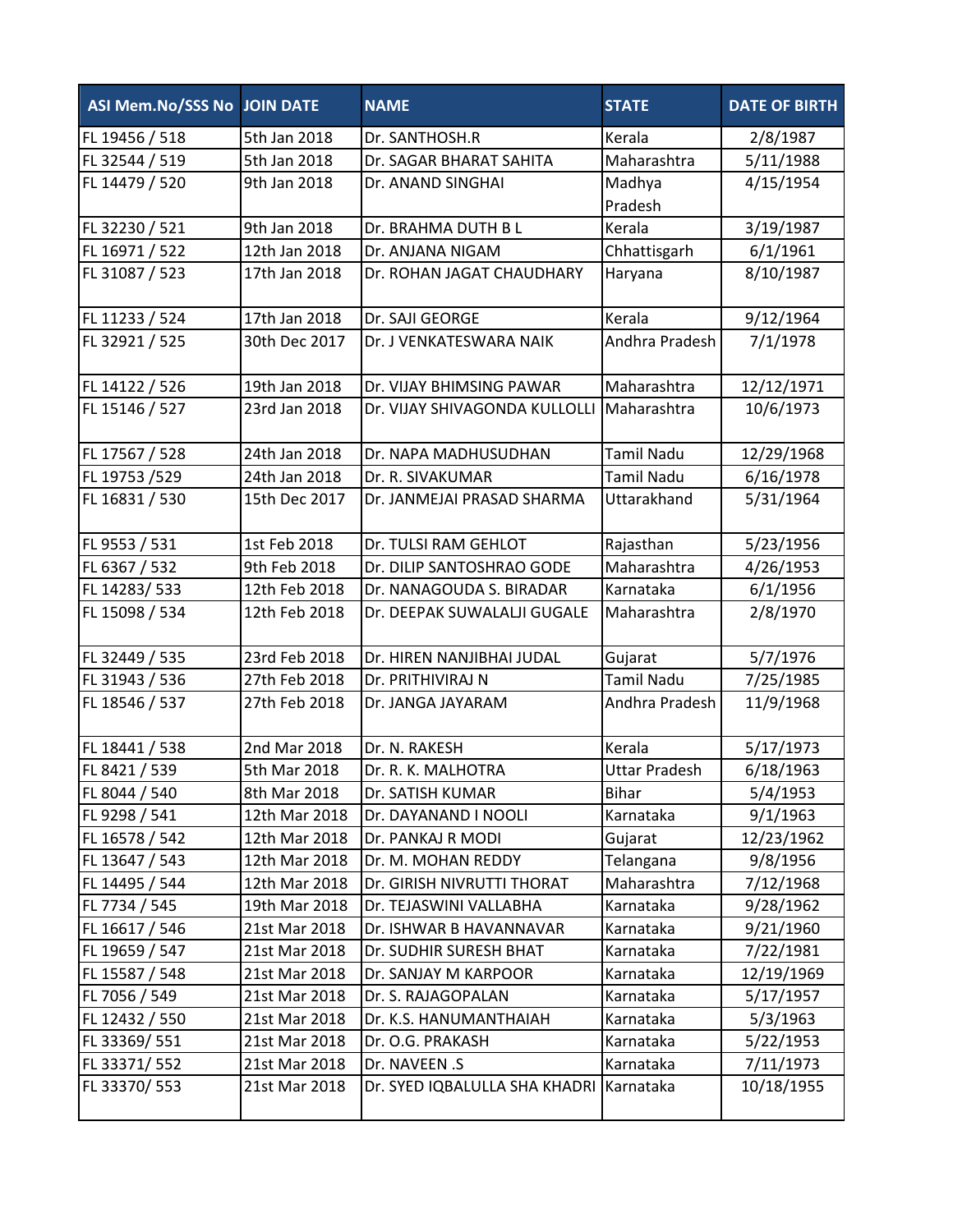| ASI Mem.No/SSS No JOIN DATE |                | <b>NAME</b>                               | <b>STATE</b>         | <b>DATE OF BIRTH</b> |
|-----------------------------|----------------|-------------------------------------------|----------------------|----------------------|
| FL 30382 / 554              | 22nd Mar 2018  | Dr. VALLAM KARTHIK CHANDRA                | Andhra Pradesh       | 2/24/1984            |
| FL 10796 / 555              | 24th Mar 2018  | Dr. SAI KRISHNA VITTAL                    | <b>Tamil Nadu</b>    | 3/4/1969             |
| FL 19008 / 556              | 10th Apr 2018  | Dr. MANISH JOSHI                          | Karnataka            | 6/27/1976            |
| FL 33423 / 557              | 13th Apr 2018  | Dr. ANJU GUPTA                            | <b>Uttar Pradesh</b> | 9/12/1958            |
| FL 11593 / 558              | 16th Apr 2018  | Dr. PRASHANT GUNDE                        | Telangana            | 11/4/1959            |
| FL 16581 / 559              | 18th Apr 2018  | Dr. A R RAGHURAM                          | <b>Tamil Nadu</b>    | 5/1/1955             |
| FL 11302 / 560              | 26th Apr 2018  | Dr. MATHEW SEBASTIAN                      | Kerala               | 11/25/1954           |
| FL 33465 / 561              | 30th Apr 2018  | Dr. RAKESH AKULA                          | Telangana            | 6/12/1983            |
| FL 14959 / 562              | 1st May 2018   | Dr. SHYAM KUMAR GUPTA                     | Jammu &<br>Kashmir   | 8/25/1973            |
| FL 32887 / 563              | 1st May 2018   | Dr. SANTOSH KUMAR                         | <b>Bihar</b>         | 8/10/1979            |
| FL 8814 / 564               | 9th May 2018   | Dr. VYAS AJAYKUMAR<br><b>GAURISHANKER</b> | Gujarat              | 11/2/1963            |
| FL 16930 / 565              | 10th May 2018  | Dr. BAKHSHISH SINGH                       | Punjab               | 12/18/1955           |
| FL 33456 / 566              | 16th May 2018  | Dr. PRAVEEN BABU<br><b>JONNALAGADDA</b>   | Andhra Pradesh       | 9/26/1986            |
| FL 33461 / 567              | 18th May 2018  | Dr. CHETAN JAYANTILAL GANDHI              | Gujarat              | 1/21/1964            |
| FL 30050 / 568              | 18th May 2018  | Dr. SHARAD GUPTA                          | <b>Uttar Pradesh</b> | 9/19/1960            |
| FL 5768 / 569               | 18th May 2018  | Dr. APURVA CHATURVEDI                     | <b>Uttar Pradesh</b> | 2/26/1955            |
| FL 9836 / 570               | 21st May 2018  | Dr. RAGHU RAMA PILLARISETTI               | Telangana            | 9/22/1966            |
| FL 14597 / 571              | 21st May 2018  | Dr. JALEWA ASHWANI KUMAR                  | Rajasthan            | 9/5/1972             |
| FL 14995 / 572              | 28th May 2018  | Dr. NEERAJ GOYAL                          | <b>Uttar Pradesh</b> | 10/18/1973           |
| FL 16757 / 573              | 9th June 2018  | Dr. G. RAVINDRAN                          | <b>Tamil Nadu</b>    | 7/11/1959            |
| FL 9803 / 574               | 14th June 2018 | Dr. S. SUBRAMANIAN                        | <b>Tamil Nadu</b>    | 4/9/1961             |
| FL 15368 / 575              | 16th June 2018 | Dr. RAPOLU RAGHUNANDAN                    | Telangana            | 5/10/1965            |
| FL 32727 / 576              | 19th June 2018 | Dr. MUKESH KAVEESHWAR                     | Madhya<br>Pradesh    | 6/26/1963            |
| FL 7262 / 577               | 20th June 2018 | Dr. RAJEEV SINGH                          | <b>Uttar Pradesh</b> | 9/15/1963            |
| FL 14744 / 578              | 25th June 2018 | Dr. VENKATESH ANANT NAIK                  | Karnataka            | 11/20/1966           |
| FL 18281 / 579              | 28th June 2018 | Dr. G.N. GANESH KUMAR                     | Karnataka            | 5/15/1962            |
| FL 19362 / 580              | 28th June 2018 | Dr. PRAKASH M                             | Karnataka            | 6/10/1973            |
| FL 6389 / 581               | 9th July 2018  | Dr. CHHAGAN LAL GURJAR                    | Madhya<br>Pradesh    | 6/20/1957            |
| FL 32809 / 582              | 12th July 2018 | Dr. RAJESH K.T                            | Kerala               | 5/30/1973            |
| FL 19392 / 583              | 14th July 2018 | Dr. ABINASH KUMAR                         | Jharkhand            | 6/28/1975            |
| FL 16124 / 584              | 14th July 2018 | Dr. RAJIV KUMAR PANDEY                    | Jharkhand            | 6/26/1967            |
| FL 7762 / 585               | 14th July 2018 | Dr. S.C. PATRA (SURG. CAPT)               | Maharashtra          | 7/25/1953            |
| FL 33336 / 586              | 17th July 2018 | Dr. ROHIT KRISHNAPPA                      | Karnataka            | 5/24/1983            |
| FL 33845 / 587              | 31st July 2018 | Dr. DESAI UTPAL SURENDRABHAI              | Gujarat              | 9/13/1979            |
| FL 9404 / 588               | 3rd Aug 2018   | Dr. N. BALA NAYAGAM                       | <b>Tamil Nadu</b>    | 6/6/1957             |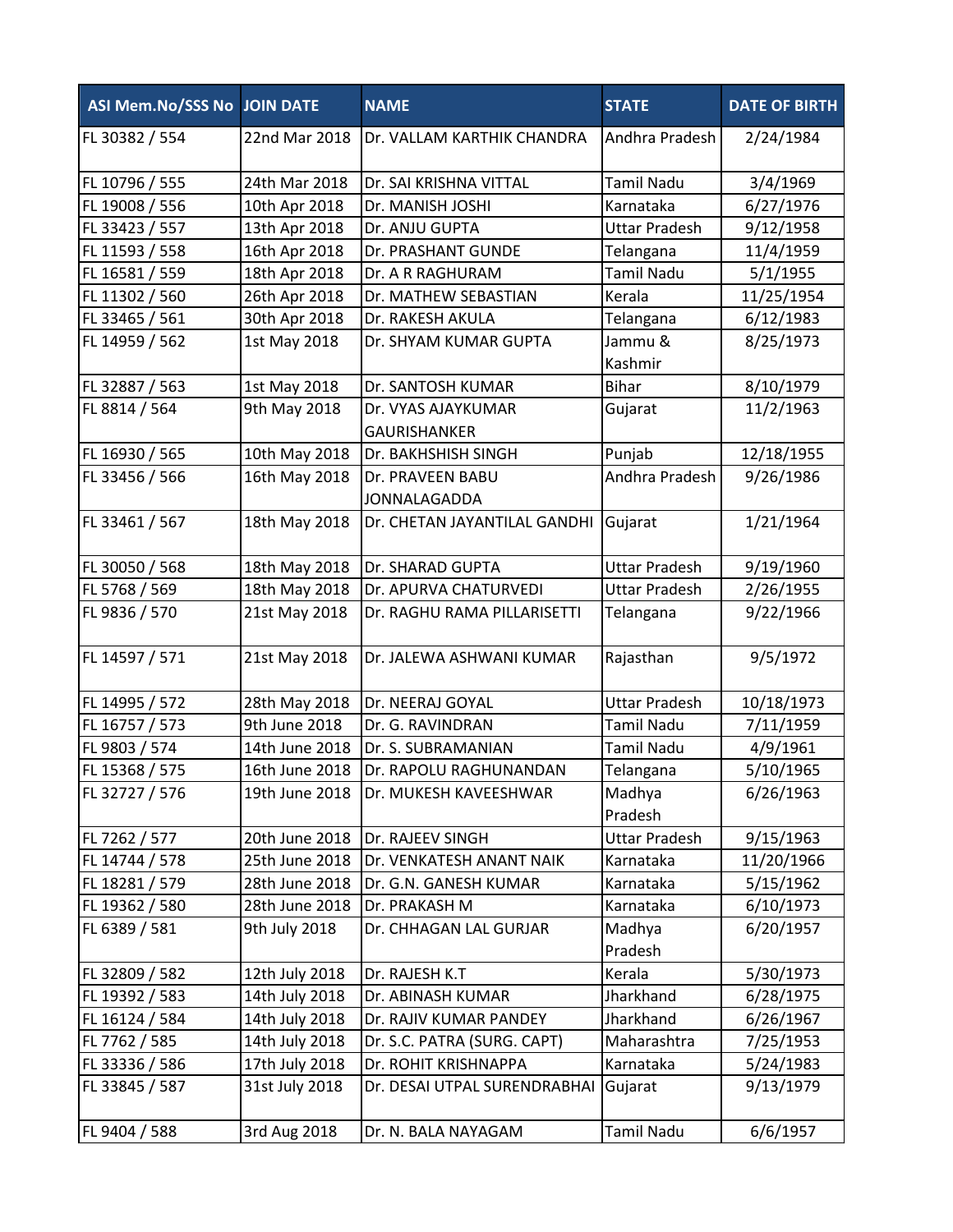| <b>ASI Mem.No/SSS No JOIN DATE</b> |               | <b>NAME</b>                                   | <b>STATE</b>         | <b>DATE OF BIRTH</b> |
|------------------------------------|---------------|-----------------------------------------------|----------------------|----------------------|
| FL 30155 / 589                     | 6th Aug 2018  | Dr. SABU N SATIHAL                            | Karnataka            | 6/1/1964             |
| FL 16198 / 590                     | 20th Aug 2018 | Dr. NIPAN DAS                                 | Assam                | 8/28/1973            |
| FL 12330 / 591                     | 28th Aug 2018 | Dr. YUDHISHTHIRA SINGH                        | Madhya               | 7/1/1956             |
|                                    |               | RAGHUVANSHI                                   | Pradesh              |                      |
| FL 14059 / 592                     | 10th Sep 2018 | Dr. FAZLUL QADIR PARRAY                       | Jammu &              | 4/2/1965             |
|                                    |               |                                               | Kashmir              |                      |
| FL 8544 / 593                      | 16th Sep 2018 | Dr. DALVI ABHAY NARENDRA                      | Maharashtra          | 4/14/1958            |
| FL 18882 / 594                     | 17th Sep 2018 | Dr. DIWAKAR YADAV                             | Jharkhand            | 10/18/1980           |
| FL 10792 / 595                     | 25th Sep 2018 | Dr. ARVIND KUMAR<br>(SRIVASTAVA)              | <b>Uttar Pradesh</b> | 12/7/1953            |
| FL 15640 / 596                     | 26th Sep 2018 | Dr. RAJENDRA K. GHRITLAHAREY                  | Madhya<br>Pradesh    | 8/16/1959            |
| FL 17009 / 597                     | 1st Oct 2018  | Dr. ASHISH MANOHARRAO<br><b>DAGWAR</b>        | Maharashtra          | 12/29/1973           |
| FL 6205 / 598                      | 12th Oct 2018 | Dr. AJAY GUPTA                                | Madhya<br>Pradesh    | 6/18/1959            |
| FL 11549 / 599                     | 16th Oct 2018 | Dr. MALU MAHESH MURLIDHAR                     | Maharashtra          | 8/3/1962             |
| FL 12082 / 600                     | 20th Oct 2018 | Dr. K. N. MADHUSUDHAN                         | Karnataka            | 12/11/1966           |
| FL 13603 / 601                     | 22nd Oct 2018 | Dr. TUSHAR B. PATIL                           | Maharashtra          | 9/18/1974            |
| FL 15743 / 602                     | 24th Oct 2018 | Dr. SURESH N                                  | Kerala               | 4/14/1965            |
| FL 33497 / 603                     | 24th Oct 2018 | Dr. MANJUNATH K                               | Karnataka            | 9/11/1983            |
| FL 17027 / 604                     | 30th Oct 2018 | Dr. NANJUNDAPPAN P.M                          | <b>Tamil Nadu</b>    | 11/4/1953            |
| FL 13931 / 605                     | 7th Nov 2018  | Dr. ROSHAN CHANCHLANI                         | Madhya<br>Pradesh    | 5/22/1975            |
| FL 30339 / 606                     | 8th Nov 2018  | Dr. S. Md. FAHEEM NAWAZ                       | Andhra Pradesh       | 5/25/1981            |
| FL 18373 / 607                     | 16th Nov 2018 | Dr. SANTOSH BASAVANTAPPA<br><b>CHIKARADDI</b> | Karnataka            | 9/24/1981            |
| FL 19961 / 608                     | 26th Nov 2018 | Dr. VINAY H.G                                 | Karnataka            | 10/11/1985           |
| FL 11833 / 609                     | 30th Nov 2018 | Dr. ANDHARIA PIYUSH<br><b>JAYANTILAL</b>      | Gujarat              | 9/29/1960            |
| FL 32876 / 610                     | 13th Dec 2018 | Dr. BULE VISHNU DAGADU                        | Maharashtra          | 4/2/1968             |
| FL 15695 / 611                     | 13th Dec 2018 | Dr. MAYUR V PATIL                             | Karnataka            | 2/27/1978            |
| FL 11710 / 612                     | 17th Dec 2018 | Dr. D. GURUVA REDDY                           | Telangana            | 2/11/1968            |
| FL 31927 / 613                     | 26th Dec 2018 | Dr. RASHMI RANJAN SAHOO                       | Odisha               | 4/4/1977             |
| FL 19781 / 614                     | 26th Dec 2018 | Dr. DHIRENDRA                                 | <b>Uttar Pradesh</b> | 4/10/1978            |
| FL 33261 / 616                     | 26th Dec 2018 | Dr. S. KARTHIKEYAN                            | <b>Tamil Nadu</b>    | 2/15/1981            |
| FL 18915 / 617                     | 26th Dec 2018 | Dr. G. KARTHIKEYAN                            | <b>Tamil Nadu</b>    | 12/10/1981           |
| FL 14422 / 618                     | 27th Dec 2018 | Dr. MAHESH GOVIND PISAGAR                     | Gujarat              | 8/3/1962             |
| FL 13949 / 619                     | 27th Dec 2018 | Dr. B. NAGABHUSHANAM                          | Telangana            | 6/15/1955            |
| FL 7689 / 620                      | 27th Dec 2018 | Dr. SARWESHWAR KUMAR                          | <b>Bihar</b>         | 6/21/1960            |
| FL 13392 / 621                     | 27th Dec 2018 | Dr. VIJAY BAHADUR SINGH                       | <b>Uttar Pradesh</b> | 6/12/1960            |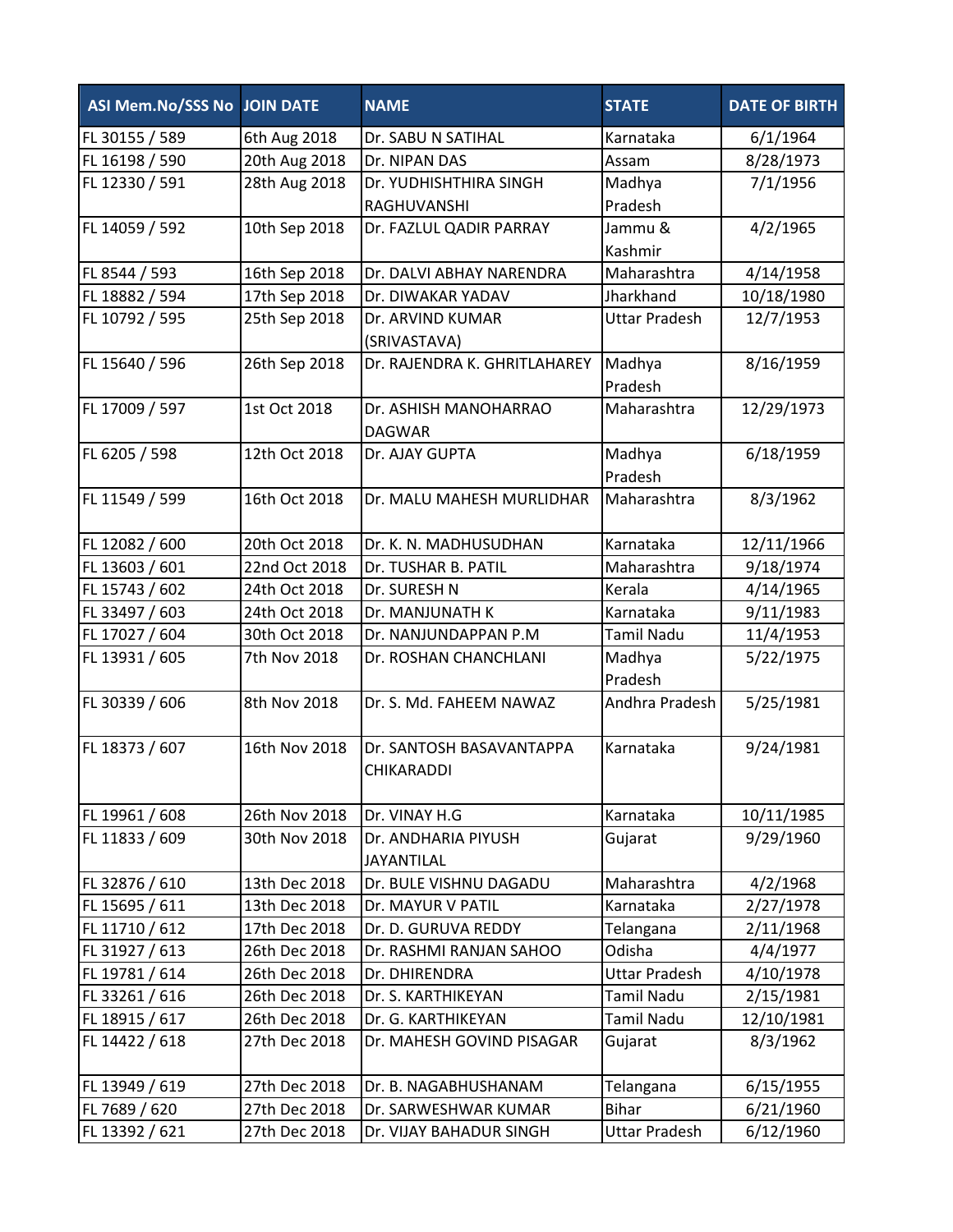| ASI Mem.No/SSS No JOIN DATE |               | <b>NAME</b>                               | <b>STATE</b>         | <b>DATE OF BIRTH</b> |
|-----------------------------|---------------|-------------------------------------------|----------------------|----------------------|
| FL 15897 / 622              | 27th Dec 2018 | Dr. KUMARAGURUBARAN. G                    | <b>Tamil Nadu</b>    | 08-01-0974           |
| FL 17473 / 623              | 27th Dec 2018 | Dr. MUHAMMED SHEREEF                      | Kerala               | 5/31/1977            |
| FL 32150 / 624              | 27th Dec 2018 | Dr. PALANKI SURYA SATYA                   | Andhra Pradesh       | 3/20/1983            |
|                             |               | <b>GOPAL</b>                              |                      |                      |
| FL 11209 / 625              | 27th Dec 2018 | Dr. SAMPATH KUMAR. K                      | Karnataka            | 6/17/1962            |
| FL 5382 / 626               | 27th Dec 2018 | Dr. ABDUL NASSER                          | Kerala               | 1/29/1958            |
| FL 14826 / 627              | 27th Dec 2018 | Dr. AJAY KUMAR SINGH                      | <b>Bihar</b>         | 1/1/1964             |
| FL 19883 / 628              | 27th Dec 2018 | Dr. SAURABH AGARWAL                       | <b>Uttar Pradesh</b> | 9/12/1978            |
| FL 14185 / 629              | 27th Dec 2018 | Dr. NETHAJI                               | <b>Tamil Nadu</b>    | 6/10/1968            |
| FL 33476 / 630              | 27th Dec 2018 | Dr. P. NARESH KUMAR                       | Pondicherry          | 11/20/1979           |
| FL 31464 / 631              | 27th Dec 2018 | Dr. VARADARAJU. P                         | <b>Tamil Nadu</b>    | 5/21/1955            |
| FL 17920 / 632              | 27th Dec 2018 | Dr. G. RAY                                | Pondicherry          | 2/1/1971             |
| FL 9335 / 633               | 27th Dec 2018 | Dr. C.S. HANUMANTHAIAH                    | Karnataka            | 7/21/1963            |
| FL 5360 / 634               | 27th Dec 2018 | Dr. P.L. CHARY                            | Telangana            | 1/1/1954             |
| FL 32409 / 635              | 27th Dec 2018 | <b>Dr. HEMANTH GUDURI</b>                 | Telangana            | 4/2/1972             |
| FL 19804 / 636              | 27th Dec 2018 | Dr. S. VIJAYA KUMAR                       | <b>Tamil Nadu</b>    | 4/5/1976             |
| FL 13297 / 637              | 27th Dec 2018 | Dr. GUVVALA VENKATARAMANA<br><b>REDDY</b> | Telangana            | 1/28/1971            |
| FL 11250 / 638              | 27th Dec 2018 | Dr. PANNA LAL GUPTA                       | <b>Uttar Pradesh</b> | 3/2/1958             |
| FL 16376 / 639              | 27th Dec 2018 | Dr. GOPAL SHARAN SINGH                    | <b>Bihar</b>         | 6/7/1971             |
| FL 33890 / 640              | 27th Dec 2018 | Dr. GOPAL BALAJIRAO SHINDE                | Maharashtra          | 2/3/1979             |
| FL 11025 / 641              | 27th Dec 2018 | Dr. GOPINATH PAI                          | Karnataka            | 10/2/1965            |
| FL 6243 / 642               | 27th Dec 2018 | Dr. VINOD KUMAR GUPTA                     | <b>Bihar</b>         | 7/3/1956             |
| FL 30597 / 643              | 27th Dec 2018 | Dr. JAGADEESH PAVULURU                    | Andhra Pradesh       | 10/28/1972           |
| FL 14614 / 644              | 27th Dec 2018 | Dr. INUGANTI GOPAL                        | Odisha               | 5/25/1968            |
| FL 17985 / 645              | 27th Dec 2018 | Dr. BHOSALE HANUMANT<br><b>BHAGWAN</b>    | Maharashtra          | 5/5/1976             |
| FL 9607 / 646               | 27th Dec 2018 | Dr. JAYADEVA SINHA                        | <b>Bihar</b>         | 11/1/1959            |
| FL 15190 / 647              | 27th Dec 2018 | Dr. SHASHIDHAR KUMAR                      | <b>Bihar</b>         | 7/24/1974            |
| FL 8313 / 648               | 27th Dec 2018 | Dr. WIMAL PRASAD SINGH                    | <b>Bihar</b>         | 3/15/1954            |
| FL 34327 / 649              | 27th Dec 2018 | Dr. G. HARIHARAN                          | Tamil Nadu           | 5/24/1967            |
| FL 32234 / 650              | 28th Dec 2018 | Dr. LOKESH                                | <b>Bihar</b>         | 1/21/1976            |
| FL 13342 / 651              | 28th Dec 2018 | Dr. SASHANKA KABI SATPATHY                | Odisha               | 7/1/1961             |
| FL 13234 / 652              | 28th Dec 2018 | Dr. A.K. SAROJ                            | <b>Uttar Pradesh</b> | 5/7/1969             |
| FL 13847 / 653              | 28th Dec 2018 | Dr. RAVIKIRAN M.S                         | Karnataka            | 6/1/1971             |
| FL 30265 / 654              | 28th Dec 2018 | Dr. KARABASAYYA S. KULKARNI               | Karnataka            | 8/5/1973             |
| FL 18186 / 655              | 28th Dec 2018 | Dr. UMESH JETHWANI                        | Madhya<br>Pradesh    | 2/6/1983             |
| FL 18848 / 656              | 28th Dec 2018 | Dr. J. ASHOK KUMAR                        | <b>Tamil Nadu</b>    | 6/9/1974             |
| FL 18739 / 657              | 28th Dec 2018 | Dr. S. SUREES KUMAR                       | <b>Tamil Nadu</b>    | 2/23/1966            |
| FL 34020 / 658              | 28th Dec 2018 | Dr. S. ARVEEN                             | Tamil Nadu           | 1/29/1981            |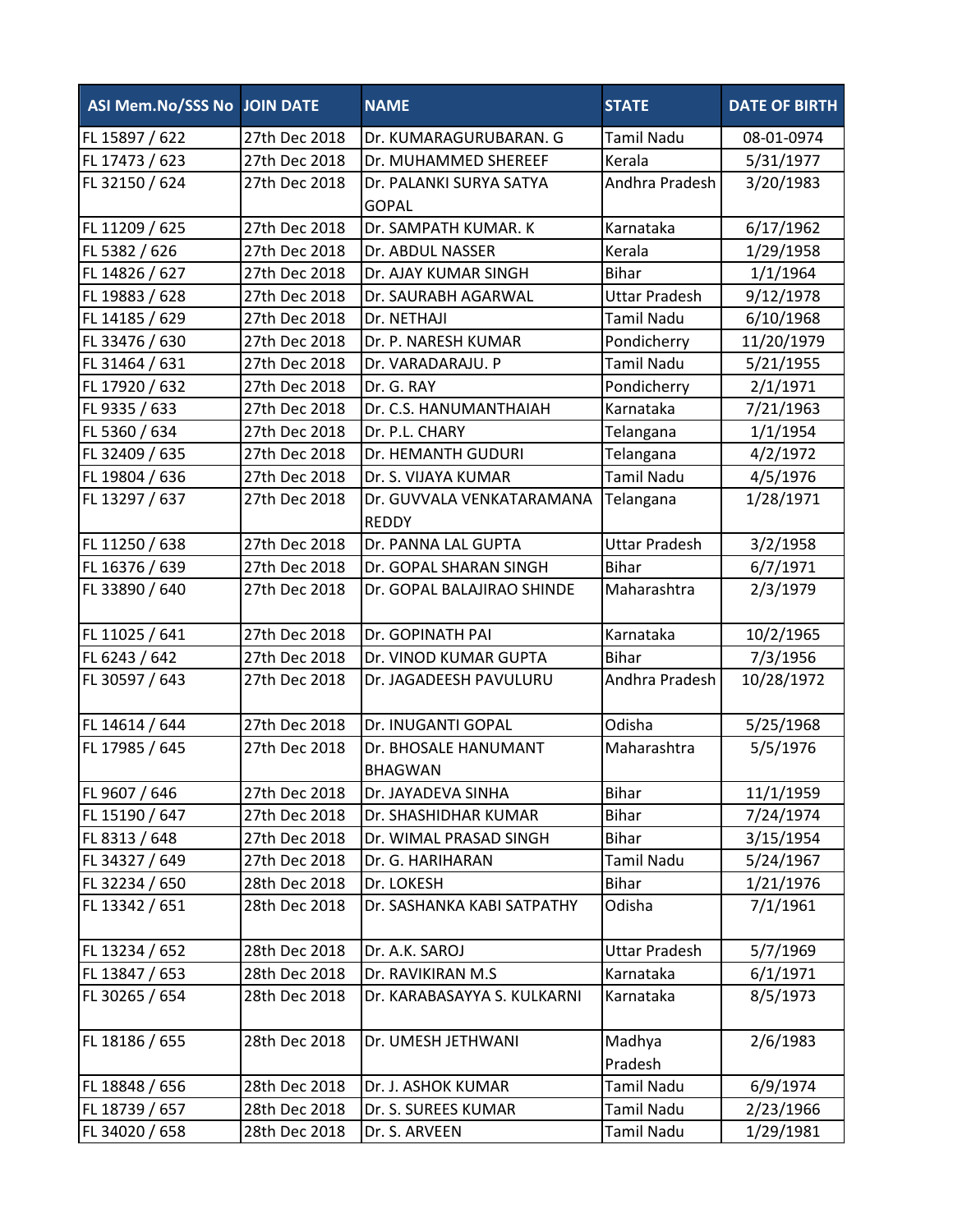| <b>ASI Mem.No/SSS No JOIN DATE</b> |               | <b>NAME</b>                                | <b>STATE</b>         | <b>DATE OF BIRTH</b> |
|------------------------------------|---------------|--------------------------------------------|----------------------|----------------------|
| FL 19609 / 660                     | 28th Dec 2018 | Dr. A. MOHAMED YUSUF M.S.                  | <b>Tamil Nadu</b>    | 12/10/1981           |
| FL 14556 / 661                     | 28th Dec 2018 | Dr. RAKESH GUPTA                           | Madhya<br>Pradesh    | 1/26/1969            |
| FL 10721 / 662                     | 28th Dec 2018 | Dr. GANESH CHANDRA KARAN                   | <b>Bihar</b>         | 1/1/1959             |
| FL 34416 / 663                     | 28th Dec 2018 | Dr. SURESH Y. PATIL                        | Karnataka            | 2/12/1968            |
| FL 12026 / 664                     | 28th Dec 2018 | Dr. ASOKAN                                 | <b>Tamil Nadu</b>    | 6/15/1957            |
| FL 18435 / 665                     | 28th Dec 2018 | Dr. P. SATISH BHAT                         | Karnataka            | 4/20/1975            |
| FL 19915 / 666                     | 28th Dec 2018 | Dr. ANUBHAV GOEL                           | <b>Uttar Pradesh</b> | 3/29/1982            |
| FL 32963 / 667                     | 28th Dec 2018 | Dr. MARTHANDAM SRIKANTH                    | Andhra Pradesh       | 8/25/1987            |
| FL 17722 / 668                     | 28th Dec 2018 | Dr. RAMAKRUSHNA SAHOO                      | Odisha               | 5/14/1971            |
| FL 33432 / 669                     | 28th Dec 2018 | Dr. GUNASEKARAN. M                         | <b>Tamil Nadu</b>    | 11/4/1983            |
| FL 32236 / 670                     | 28th Dec 2018 | Dr. PALANI MAHADEVAN                       | <b>Tamil Nadu</b>    | 5/21/1977            |
| FL 33514 / 671                     | 28th Dec 2018 | Dr. MURUGAN                                | <b>Tamil Nadu</b>    | 5/1/1984             |
| FL 15263 / 672                     | 28th Dec 2018 | Dr. VINOD KUMAR                            | <b>Uttar Pradesh</b> | 7/10/1970            |
| FL 34518 / 673                     | 28th Dec 2018 | Dr. KASULA V.V.L NARAYANA<br><b>RAO</b>    | Andhra Pradesh       | 1/1/1972             |
| FL 14259 / 674                     | 28th Dec 2018 | Dr. P. GANESH                              | <b>Tamil Nadu</b>    | 5/29/1972            |
| FL 19918 / 675                     | 28th Dec 2018 | Dr. DAYANAND DATTATRAYA<br><b>CHOURE</b>   | Maharashtra          | 6/26/1984            |
| FL 30510 / 676                     | 28th Dec 2018 | Dr. G. PRASANTH                            | Telangana            | 3/9/1981             |
| FL 34483 / 677                     | 28th Dec 2018 | Dr. NACHAGIRI MADHAVA                      | Telangana            | 4/10/1977            |
| FL 17909 / 678                     | 28th Dec 2018 | Dr. RABI NARAYANA MISHRA                   | Odisha               | 12/30/1973           |
| FL 11839 / 679                     | 29th Dec 2018 | Dr. RAMA MOHANA RAO<br><b>DWARAPUREDDI</b> | Andhra Pradesh       | 10/2/1956            |
| FL 1673 / 680                      | 29th Dec 2018 | Dr. HARAGOPAL                              | Andhra Pradesh       | 6/16/1969            |
| FL 10547 / 681                     | 29th Dec 2018 | Dr. SURINDER JAGAT                         | Punjab               | 11/25/1960           |
| FL 14516 / 682                     | 29th Dec 2018 | Dr. G. RAVINDRA                            | Karnataka            | 7/1/1962             |
| FL 11537 / 683                     | 29th Dec 2018 | Dr. N.V.S.S. SUBBARAJU                     | Andhra Pradesh       | 5/21/1964            |
| FL 19984 / 684                     | 29th Dec 2018 | Dr. JIKUPAL M. THOMAS                      | Kerala               | 1/22/1983            |
| FL 18719 / 685                     | 29th Dec 2018 | Dr. C. RAMCHANDRAIAH                       | Telangana            | 7/15/1967            |
| FL 17513 / 686                     | 29th Dec 2018 | Dr. RIDIPTA SEKHAR DAS                     | Assam                | 2/12/1980            |
| FL 11638 / 687                     | 29th Dec 2018 | Dr. SHYAM KISHORE                          | <b>Bihar</b>         | 1/2/1967             |
| FL 31937 / 689                     | 29th Dec 2018 | Dr. ASHOK R. JADHAV                        | Karnataka            | 6/1/1968             |
| FL 10537 / 690                     | 29th Dec 2018 | Dr. K DILIP CHANDRA                        | Telangana            | 12/20/1963           |
| FL 15929 / 691                     | 29th Dec 2018 | Dr. RAJINDER KUMAR NAGAR                   | Jammu &<br>Kashmir   | 9/14/1959            |
| FL 34058 / 692                     | 29th Dec 2018 | Dr. CHETAN MAIBAM                          | Manipur              | 3/1/1976             |
| FL 19459 / 693                     | 29th Dec 2018 | Dr. HANUMAN RAM                            | Rajasthan            | 1/2/1978             |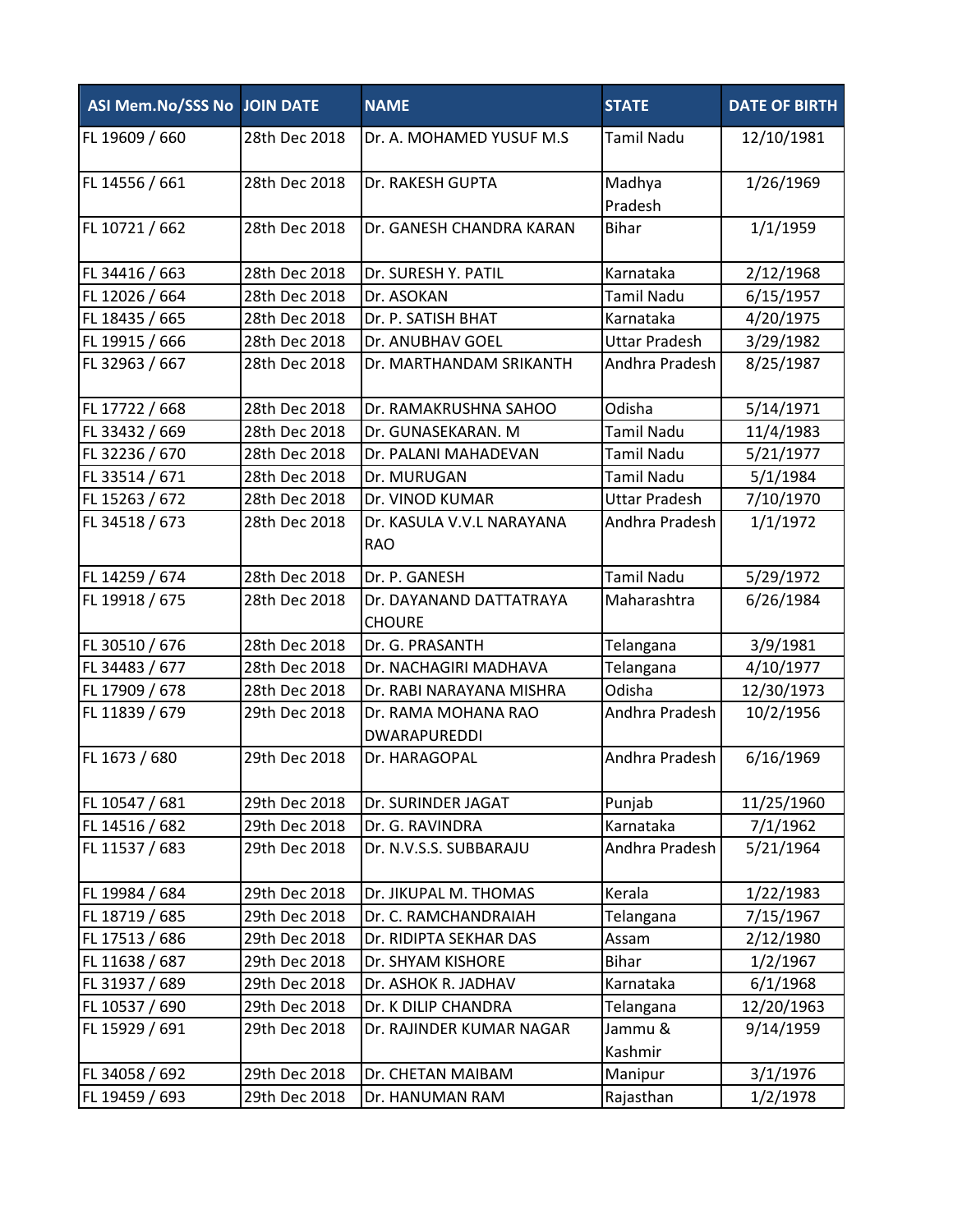| ASI Mem.No/SSS No JOIN DATE |               | <b>NAME</b>                                | <b>STATE</b>         | <b>DATE OF BIRTH</b> |
|-----------------------------|---------------|--------------------------------------------|----------------------|----------------------|
| FL 13193 / 694              | 29th Dec 2018 | Dr. NARENDRA H                             | Andhra Pradesh       | 5/6/1972             |
| FL 15595 / 695              | 29th Dec 2018 | Dr. BASAVARAJ M KAJAGAR                    | Karnataka            | 12/22/1972           |
| FL 31576 / 696              | 29th Dec 2018 | Dr. SETHU KANNAN R                         | <b>Tamil Nadu</b>    | 2/8/1984             |
| FL 10974 / 697              | 29th Dec 2018 | Dr. BINDEY KUMAR                           | <b>Bihar</b>         | 1/20/1963            |
| FL 6562 / 698               | 29th Dec 2018 | Dr. G SIDDESH                              | Karnataka            | 6/5/1958             |
| FL 15750 / 699              | 30th Dec 2018 | Dr. SAMIR RANJAN NAYAK                     | Andhra Pradesh       | 11/20/1972           |
| FL 15322 / 700              | 30th Dec 2018 | Dr. PRABHUDAS DHULABHAI<br><b>PATEL</b>    | Gujarat              | 6/1/1967             |
| FL 8235 / 701               | 30th Dec 2018 | Dr. GURDITSINGH SODI                       | Punjab               | 4/15/1955            |
| FL 17607 / 702              | 30th Dec 2018 | Dr. RANJAN KUMAR NAYAK                     | Odisha               | 3/7/1970             |
| FL 13045 / 703              | 30th Dec 2018 | Dr. (BRIG) P. KRISHNA MURTHY               | Telangana            | 2/9/1954             |
| FL 30190 / 704              | 30th Dec 2018 | Dr. S. UMESH RAJ                           | <b>Tamil Nadu</b>    | 3/21/1986            |
| FL 31809 / 705              | 2nd Jan 2019  | Dr. MUKESH KUMAR                           | New Delhi            | 7/24/1981            |
| FL 18359 / 706              | 2nd Jan 2019  | Dr. PRIYEN JAGDISHCHANDRA<br><b>SHAH</b>   | Gujarat              | 7/10/1975            |
| FL 19531 / 707              | 2nd Jan 2019  | Dr. RAJENDRA CHANDRAKANT<br><b>NAGAVI</b>  | Karnataka            | 12/30/1968           |
| FL 15858 / 708              | 8th Jan 2019  | Dr. CHOUGULE SOPAN<br>RAMCHANDRA           | Maharashtra          | 6/1/1960             |
| FL 6924 / 709               | 10th Jan 2019 | Dr. V. SARVESWARAN                         | <b>Tamil Nadu</b>    | 12/29/1959           |
| FL 3981 / 710               | 10th Jan 2019 | Dr. MEGHANA AJIT GADRE                     | Maharashtra          | 1/16/1954            |
| FL 10382 / 711              | 14th Jan 2019 | Dr. K. HARISH                              | Karnataka            | 3/5/1964             |
| FL 8455 / 712               | 18th Jan 2019 | Dr. ALOKESH BAGCHI                         | <b>Uttar Pradesh</b> | 1/12/1957            |
| FL 8022 / 713               | 21st Jan 2019 | Dr. ALAGESAN GANAPATHY                     | <b>Tamil Nadu</b>    | 4/19/1955            |
| FL 19495 / 714              | 25th Jan 2019 | Dr. SARVESHA RAJE URS A.S                  | Karnataka            | 2/7/1964             |
| FL 30827 / 715              | 25th Jan 2019 | Dr. ANIKETAN K.V                           | Karnataka            | 6/22/1988            |
| FL 10841 / 716              | 31st Jan 2019 | Dr. SHRISHAIL CHANDRAKANT<br><b>METGUD</b> | Karnataka            | 5/6/1966             |
| FL 33557 / 717              | 2nd Feb 2019  | Dr. V. SWAMENATHAN                         | <b>Tamil Nadu</b>    | 12/22/1972           |
| FL 7207 / 718               | 13th Feb 2019 | Dr. K. RAJGOPAL SHENOY                     | Karnataka            | 5/11/1960            |
| FL 10811 / 719              | 14th Feb 2019 | Dr. N. VENKATA RAMANAIAH                   | Andhra Pradesh       | 7/15/1958            |
| FL 30449 / 720              | 14th Feb 2019 | Dr. M.A. HARI BABU                         | Andhra Pradesh       | 7/30/1977            |
| FL 17239 / 721              | 14th Feb 2019 | Dr. KONATI VAMSEEDHAR                      | Andhra Pradesh       | 10/24/1976           |
| FL 15306 / 722              | 14th Feb 2019 | Dr. C. SRIKANTH REDDY                      | Andhra Pradesh       | 7/19/1976            |
| FL 17721 / 723              | 14th Feb 2019 | Dr. KEERTHINMAYEE. K                       | Andhra Pradesh       | 6/12/1978            |
| FL 19980 / 724              | 16th Feb 2019 | Dr. PAVANKUMAR N. PATIL                    | Karnataka            | 4/27/1979            |
| FL 32243 / 725              | 16th Feb 2019 | Dr. YOGESH K.J                             | Karnataka            | 5/23/1986            |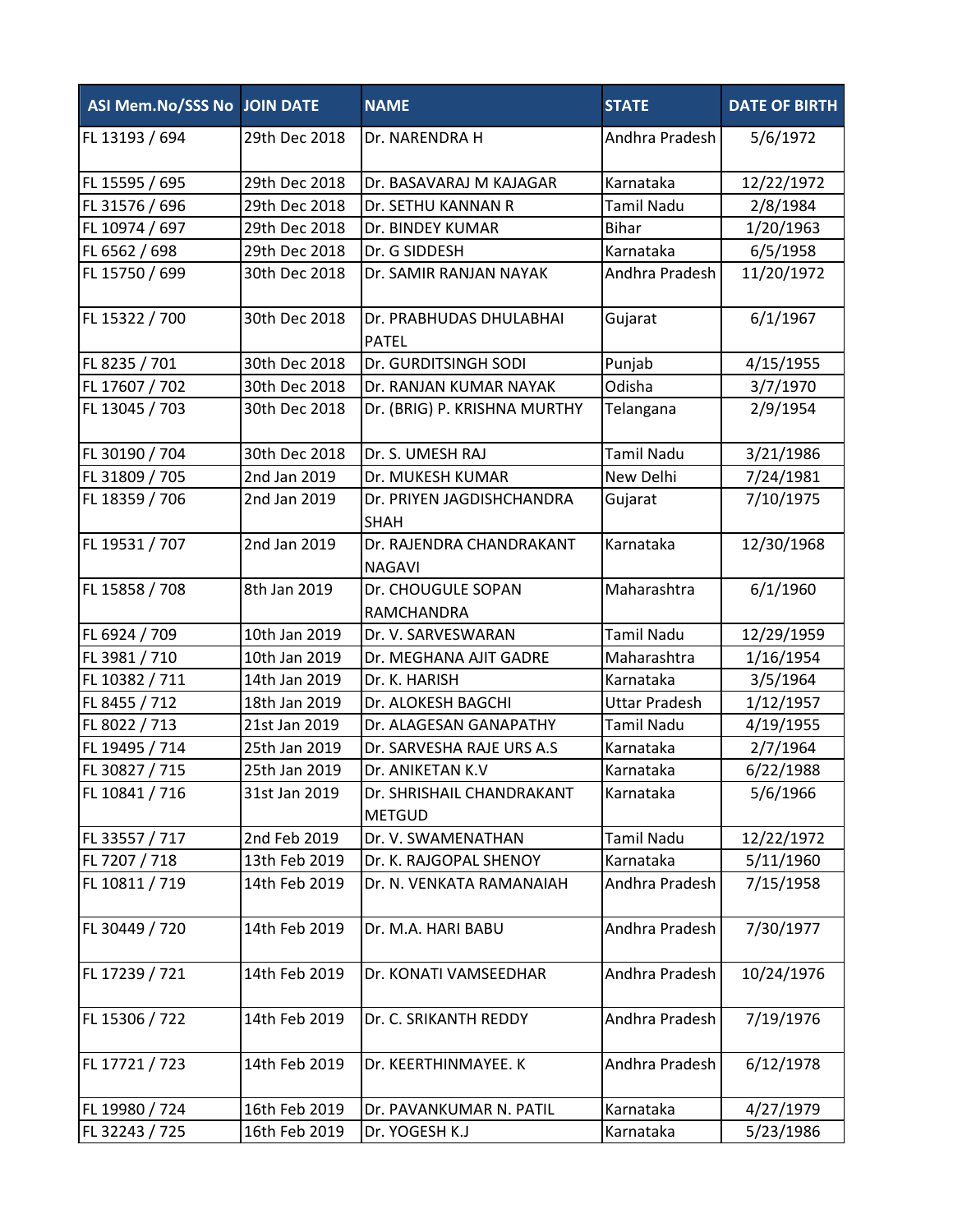| ASI Mem.No/SSS No JOIN DATE |               | <b>NAME</b>                                  | <b>STATE</b> | <b>DATE OF BIRTH</b> |
|-----------------------------|---------------|----------------------------------------------|--------------|----------------------|
| FL 14971 / 726              | 16th Feb 2019 | Dr. CHANDRASHEKAR. N                         | Karnataka    | 5/8/1974             |
| FL 17157 / 727              | 16th Feb 2019 | Dr. YAMANUR PANDAPPA                         | Karnataka    | 6/1/1976             |
|                             |               | LAMANI                                       |              |                      |
| FL 14594 / 728              | 16th Feb 2019 | Dr. RAVI KUMAR K                             | Karnataka    | 11/30/1970           |
| FL 10476 / 729              | 16th Feb 2019 | Dr. RAJASHEKAR S. PATIL                      | Karnataka    | 5/6/1968             |
| FL 15348 / 730              | 16th Feb 2019 | Dr. VIKAS M. DADDENAVAR                      | Karnataka    | 3/6/1980             |
| FL 6720 / 731               | 16th Feb 2019 | Dr. RUDRAGOUDA N. PATIL                      | Karnataka    | 6/1/1956             |
| FL 19481 / 732              | 16th Feb 2019 | Dr. RAMALINGESHWARA KANTLY                   | Karnataka    | 6/5/1984             |
| FL 30131 / 733              | 16th Feb 2019 | Dr. SURESH                                   | Karnataka    | 9/20/1984            |
| FL 19053 / 734              | 16th Feb 2019 | Dr. VINAYAK TUKKA                            | Karnataka    | 5/20/1979            |
| FL 31784 / 735              | 16th Feb 2019 | Dr. SHREEKANTH Y SAKA                        | Karnataka    | 7/20/1976            |
| FL 31881 / 736              | 16th Feb 2019 | Dr. SURESH BADIGER                           | Karnataka    | 7/20/1979            |
| FL 15299 / 737              | 16th Feb 2019 | Dr. E. GOVINDARAJA                           | Karnataka    | 7/12/1971            |
| FL 14451 / 738              | 16th Feb 2019 | Dr. B.S. MADAKATTI                           | Karnataka    | 8/17/1955            |
| FL 17413 / 739              | 16th Feb 2019 | Dr. SURESH HUCHCHANNAVAR                     | Karnataka    | 4/9/1972             |
| FL 31097 / 740              | 16th Feb 2019 | Dr. SHILPA HUCHCHANNAVAR                     | Karnataka    | 5/30/1974            |
| FL 18817 / 741              | 16th Feb 2019 | Dr. K. VENUGOPALA                            | Karnataka    | 7/18/1981            |
| FL 10135 / 742              | 16th Feb 2019 | Dr. SHIVANAND KUBSAD                         | Karnataka    | 8/11/1957            |
| FL 11184 / 743              | 16th Feb 2019 | Dr. K. SESHAGIRI RAO                         | Karnataka    | 3/29/1959            |
| FL 30485 / 744              | 16th Feb 2019 | Dr. SATHISH BABU N                           | Karnataka    | 6/24/1971            |
| FL 16331 / 745              | 16th Feb 2019 | Dr. DINESH H.N                               | Karnataka    | 10/15/1970           |
| FL 14590 / 746              | 16th Feb 2019 | Dr. L. RAMACHANDRA                           | Karnataka    | 5/6/1959             |
| FL 16135 / 747              | 16th Feb 2019 | Dr. CHANDRASHEKAR. S                         | Karnataka    | 2/14/1967            |
| FL 11553 / 748              | 16th Feb 2019 | Dr. H.C. SRIKANTAIAH                         | Karnataka    | 9/22/1970            |
| FL 4741 / 749               | 16th Feb 2019 | Dr. M.R. SREEVATHSA                          | Karnataka    | 10/11/1954           |
| FL 7390 / 750               | 16th Feb 2019 | Dr. RAVIKUMAR KENCHAPPA<br><b>CHOUDHARI</b>  | Karnataka    | 9/9/1960             |
| FL 12190 / 751              | 16th Feb 2019 | Dr. BASANAGOUDA N PATIL                      | Karnataka    | 7/22/1970            |
| FL 31774 / 752              | 16th Feb 2019 | Dr. NAGESH K.M                               | Karnataka    | 7/15/1972            |
| FL 19946 / 753              | 16th Feb 2019 | Dr. CHANDRASHEKAR REDDY J.<br><b>MADINUR</b> | Karnataka    | 9/26/1984            |
| FL 34455 / 754              | 16th Feb 2019 | Dr. ARUNKUMAR                                | Karnataka    | 1/2/1985             |
| FL 10522 / 755              | 17th Feb 2019 | Dr. ANANDKUMAR J                             | Karnataka    | 4/3/1966             |
| FL 15345 / 756              | 17th Feb 2019 | Dr. VENKATACHALA K                           | Karnataka    | 8/24/1974            |
| FL 13583 / 757              | 17th Feb 2019 | Dr. SRINIVAS ARAVA                           | Karnataka    | 2/6/1969             |
| FL 18708 / 758              | 17th Feb 2019 | Dr. T. SHIVAKUMAR                            | Karnataka    | 6/11/1975            |
| FL 30061 / 759              | 17th Feb 2019 | Dr. V. ANANDA KUMAR                          | Karnataka    | 3/6/1971             |
| FL 16405 / 760              | 17th Feb 2019 | Dr. DEEPAK KEDARI AMBLI                      | Karnataka    | 4/5/1980             |
| FL 17319 / 761              | 17th Feb 2019 | Dr. S.B RAJASHEKAR                           | Karnataka    | 5/22/1975            |
| FL 30201 / 762              | 17th Feb 2019 | Dr. RAVI M.J                                 | Karnataka    | 12/1/1977            |
| FL 11322 / 763              | 17th Feb 2019 | Dr. PRABHU HUBLI                             | Karnataka    | 6/15/1964            |
| FL 17604 / 764              | 18th Feb 2019 | Dr. ABDUL RASHID BADR                        | Punjab       | 6/28/1954            |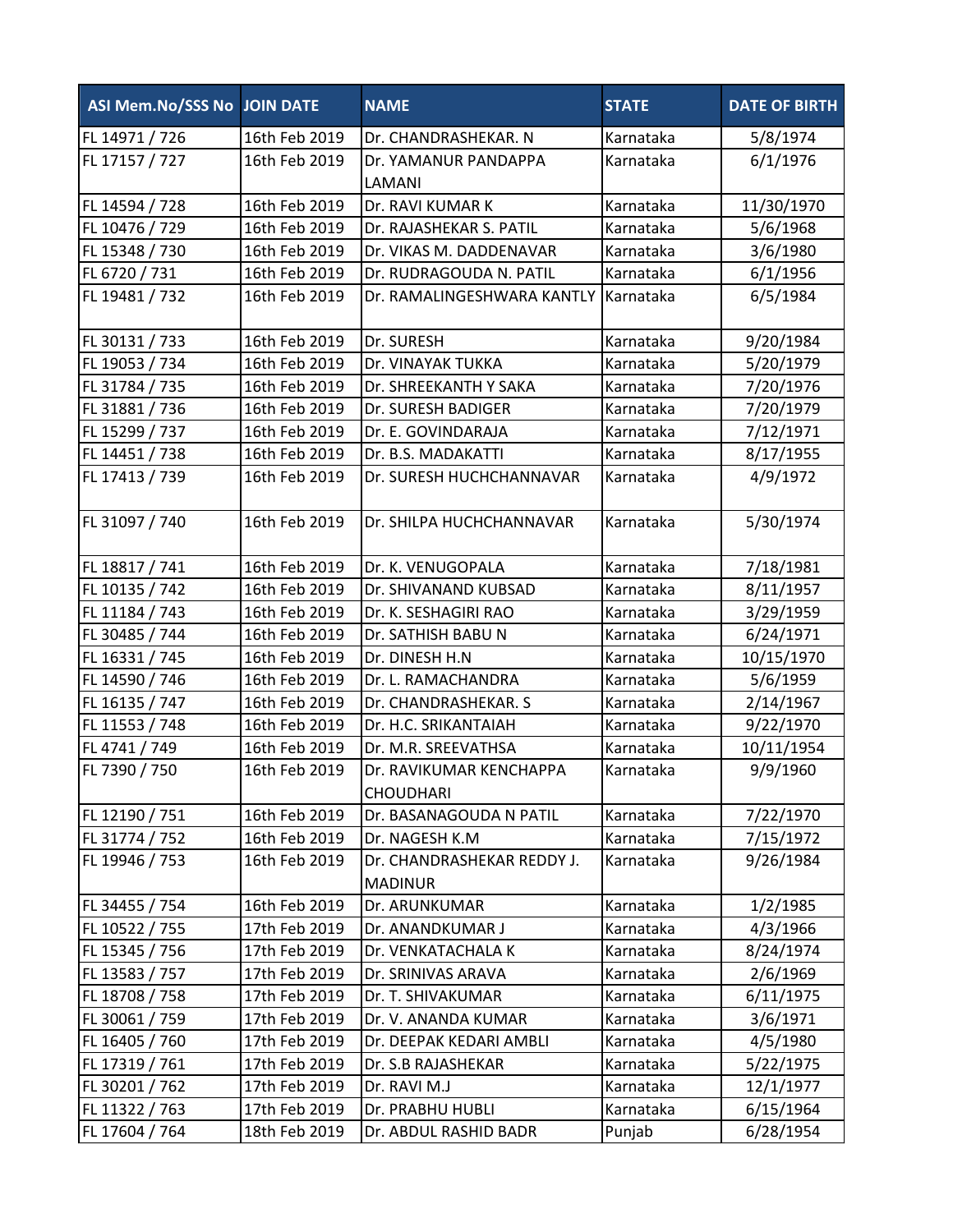| <b>ASI Mem.No/SSS No JOIN DATE</b> |                             | <b>NAME</b>                                                        | <b>STATE</b>         | <b>DATE OF BIRTH</b> |
|------------------------------------|-----------------------------|--------------------------------------------------------------------|----------------------|----------------------|
| FL 12872 / 765                     | 18th Feb 2019               | Dr. NASIB CHAND DIGRA                                              | Jammu &<br>Kashmir   | 3/4/1959             |
| FL 17480 / 766                     | 23rd Feb 2019               | Dr. MAHADEO RAMCHANDRA<br>PATIL                                    | Maharashtra          | 6/7/1976             |
| FL 19669 / 767                     | 25th Feb 2019               | Dr. SAWANT SANDEEP<br>CHANDRAKANT                                  | Maharashtra          | 3/3/1984             |
| FL 33545 / 768                     | 25th Feb 2019               | Dr. C.P.M. CHANDRASEKAR                                            | <b>Tamil Nadu</b>    | 5/18/1961            |
| FL 33019 / 769                     | 26th Feb 2019               | Dr. MOHIT KUMAR MATHUR                                             | <b>Uttar Pradesh</b> | 1/21/1978            |
| FL 34546 / 770                     | 1st March 2019              | Dr. HARIS VIJILA RANI M                                            | <b>Tamil Nadu</b>    | 5/31/1968            |
| FL 14362 / 771                     |                             | 2nd March 2019 Dr. CHANDRASHEKAR RAI A                             | Karnataka            | 6/1/1956             |
| FL 14372 / 772                     |                             | 3rd March 2019 Dr. TOIJAM SONI LYNGDOH                             | Assam                | 8/28/1973            |
| FL 31128 / 773                     |                             | 3rd March 2019   Dr. GUNABHI RAM DAS                               | Assam                | 1/1/1979             |
| FL 16057 / 774                     |                             | 3rd March 2019 Dr. RAJESH KUMAR P<br>SHRIVASTAVA                   | Gujarat              | 5/21/1970            |
| FL 32744 / 775                     |                             | 3rd March 2019 Dr. SIBANANDA MOHANTY                               | Odisha               | 5/19/1960            |
| FL 8175 / 776                      |                             | 3rd March 2019 Dr. ARVIND KUMAR                                    | New Delhi            | 12/24/1958           |
| FL 10068 / 777                     |                             | 3rd March 2019 Dr. JUGINDRA SOROKHAIBAM                            | Manipur              | 2/18/1962            |
| FL 13733 / 778                     |                             | 3rd March 2019   Prof. CHONGTHAM ARUNKUMAR Manipur<br><b>SINGH</b> |                      | 11/27/1958           |
| FL 12881 / 780                     |                             | 3rd March 2019 Dr. MALLIKARJUN IRAPPA<br><b>BADDUR</b>             | Karnataka            | 7/12/1958            |
| FL 19321 / 781                     |                             | 5th March 2019   Dr. ANKUR NATVARLAL<br>VAISHNAV                   | Gujarat              | 10/11/1979           |
| FL 14190 / 782                     |                             | 11th March 2019Dr. YALAGURADAPPA SANKANAL                          | Karnataka            | 5/19/1956            |
| FL 11551 / 783                     |                             | 14th March 2019Dr. DEBASHISH DAS                                   | Maharashtra          | 3/13/1954            |
| FL 30750 / 784                     |                             | 15th March 2019Dr. VACHAN SUBHASH HUKKERI                          | Karnataka            | 1/21/1987            |
| FL 15574 / 785                     | 19th March 2019Dr. KANNAN R |                                                                    | Pondicherry          | 4/6/1972             |
| FL 32868 / 786                     |                             | 21st March 2019 Dr. AB. HAMID WANI                                 | Jammu &<br>Kashmir   | 4/22/1974            |
| FL 16379 / 787                     |                             | 21st March 2019 Dr. SATISH PARIHAR                                 | Jammu &<br>Kashmir   | 12/24/1976           |
| FL 7774 / 788                      |                             | 21st March 2019 Dr. NAYAN VINODCHANDRA<br><b>SHAH</b>              | Gujarat              | 6/6/1964             |
| FL 7271 / 789                      |                             | 21st March 2019 Dr. NARENDRA MOTIRAM<br><b>JARIWALA</b>            | Gujarat              | 8/9/1954             |
| FL 17540 / 790                     |                             | 21st March 2019 Dr. JATIN JAGMOHAN GUPTA                           | Gujarat              | 6/28/1964            |
| FL 19323 / 791                     |                             | 21st March 2019 Dr. HITESH NANUBHAI PATEL                          | Gujarat              | 6/1/1974             |
| FL 12420 / 792                     |                             | 22nd March 201 Dr. P.S.M. PRASAD                                   | Andhra Pradesh       | 6/1/1963             |
| FL 7946 / 793                      |                             | 23rd March 2019Dr. S. MUTHURAJAN                                   | <b>Tamil Nadu</b>    | 4/1/1958             |
| FL 7140 / 794                      |                             | 23rd March 2019Dr. GUNTA SANTA RAO                                 | Andhra Pradesh       | 7/1/1957             |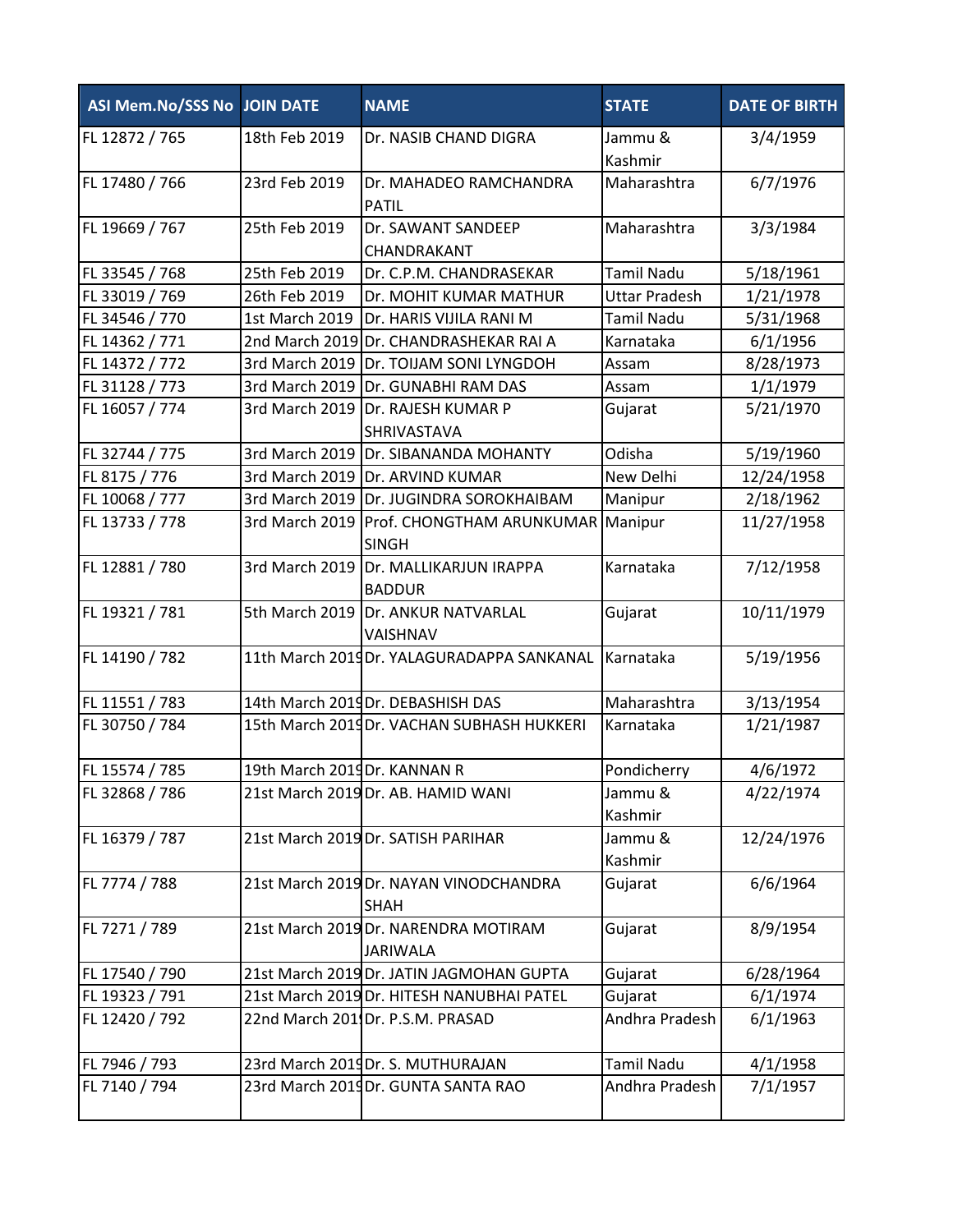| <b>ASI Mem.No/SSS No JOIN DATE</b> |                 | <b>NAME</b>                                             | <b>STATE</b>      | <b>DATE OF BIRTH</b> |
|------------------------------------|-----------------|---------------------------------------------------------|-------------------|----------------------|
| FL 15812 / 795                     |                 | 23rd March 2019Dr. KONKENA JANARDHANA RAO               | Andhra Pradesh    | 9/19/1975            |
| FL 34681 / 796                     |                 | 25th March 2019Dr. NIYUT DINESHCHANDRA<br><b>SHAH</b>   | Gujarat           | 7/22/1972            |
| FL 18605 / 797                     |                 | 29th March 2019Dr. JAYAPRAKASH UPADHYA                  | Kerala            | 7/24/1965            |
| FL 11460 / 798                     |                 | 30th March 2019Dr. ANISH KUMAR                          | <b>Bihar</b>      | 6/28/1958            |
| FL 33431 / 799                     |                 | 30th March 2019Dr. PARTH KAUSHIK GAJJAR                 | Gujarat           | 2/16/1987            |
| FL 11852 / 800                     |                 | 30th March 2019Dr. NARENDRA POPATLAL<br>SANGHAVI        | Gujarat           | 3/12/1958            |
| FL 34087 / 801                     |                 | 30th March 2019Dr. YASH NARENDRABHAI<br>SANGHAVI        | Gujarat           | 7/5/1990             |
| FL 11851 / 802                     |                 | 30th March 2019Dr. RAJNI KANJIBHAI SANGHVI              | Gujarat           | 10/23/1957           |
| FL 6408 / 803                      |                 | 30th March 2019Dr. SHASHANK CHANDRAKANT<br><b>DESAI</b> | Gujarat           | 1/1/1963             |
| FL 8111 / 804                      |                 | 30th March 2019Dr. SHAH SHAILESH RATILAL                | Gujarat           | 7/16/1957            |
| FL 30416 / 805                     |                 | 30th March 2019Dr. SHAH ESHEET SHAILESH                 | Gujarat           | 12/29/1987           |
| FL 30636 / 806                     |                 | 30th March 2019Dr. PARESH VINODBHAI SOMANI              | Gujarat           | 6/12/1962            |
| FL 16817 / 807                     |                 | 30th March 2019Dr. RAJAN B. PATEL                       | Gujarat           | 6/25/1969            |
| FL 31880 / 808                     |                 | 30th March 2019Dr. SAM KORUTH                           | Kerala            | 6/14/1987            |
| FL 15003 / 809                     |                 | 31st March 2019 Dr. DEEPAK CHAWLA                       | Punjab            | 6/8/1973             |
| FL 16576 / 810                     |                 | 31st March 2019 Dr. CHANDRASEKAR. G                     | <b>Tamil Nadu</b> | 10/29/1977           |
| FL 9787 / 811                      |                 | 31st March 2019 Dr. AMITABH GOEL                        | Madhya<br>Pradesh | 9/7/1961             |
| FL 9680 / 812                      |                 | 31st March 2019 Dr. ROYSUNEEL PATANKAR                  | Maharashtra       | 7/26/1965            |
| FL 12434 / 813                     | 4th April 2019  | Dr. SURESHAN V                                          | Kerala            | 5/10/1960            |
| FL 34663 / 814                     | 10th April 2019 | Dr. RASHMIKANT J CHAUDHARI                              | Gujarat           | 8/3/1976             |
| FL 9824 / 815                      | 11th April 2019 | Dr. D.S.V.L. NARASIMHAM                                 | Andhra Pradesh    | 8/20/1962            |
| FL 13314 / 816                     | 15th April 2019 | Dr. MIKKILINENI VANAJA                                  | Andhra Pradesh    | 8/10/1959            |
| FL 10087 / 817                     | 22nd April 2019 | Dr. SREEKUMAR A                                         | Kerala            | 1/26/1956            |
| FL 11696 / 818                     | 22nd April 2019 | Dr. N.V.V. BASAVA KUMAR<br><b>REDDY</b>                 | Andhra Pradesh    | 8/12/1962            |
| FL 6228 / 819                      | 24th April 2019 | Dr. GANNI BHASKARA RAO                                  | Andhra Pradesh    | 10/2/1955            |
| FL 16309 / 820                     | 24th April 2019 | Dr. SHUBHAM SURESHCHANDRA<br><b>NEGI</b>                | Gujarat           | 3/13/1980            |
| FL 11731 / 821                     | 24th April 2019 | Dr. SHAILESHKUMAR SHIVABHAI<br><b>PATEL</b>             | Gujarat           | 12/12/1966           |
| FL 19145 / 822                     | 24th April 2019 | Dr. AMBRISH PANCHAL                                     | Gujarat           | 7/2/1979             |
| FL 16916 / 823                     | 24th April 2019 | Dr. APURVA G SHAH                                       | Gujarat           | 12/27/1971           |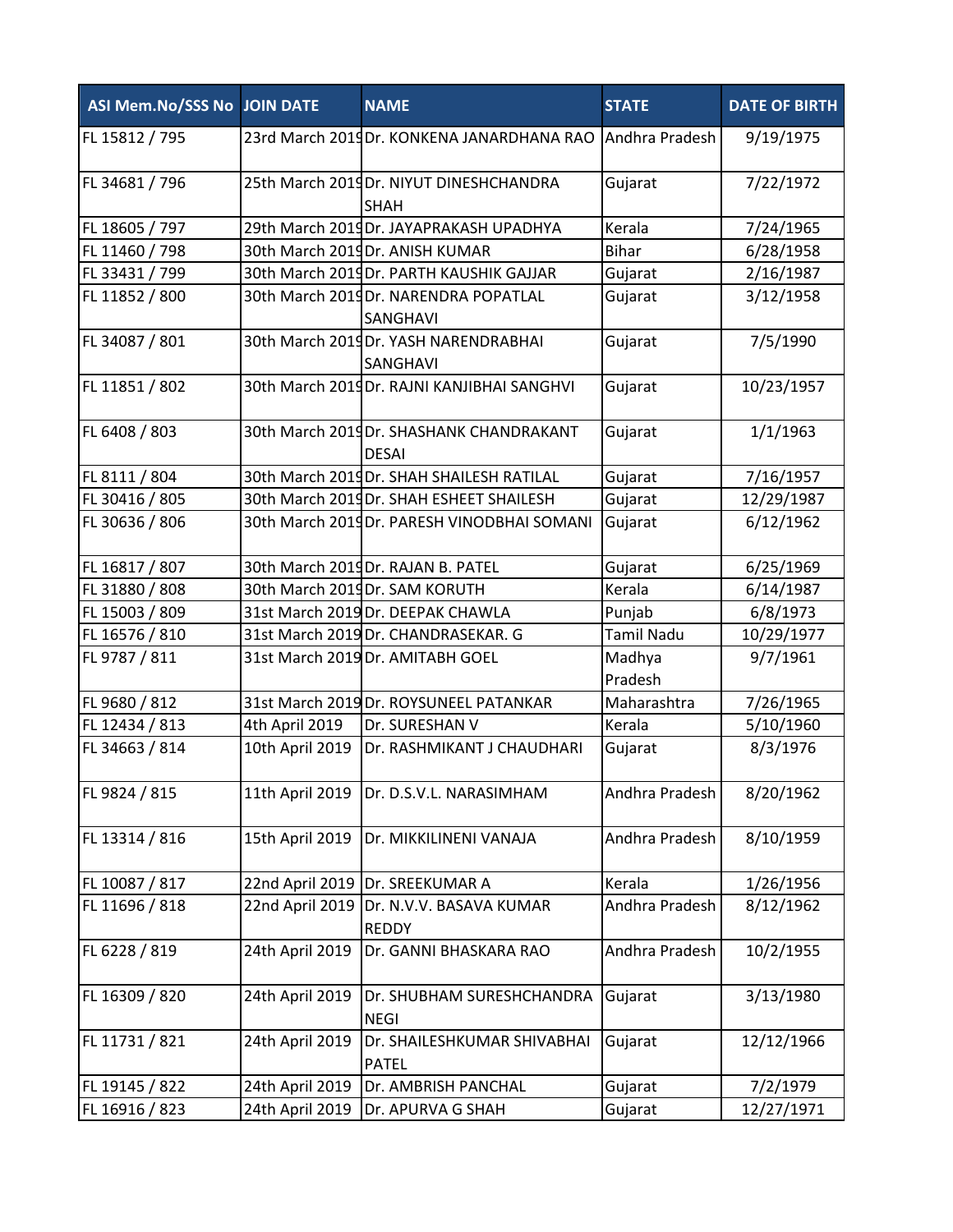| ASI Mem.No/SSS No JOIN DATE |                 | <b>NAME</b>                                   | <b>STATE</b>         | <b>DATE OF BIRTH</b> |
|-----------------------------|-----------------|-----------------------------------------------|----------------------|----------------------|
| FL 32416 / 824              | 24th April 2019 | Dr. NISHITKUMAR HASMUKHLAL<br><b>PATEL</b>    | Gujarat              | 1/4/1981             |
| FL 18447 / 825              | 24th April 2019 | Dr. MINESH CHAMPAKLAL<br><b>GANDHI</b>        | Gujarat              | 4/16/1970            |
| FL 33410 / 826              | 24th April 2019 | Dr. MINALDEV VASANTKUMAR<br><b>BRAHMBHATT</b> | Gujarat              | 9/18/1971            |
| FL 15319 / 827              | 24th April 2019 | Dr. PALLAV D. DESAI                           | Gujarat              | 4/16/1973            |
| FL 33477 / 828              | 24th April 2019 | Dr. DINESH B PATEL                            | Gujarat              | 6/1/1965             |
| FL 35036 / 829              | 24th April 2019 | Dr. CHANDULAL K PATEL                         | Gujarat              | 6/1/1964             |
| FL 9241 / 830               | 27th April 2019 | Dr. SUDHAKARAN KOMATH                         | Kerala               | 2/15/1960            |
| FL 17064 / 831              | 28th April 2019 | Dr. JOHN SAJIT EDWIN                          | Kerala               | 2/28/1962            |
| FL 16160 / 832              | 28th April 2019 | Dr. ARUNKUMAR M.L                             | Kerala               | 6/1/1976             |
| FL 14332 / 833              | 28th April 2019 | Dr. SRINIVAS I.C                              | Kerala               | 1/28/1971            |
| FL 14912 / 834              | 28th April 2019 | Dr. VIMAL IYPE                                | Kerala               | 1/29/1976            |
| FL 17996 / 835              | 28th April 2019 | Dr. JIMMY C. JOHN                             | Kerala               | 7/8/1976             |
| FL 31409 / 836              | 28th April 2019 | Dr. T.V. HARIDAS                              | Kerala               | 5/23/1969            |
| FL 35069 / 837              | 28th April 2019 | Dr. SEBIN V. THOMAS                           | Kerala               | 2/6/1975             |
| FL 35064 / 838              | 28th April 2019 | Dr. JYOSHID R.B                               | Kerala               | 5/24/1980            |
| FL 15919 / 839              | 28th April 2019 | Dr. SRIKANTH. D                               | Kerala               | 7/6/1969             |
| FL 14925 / 840              | 28th April 2019 | Dr. VINODKUMAR P                              | Kerala               | 2/13/1967            |
| FL 7936 / 841               | 28th April 2019 | Dr. MOHAMED ISMAIL                            | Kerala               | 5/26/1961            |
| FL 7412 /842                | 28th April 2019 | Dr. VARGHESE C.J                              | Kerala               | 11/25/1958           |
| FL 31950 / 843              | 28th April 2019 | Dr. MUHAMED SAJID                             | Kerala               | 5/31/1967            |
| FL 11058 / 844              | 28th April 2019 | Dr. RAVINDRAN C                               | Kerala               | 5/23/1969            |
| FL 14210 / 845              | 28th April 2019 | Dr. SUNIL RAJENDRAN                           | Kerala               | 9/27/1973            |
| FL 9232 / 846               | 28th April 2019 | Dr. P.K. MOHANAN                              | Kerala               | 10/17/1956           |
| FL 9471 / 847               | 2nd May 2019    | Dr. M.M. QURESHI                              | Gujarat              | 2/15/1962            |
| FL 8442 / 848               | 3rd May 2019    | Dr. TUSHAR RAMKRISHNA<br><b>SHEWALE</b>       | Maharashtra          | 10/6/1961            |
| FL 10343 / 849              | 10th May 2019   | Dr. SYED JAWAD HUSSAIN                        | Andhra Pradesh       | 9/2/1960             |
| FL 35074 / 850              | 8th May 2019    | Dr. MANOJKUMAR H SUTHAR                       | Gujarat              | 11/12/1977           |
| FL 12871 / 851              | 13th May 2019   | Dr. JOJI I MALIEKAL                           | Kerala               | 12/30/1955           |
| FL 12711 / 852              | 13th May 2019   | Dr. KESAVAN NAMBOOTHIRI                       | Kerala               | 5/30/1959            |
| FL 19221 / 853              | 16th May 2019   | Dr. PRAVEEN S PADASALI                        | Karnataka            | 3/25/1984            |
| FL 10472 / 854              | 23rd May 2019   | Dr. JATINDER GUPTA                            | Haryana              | 9/10/1954            |
| FL 19364 / 855              | 26th May 2019   | Dr. MUKESH KUMAR SHARMA                       | <b>Uttar Pradesh</b> | 8/8/1983             |
| FL 5514 / 856               | 26th May 2019   | Dr. MODI YOGENDRA<br>SHIVNARAYAN              | Gujarat              | 6/12/1957            |
| FL 11795 / 857              | 28th May 2019   | Dr. ATUL PRALHADRAO<br><b>DESHPANDE</b>       | Maharashtra          | 8/4/1964             |
| FL 11800 / 858              | 28th May 2019   | Dr. VINOD PADMAKAR<br>DHAMANDE                | Maharashtra          | 12/28/1963           |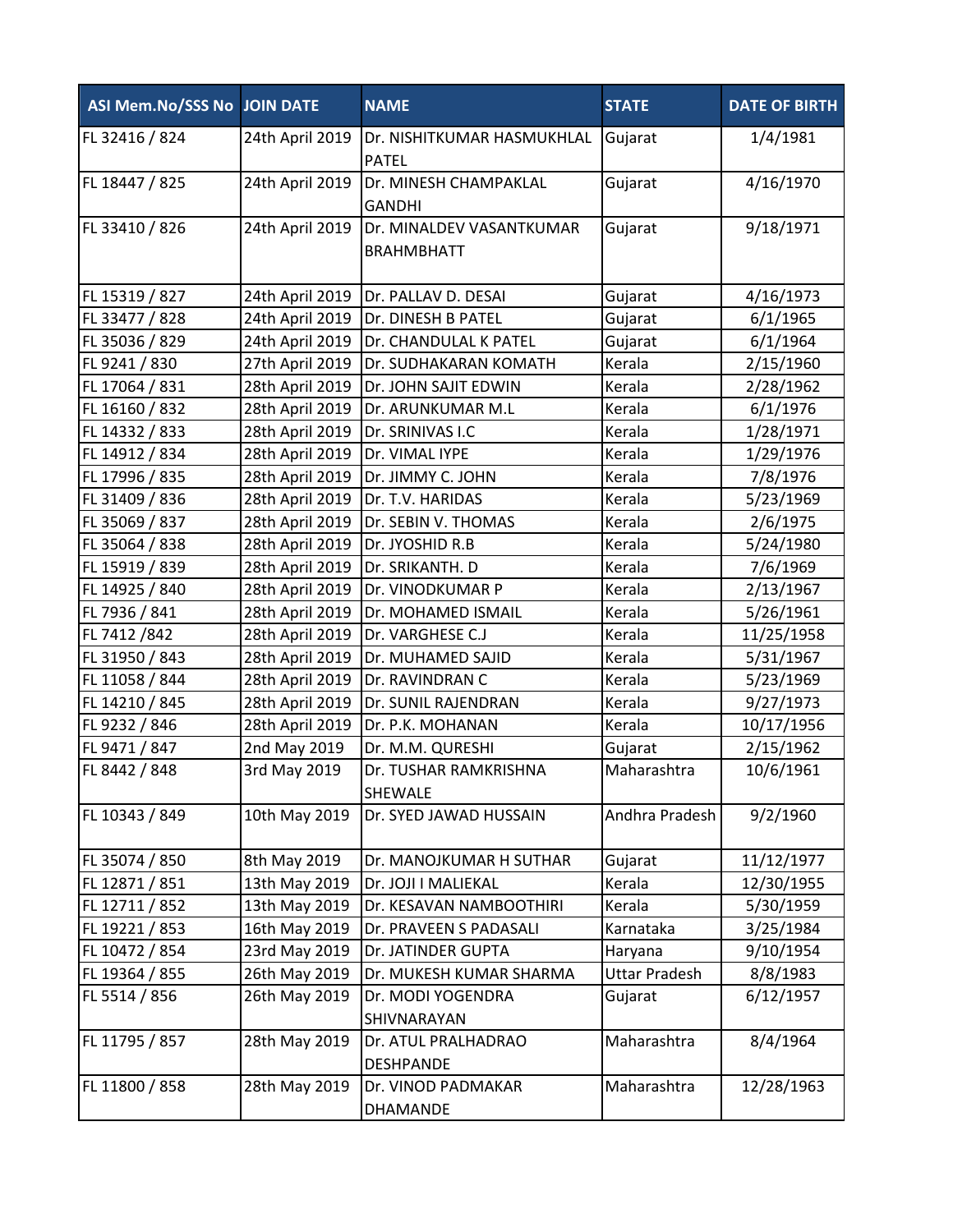| <b>ASI Mem.No/SSS No JOIN DATE</b> |                | <b>NAME</b>                              | <b>STATE</b>         | <b>DATE OF BIRTH</b> |
|------------------------------------|----------------|------------------------------------------|----------------------|----------------------|
| FL 30150 / 859                     | 30th May 2019  | Dr. GIRIMALLAPPA N. NESARAGI             | Karnataka            | 7/21/1960            |
| FL 33386 / 860                     | 30th May 2019  | Dr. THUNGA NARSINGA RAO                  | Telangana            | 2/15/1962            |
| FL 15549 / 861                     | 3rd June 2019  | Dr. NAVEEN SANCHETY                      | Haryana              | 10/24/1977           |
| FL 17434 / 862                     | 25th June 2019 | Dr. KARTAR SINGH YADAV                   | Haryana              | 2/2/1970             |
| FL 35084 / 863                     | 8th July 2019  | Dr. RAM BALAJI NAIK G                    | Andhra Pradesh       | 6/26/1980            |
| FL 35085 / 864                     | 8th July 2019  | Dr. MUGI LAKSHMI ANANTH                  | Andhra Pradesh       | 24.02.1978           |
| FL 34334 / 865                     | 15th July 2019 | Dr. KOTTE VENKATA<br>SATHYANARAYANA      | Telangana            | 10.12.1966           |
| FL 32458 / 866                     | 15th July 2019 | Dr. MANCHALA SANTHI                      | Telangana            | 16.08.1969           |
| FL 12018 / 867                     | 17th July 2019 | Dr. NAGARAJ SHIVAPPA<br><b>DODDAMANI</b> | Karnataka            | 27.04.1958           |
| FL 11289 / 868                     | 22nd July 2019 | Dr. MAHESH CHANDRA<br>JHUNJHUNWALA       | West Bengal          | 08.03.1955           |
| FL 14701 / 869                     | 2nd Aug 2019   | Dr. ASHISH KUMAR SHAH                    | <b>Uttar Pradesh</b> | 6/20/1965            |
| FL 17107 / 870                     | 2nd Aug 2019   | Dr. YOGESH KUMAR NIGAM                   | <b>Uttar Pradesh</b> | 5/22/1966            |
| FL 13119 / 871                     | 2nd Aug 2019   | Dr. CHANDRA SEN SINGH                    | <b>Uttar Pradesh</b> | 7/15/1961            |
| FL 30611 / 872                     | 2nd Aug 2019   | Dr. GAURAV SHUKLA                        | <b>Uttar Pradesh</b> | 5/20/1978            |
| FL 7843 / 873                      | 2nd Aug 2019   | Dr. SHIV PRASAD TRIPATHI                 | <b>Uttar Pradesh</b> | 6/12/1956            |
| FL 15930/874                       | 28TH AUG 2019  | Dr.Rajiv Verma                           | <b>Uttar Pradesh</b> | 11/12/1976           |
| FL 8568/875                        | 29TH AUG 2019  | Dr. Battalapalli Sri Hari Rao            | Andhra Pradesh       | 3/8/1957             |
| FL31202/876                        | 5-Sep-19       | Dr.Jibin K Thomas                        | Kerala               | 5/23/1983            |
| FL 5604/877                        | 5-Sep-19       | Dr.Rishi Mahajan                         | <b>Uttar Pradesh</b> | 8/31/1955            |
| FL 8945/878                        | 5-Sep-19       | Dr.Anil kumar Yadav                      | <b>Uttar Pradesh</b> | 7/18/1962            |
| FL 9030/879                        | 5-Sep-19       | Dr.Sunil Sharma                          | <b>Uttar Pradesh</b> | 6/10/1957            |
| FL 14877/880                       | 5-Sep-19       | Dr.Vineet Verma                          | <b>Uttar Pradesh</b> | 12/7/1966            |
| FL8980/881                         | 5-Sep-19       | Dr.G V Prakash                           | Telangana            | 8/15/1958            |
| FL35606/882                        | "11-Oct-19     | Dr. Rakesh Kumar Chaudhary               | <b>Uttar Pradesh</b> | 4/16/1971            |
| FL 14263/883                       | 09-Nov-19      | Dr. Mumtaz Ahamed Ansari                 | <b>Uttar Pradesh</b> | 8/7/1967             |
| FL 18618/884                       | "28-Nov-19     | Dr. Viju Kumar bharathan                 | Kerala               | 9/18/1984            |
| FL 19167/885                       | 3-Dec-19       | Dr. Dev Krishna Bharathi. C              | Tamil Nadu           | 5/23/1986            |
| FL 7719/886                        | "19-Dec-19     | Dr. Pradeep Kumar Nemani                 | West Bengal          | 12/24/1960           |
| FL 18383/887                       | "19-Dec-19     | Dr. Lohokare Narendra Vijay              | Maharashtra          | 12/17/1969           |
| FL 26043/888                       | "19-Dec-19     | Dr. Sanujit Apuruva Pawde                | Maharashtra          | 4/29/1990            |
| FL 35719/889                       | "10-Dec-2019   | Dr. Manjush Kumar Srivastava             | <b>Uttar Pradesh</b> | 26.05.1972           |
| FL 15392/890                       | "20-Dec-19     | Dr. Pratapsinh appasaeb varute           | Maharashtra          | 11/4/1967            |
| FL 24089/891                       | 20-Dec-19      | Dr. Dhananjay Kumar                      | Karnataka            | 24.01.1980           |
| FL 17412/892                       | 20-Dec-19      | Dr. Madathanapalli raja                  | Andhra Pradesh       | 30.11.1977           |
| FL 13071/893                       | "21-Dec-19     | Dr. Shabber S. Zaveri                    | Karnataka            | 13.02.1968           |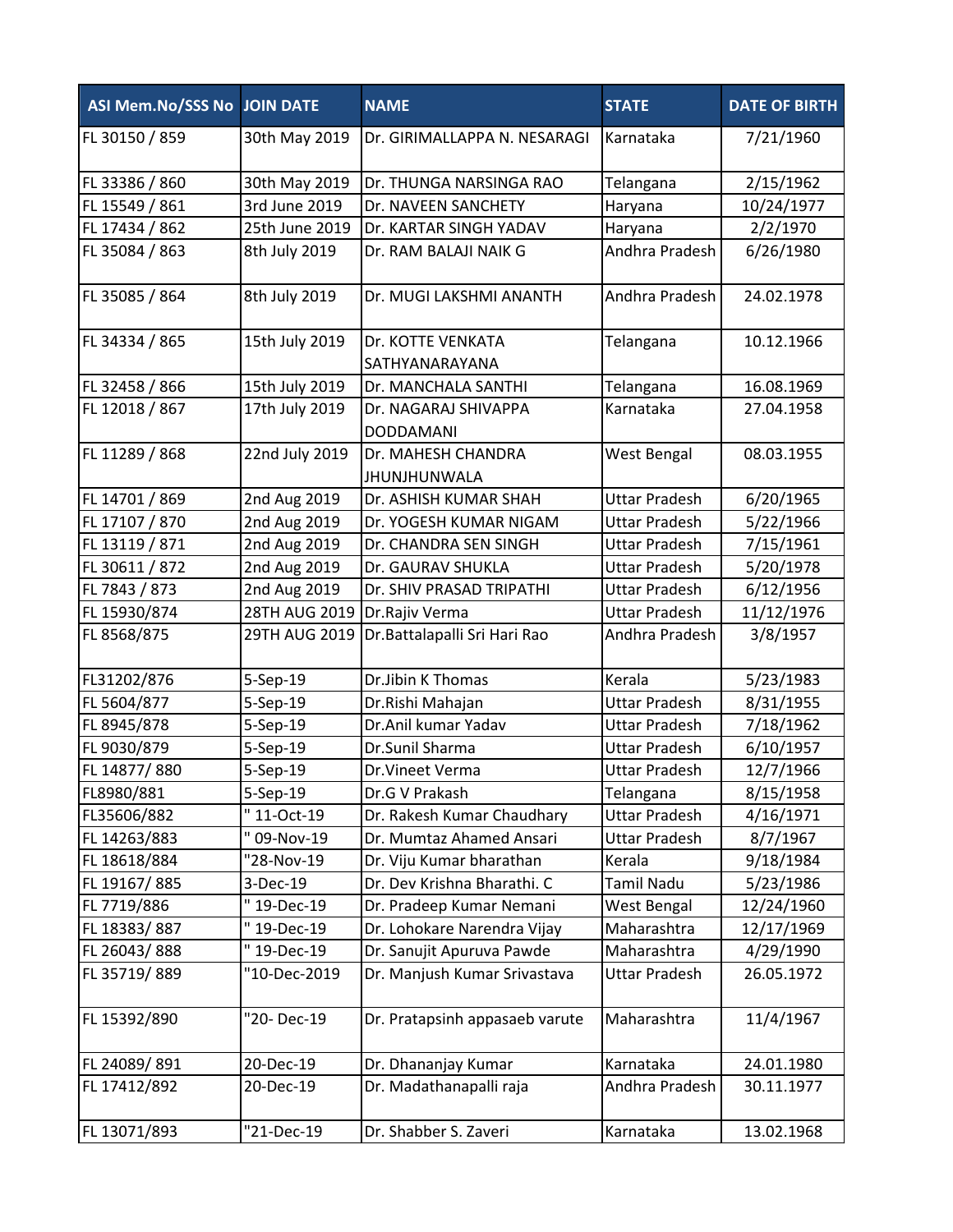| ASI Mem.No/SSS No JOIN DATE |              | <b>NAME</b>                    | <b>STATE</b>         | <b>DATE OF BIRTH</b> |
|-----------------------------|--------------|--------------------------------|----------------------|----------------------|
| FL 18305/894                | 15-Dec-19    | Dr. Sujeev Pathak              | Haryana              | 16.05.1955           |
| FL 18651/895                | 12-Dec-19    | Dr. Vikaram. U. Sindgikar      | Karnataka            | 18.05.1981           |
| FL 14830/896                | 25-Dec-19    | Dr. Amal Prakash Patra         | Jharkhand            | 1/15/1962            |
| FL 16021/897                | 31-Dec-19    | Dr. K. P.S Bhushan             | Karnataka            | 20.05.1975           |
| FL 19706/898                | "04-Jan-2020 | DR. Pramodkumar ramdas dange   | Maharashtra          | 15.07.1958           |
| FL 12857/899                | "04-Jan-2020 | Dr. B. Sobha Rani              | Andhra Pradesh       | 05.01.1960           |
| FL 11049/900                | "20-Dec-19   | Dr. Tripta Sethi Bhagat        | <b>Uttar Pradesh</b> | 25.12.1954           |
| FL 35656/901                | "10-Jan-2020 | Dr. Vishal Keshavrao pawar     | Maharashtra          | 29.05.1981           |
| FL 19957/902                | 31-Dec-19    | Dr. Budamala Sarada            | Andhra Pradesh       | 12/15/1963           |
| FL 32097/903                | 13-Jan-20    | Dr. M Pradeep                  | Andhra Pradesh       | 09.05.1987           |
| FL 15188/904                | "20-Jan-2020 | Dr. Shailendra Kumar Nigam     | <b>Uttar Pradesh</b> | 1/7/1961             |
| FL 16790/905                | "21-Jan-2020 | Dr. Nirav Manibhai Chaudhari   | Gujarat              | 10.06.1975           |
| FL 17839/906                | "19-Jan-2020 | Dr. Vinay Babu Nagabandi       | Telangana            | 04.04.1975           |
| FL 30409/907                | "03-Feb-2020 | Dr. Mukesh Bagari              | Rajasthan            | 9/10/1983            |
| FL 18350/908                | 9-Jan-20     | Dr. S. Sirisha                 | Andhra Pradesh       | 27.08.1977           |
| FL 18030/909                | 15-Feb-20    | Dr. Naveen. H. Mahadev Kumar   | Karnataka            | 22.05.1978           |
| FL 9010/910                 | 15-Feb-20    | Dr. Basavaraj. S. Narasanagi   | Karnataka            | 01.08.1966           |
| FL 24167/912                | 15-Feb-20    | Dr. Jadesh Bhadragoudra        | Karnataka            | 30.06.1989           |
| FL 10399/913                | 15-Feb-20    | Dr. Gurulingappa. B. Bindnahal | Karnataka            | 04.01.1956           |
| FL 32004/914                | 15-Feb-20    | Dr. Gowri V.R                  | Karnataka            | 9/7/1987             |
| FL 9253/915                 | 15-Feb-20    | Dr. Rajesh Ballal              | Karnataka            | 26.02.1966           |
| FL 4377/916                 | 16-Feb-20    | Dr. Anjanappa T.H              | Karnataka            | 01.06.1955           |
| FL 17194/917                | 16-Feb-20    | Dr. Ananda B.B                 | Karnataka            | 18.03.1977           |
| FL 9603/918                 | 16-Feb-20    | Dr. T.M. Manohar               | Karnataka            | 20.02.1955           |
| FL 12989/919                | 16-Feb-20    | Dr. Anilkumar P. Bellad        | Karnataka            | 04.09.1966           |
| FL 7435/920                 | 16-Feb-20    | Dr. Ganesh A. Kini             | Karnataka            | 20.05.1961           |
| FL 31315/921                | 16-Feb-20    | Dr. Aravind Gubbi              | Karnataka            | 28.02.1972           |
| FL 34486/922                | 17-Feb-20    | Dr. Rakhi Kumari Saw           | Jharkhand            | 01.03.1976           |
| FL 31098/923                | 17-Feb-20    | Dr. Prashant dayalrao Bhowate  | Maharashtra          | 01.05.1977           |
| FL 31944/924                | 20-Feb-20    | Dr. Polawar Ganesh Uddhan      | Maharashtra          | 2.03.1955            |
| FL 5167/925                 | 21-Feb-20    | Dr. Kudige Jayarama Shenoy     | Karnataka            | 13.04.1957           |
| FL 8516/926                 | 25-Feb-20    | Dr. Ganesh Govindraya Shenoy   | Maharashtra          | 04.09.1956           |
| FL 16094 / 927              | 27-Feb-20    | Dr. Sali Manjappa              | Karnataka            | 16.06.1969           |
| FL 30918/928                | 28-Feb-20    | Dr. Mayur Maruti Kadam         | Karnataka            | 6/10/1984            |
| FL 11602/929                | $1-Mar-20$   | Dr. A. Narayana                | Telangana            | 8/25/1959            |
| FL 16491/930                | $1-Mar-20$   | Dr. Tarun Mittal               | New Delhi            | 16.05.78             |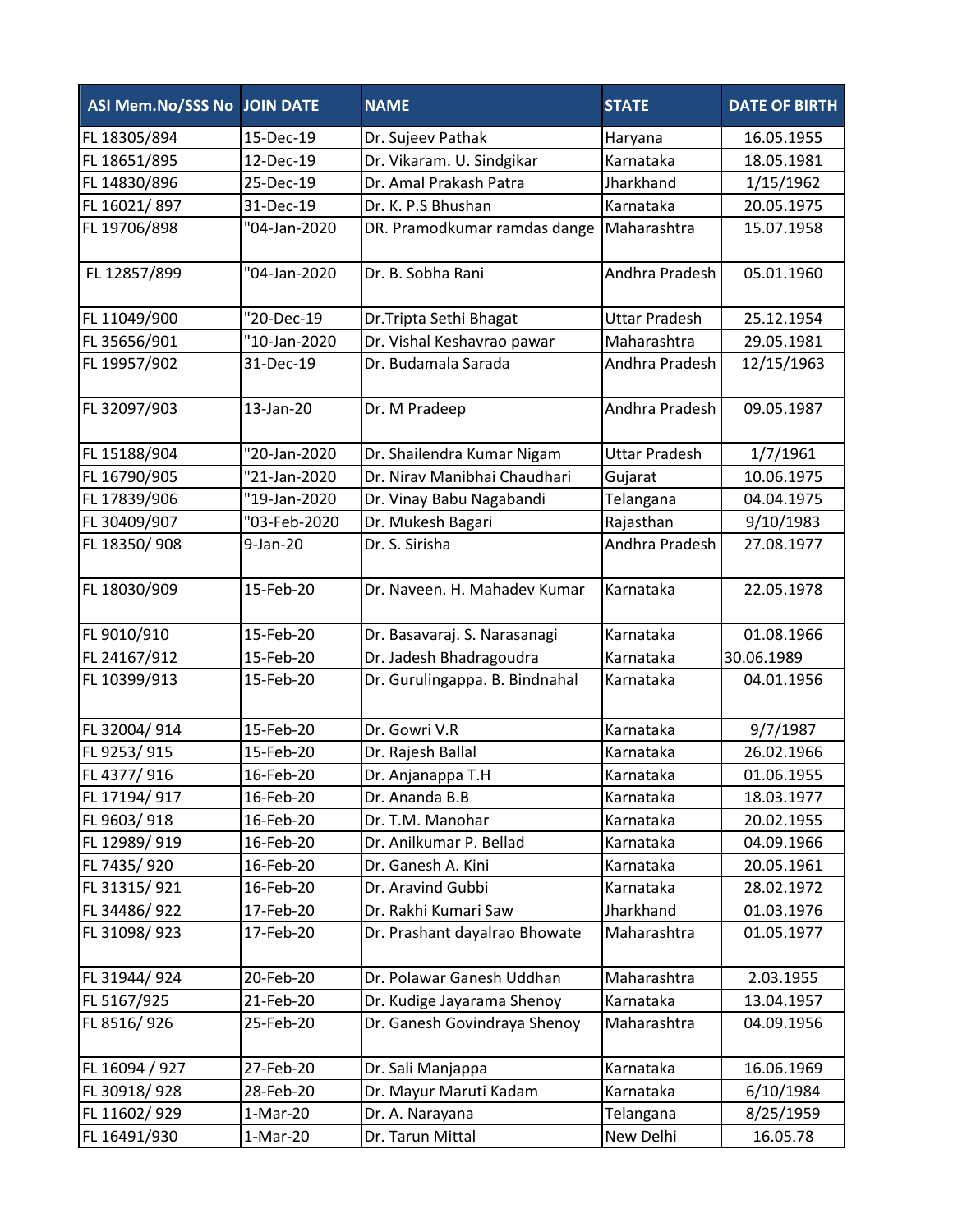| ASI Mem.No/SSS No JOIN DATE |            | <b>NAME</b>                          | <b>STATE</b>         | <b>DATE OF BIRTH</b> |
|-----------------------------|------------|--------------------------------------|----------------------|----------------------|
| FL 13008/931                | 1-Mar-20   | Dr. Kushal Mital                     | Maharashtra          | 11.7.1961            |
| FL 11111/932                | $1-Mar-20$ | Dr. Pawanindra Lal                   | New Delhi            | 2.11.1967            |
| FL 34179/933                | 04.04.2020 | Dr. Edison Vadakkenchery<br>Varghese | Kerala               | 30.04.1989           |
| FL 12014/934                | 21.03.2020 | Dr. Kamarathi Manohar                | Andhra Pradesh       | 25.05.1959           |
| FL 35930/935                | 22.05.2020 | Dr. Mayank Jain                      | Rajasthan            | 19.01.1987           |
| FL 17183/936                | 05.05.2020 | Dr. Javid Iqbal                      | Jammu &<br>Kashmir   | 09.04.1976           |
| FL 16024/937                | 02.06.2020 | Dr. Gokul jaywant Jorwekar           | Maharashtra          | 7.07.1977            |
| FL 30297/938                | 01.06.2020 | Dr. Sheetal Ashok Murchite           | Maharashtra          | 05.07.1976           |
| FL 18944/939                | 11.06.2020 | Dr. Ramesh.H                         | Karnataka            | 30.08.1966           |
|                             | 05.06.2020 |                                      | Karnataka            |                      |
| FL 12119/940                |            | Dr.K.R Bhagavan                      |                      | 05.01.1956           |
| FL 12109/941                | 12.06.2020 | Dr. K. Ramasubramanian               | <b>Tamil Nadu</b>    | 20.10.1958           |
| FL 13057/942                | 06.07.2020 | Dr. Siddalingeswar K.G               | Karnataka            | 04.09.1963           |
| FL 19018/943                | 09.07.2020 | Dr. Jawahar. B. K                    | Karnataka            | 14.11.1971           |
| FL 34548/944                | 20.06.2020 | Dr. A. Ravi Kumar                    | <b>Tamil Nadu</b>    | 03.03.1971           |
| FL 13369/945                | 20.07.2020 | Dr. Suneet Sud                       | Maharashtra          | 04.12.1970           |
| FL 16582/946                | 24.07.2020 | DR. NAVEEN PANDARINATHAN             | Karnataka            | 15.05.1976           |
| FL 34150/947                | 19.06.2020 | DR. KISHOR VITTHAL BANDAGAR          | Karnataka            | 29.07.1985           |
| FL 11903/948                | 28.07.2020 | DR. M.G PRAKASH                      | Karnataka            | 12.07.1971           |
| FL 12352/949                | 30.07.2020 | DR. ANURAG KUMAR KASERA              | <b>Uttar Pradesh</b> | 29.06.1967           |
| FL 30188/950                | 03.08.2020 | DR. K. ROJA RAMANI                   | Andhra Pradesh       | 05.03.1972           |
| FL 34309/951                | 29.07.2020 | DR. CHANDAK NIHAR UMAKANT            | Maharashtra          | 08.08.1989           |
| FL 15103/952                | 04.08.2020 | DR. G.S MAHESH                       | Karnataka            | 11.11.1973           |
| FL 30347/ 953               | 10.08.2020 | DR. C.D NARAYANAN                    | Tamil Nadu           | 24.07.1966           |
| FL 15554/954                | 10.08.2020 | DR. PERIGELA HARICHARAN              | Andhra Pradesh       | 15.02.1972           |
| FL 13729/955                | 20.08.2020 | DR. G.RAJENDRAN                      | <b>Tamil Nadu</b>    | 03.08.1962           |
| FL 9469/956                 | 15.08.2020 | DR. PRADIP KUMAR BAZAZ               | <b>Bihar</b>         | 20.05.1961           |
| FL 36155/957                | 18.08.2020 | DR. JIJO JOSEPH JOSEPH               | Kerala               | 10.12.1984           |
| FL 33955/958                | 27.08.2020 | DR. V. NARESH KUMAR                  | Andhra Pradesh       | 08.02.1985           |
| FL 12946/959                | 02.09.2020 | DR. VENUGOPAL. B                     | Kerala               | 25.07.1963           |
| FL 14403/960                | 04.09.2020 | DR. U. SIVA KUMAR                    | <b>Tamil Nadu</b>    | 05.09.1960           |
| FL 12962/961                | 07.09.2020 | DR. KOORAPATI RAMESH                 | Telangana            | 20.08.1971           |
| FL 13484/962                | 01.09.2020 | DR. RAJENDRA MOHAN VERMA             | <b>Uttar Pradesh</b> | 01.07.1962           |
| FL 11099/963                | 10.09.2020 | DR. YOGESH KUMAR                     | Karnataka            | 07.11.1963           |
|                             |            | DR. DILIP KRISHNARAO                 |                      |                      |
| FL 36008/964                | 07.09.2020 | <b>APTURKAR</b>                      | Maharashtra          | 29.06.1960           |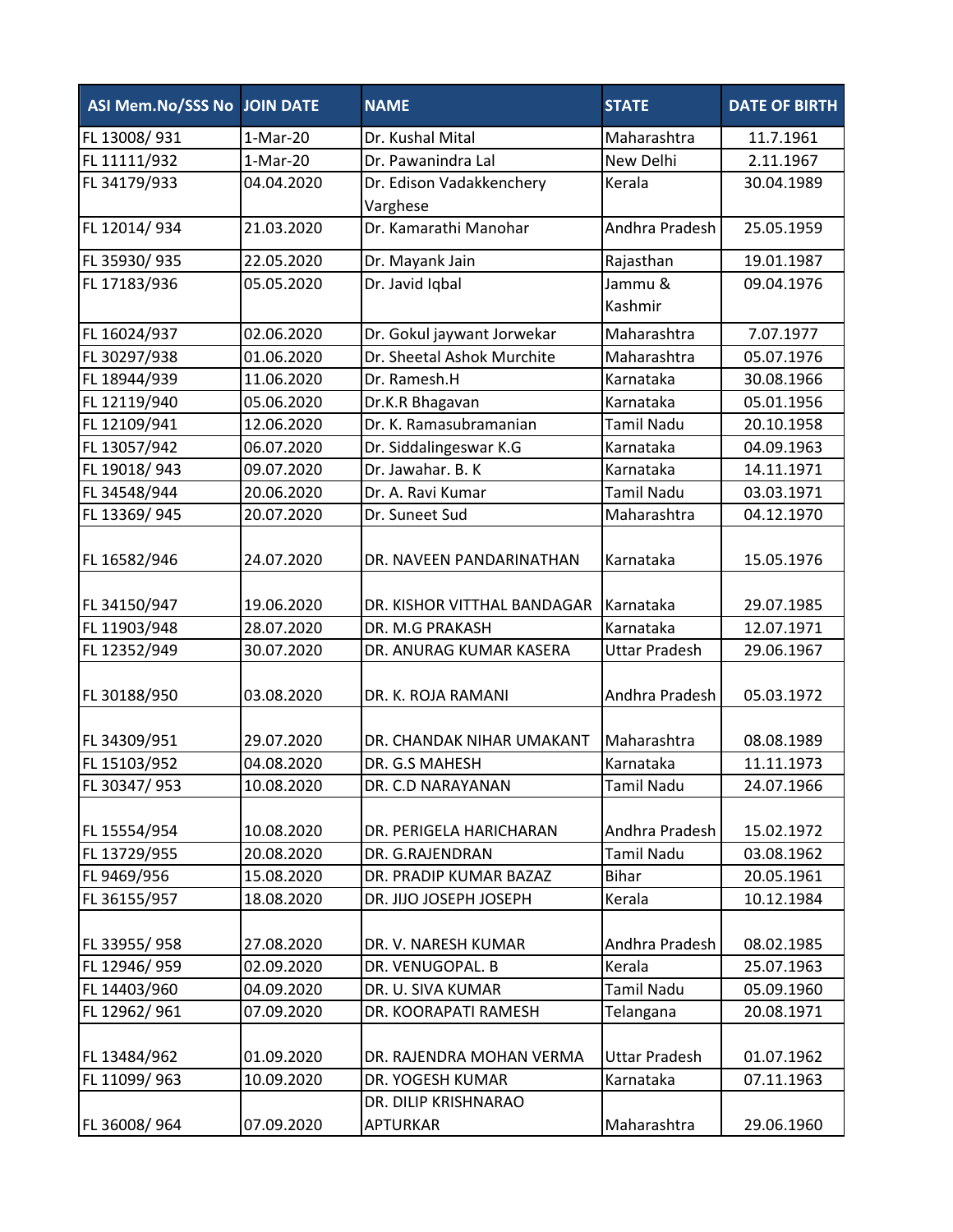| ASI Mem.No/SSS No JOIN DATE |            | <b>NAME</b>                          | <b>STATE</b>         | <b>DATE OF BIRTH</b> |
|-----------------------------|------------|--------------------------------------|----------------------|----------------------|
| FL 16853/965                | 07.09.2020 | DR. BIMAL KUMAR                      | <b>Bihar</b>         | 05.12.1973           |
| FL 6762 / 966               | 21.09.2020 | DR. RAVINDRA.B.DHADED                | Karnataka            | 19.10.1957           |
|                             |            |                                      |                      |                      |
| FL 36293/967                | 21.09.2020 | DR. KARTHIK RAVINDRA DHADED          | Karnataka            | 12.07.1992           |
| FL 17210/968                | 22.09.2020 | DR. ASHOK HEGDE                      | Karnataka            | 24.01.1963           |
| FL 16006/969                | 05.10.2020 | DR. RAJAKUMAR NAIK. G                | Karnataka            | 18.10.1966           |
| FL 30008/970                | 06.10.2020 | DR. R.RAMA KRISHNA NAIK              | Andhra Pradesh       | 06.01.1972           |
| FL 18935/971                | 06.10.2020 | DR. K. MADHAVI SHYMALA               | Andhra Pradesh       | 03.08.1970           |
| FL 12108/972                | 27.09.2020 | DR. WASIF ALI                        | Telangana            | 15.01.1962           |
| FL 11598/973                | 05.10.2020 | DR. SADASHIV. V.PATIL                | Karnataka            | 15.01.1966           |
|                             |            | DR. VISHWANATH GANGAPPA              |                      |                      |
| FL 15486/974                | 08.10.2020 | <b>MULIMANI</b>                      | Karnataka            | 01.06.1971           |
|                             |            |                                      |                      |                      |
| FL 36204/975                | 13.10.2020 | DR. BAVALAL DAYABHAI HAPALIA Gujarat |                      | 14.04.1957           |
|                             |            |                                      |                      |                      |
| FL 36546/976                | 14.10.2020 | DR. PRAKASH MAHANTSHETTI             | Karnataka            | 06.06.1980           |
|                             |            |                                      |                      |                      |
| FL 36547/977                | 14.10.2020 | DR. SHENOY RAJESH YASHWANT           | Karnataka            | 19.01.1971           |
| FL 15790/978                | 04.11.2020 | DR. VASANTH MARK SAMUEL              | <b>Tamil Nadu</b>    | 19.04.1976           |
| FL 33136/979                | 04.11.2020 | DR. SUBHASINI RATHOD                 | Telangana            | 30.08.1986           |
| FL 18183/980                | 13.11.2020 | DR. SATYANARAYAN.V                   | Karnataka            | 26.11.1957           |
| FL 30819/981                | 13.11.2020 | DR. HEMANTH S GHALIGE                | Karnataka            | 11.12.1987           |
| FL 14159/982                | 09.11.2020 | DR. LAKKANNA SUGGAIAH                | Karnataka            | 27.08.1960           |
|                             |            |                                      | Madhya               |                      |
| FL 9942/983                 | 19.11.2020 | DR. ABHILASH KUMAR PITHAWA           | Pradesh              | 17.10.1957           |
| FL 15702/984                | 14.11.2020 | DR. GOPINATH. K.R                    | Karnataka            | 21.08.1956           |
|                             |            |                                      |                      |                      |
| FL 11818/985                | 01.12.2020 | DR. SATISH VAIKUNTH KAMAT            | Maharashtra          | 27.12.1966           |
| FL 11817/986                | 01.12.2020 | DR. SUNITTA SATISH KAMAT             | Maharashtra          | 10.05.1968           |
| FL 9763/987                 | 22.12.2020 | DR.H.L RAJPUT                        | <b>Uttar Pradesh</b> | 1.1.1961             |
|                             |            | DR. KAUSHIK BALKRISHNA               |                      |                      |
| FL 14509/988                | 21.12.2020 | <b>KADIYA</b>                        | Gujarat              | 06.01.1977           |
| FL 12053/989                | 31.12.2020 | DR. SANJAY VERMA                     | Rajasthan            | 12.02.1970           |
| FL 9267/990                 | 02.01.2021 | DR.K.PARAMESWARAN                    | <b>Tamil Nadu</b>    | 03.02.1956           |
|                             |            | DR. MADHUKAR GANDADHAR               |                      |                      |
| FL 30399/991                | 01.01.2021 | <b>THAKRE</b>                        | Maharashtra          | 13.04.1973           |
| FL 12427/992                | 02.01.2021 | DR.G.CHANDRA SEKARAN                 | <b>Tamil Nadu</b>    | 25.04.1956           |
| FL 32907/993                | 01.01.2021 | DR. PRAMOD HEGGERI                   | Karnataka            | 01.06.1971           |
| FL 14206/994                | 13.01.2021 | DR. ASHUTOSH SAYANA                  | Uttarakhand          | 14.11.1969           |
|                             |            | DR. DIPAK ARVINDBHAI                 |                      |                      |
| FL 6902/995                 | 20.01.2021 | RAJYAGURU                            | Gujarat              | 14.09.1962           |
| FL 7920/996                 | 18.01.2021 | DR. RAJESH K PATEL                   | Gujarat              | 09.05.1964           |
| FL 31843/997                | 20.01.2021 | DR. NAYAN PANCHOLI                   | Gujarat              | 09.11.1972           |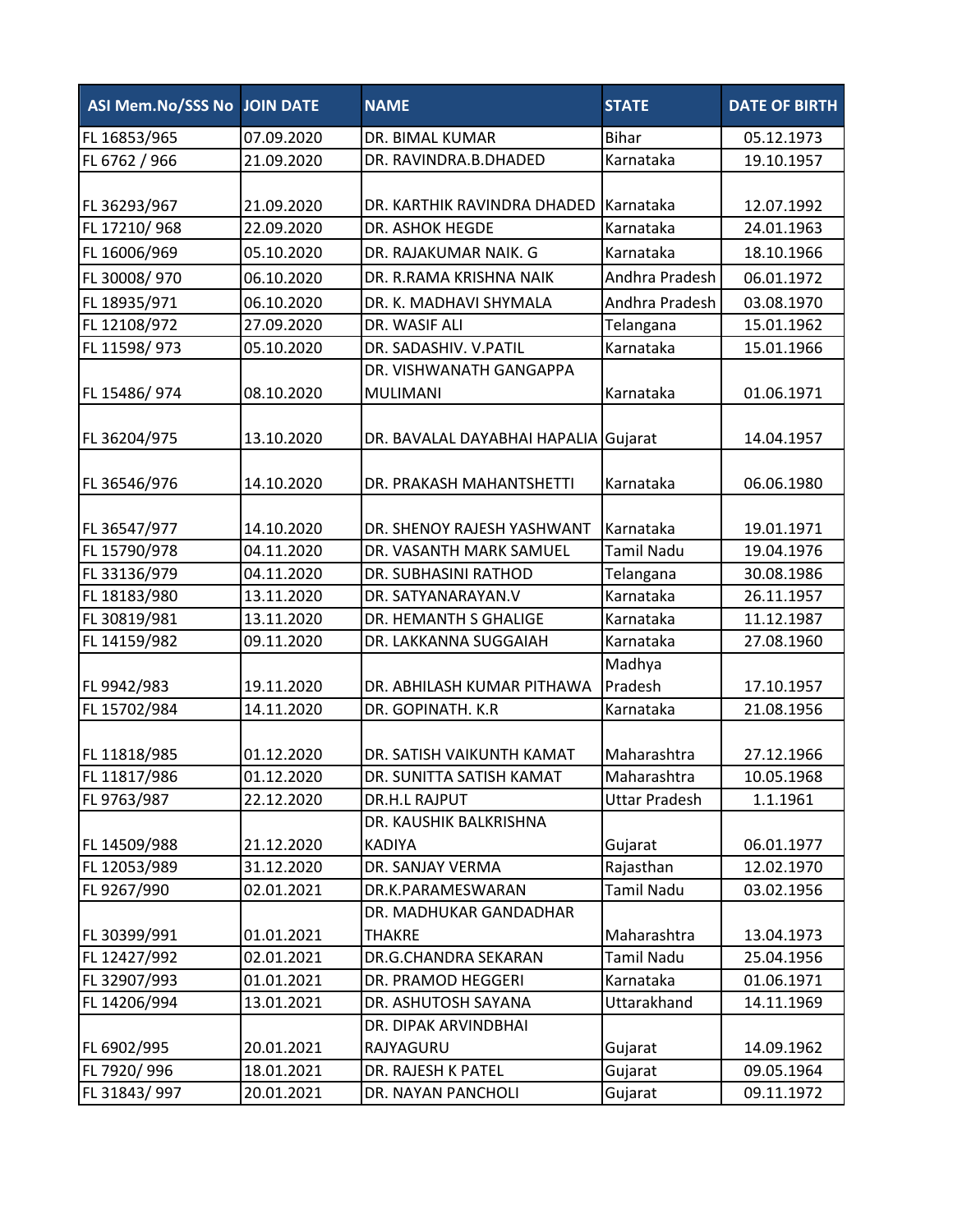| <b>ASI Mem.No/SSS No JOIN DATE</b> |            | <b>NAME</b>                 | <b>STATE</b>      | <b>DATE OF BIRTH</b> |
|------------------------------------|------------|-----------------------------|-------------------|----------------------|
|                                    |            |                             |                   |                      |
| FL 15773/998                       | 20.01.2021 | DR. PIYUSH ISHWARBHAI PATEL | Gujarat           | 22.07.1977           |
| FL 30212/999                       | 02.02.2021 | DR. PARMARTH JOSHI          | Uttarakhand       | 03.09.1972           |
| FL 35763/1000                      | 01.02.2021 | DR. USHA PRAMOD CHIRANIA    | Maharashtra       | 09.05.1967           |
| FL 13735/1001                      | 12.03.2021 | DR. DULAL KANTI MAJUMDER    | West Bengal       | 27.03.1956           |
|                                    |            | DR. NANDKISHOR TULSHIDAS    |                   |                      |
| FL 15651/1002                      | 10.03.2021 | <b>KATORE</b>               | Maharashtra       | 30.03.1966           |
|                                    |            | DR. PANKAJKUMAR SHANTILAL   |                   |                      |
| FL 36768/1003                      | 14.03.2021 | <b>SHAH</b>                 | Gujarat           | 25.06.1955           |
| FL 5437/1004                       | 20.03.2021 | DR. PRABIR BIJOY KAR        | West Bengal       | 24.04.1956           |
| FL 17827/1005                      | 18.03.2021 | DR. MADHURI PATNAIK         | Odisha            | 28.03.1976           |
| FL 12635/1006                      | 20.03.2021 | DR. YASH BHARGAVA           | Rajasthan         | 30.07.1974           |
| FL 35383/1007                      | 28.03.2021 | DR. AJITH VL                | Kerala            | 06.02.1988           |
|                                    |            |                             |                   |                      |
| FL 30858/1008                      | 04.04.2021 | DR. ATUL UTTAMRAO YADGIRE   | Maharashtra       | 11.01.1968           |
| FL 30159/1009                      | 05.04.2021 | DR. V.S.N.D RAYALU          | Karnataka         | 02.03.1969           |
| FL 35631/1010                      | 19.04.2021 | DR. AMAR .A. MURGOD         | Karnataka         | 24.05.1990           |
| FL 16010/1011                      | 19.04.2021 | DR. VAIBHAV .V. MUDHALE     | Maharashtra       | 15.10.1971           |
| FL 32681/1012                      | 20.04.2021 | DR. SUDHAMSU REDDY E.       | Karnataka         | 02.06.1974           |
| FL 14694/1013                      | 20.04.2021 | DR. NAGESH N.S              | Karnataka         | 01.09.1973           |
| FL 8918/1014                       | 19.04.2021 | DR. AJIT GOPAL SAMAL        | Odisha            | 23.04.1960           |
| FL 12671/1015                      | 20.04.2021 | DR. CHANNANNA               | Karnataka         | 30.01.1962           |
| FL 37198/1016                      | 18.05.2021 | DR.G. KRISHNAMA CHARY       | Telangana         | 03.06.1956           |
| FL 14164/1017                      | 14.05.2021 | DR. PRAKASH KUMAR SAHOO     | Odisha            | 20.06.1971           |
| FL 7902/1018                       | 10.06.2021 | DR.RAM NARAYAN TAHLAN       | Haryana           | 15.06.1956           |
| FL 31633/1019                      | 17.06.2021 | DR. BHARAT PRAMOD SHETE     | Maharashtra       | 04.07.1985           |
| FL 15518/1020                      | 17.06.2021 | DR. AMARESH MISHRA          | Odisha            | 01.07.1971           |
| FL 9634/1021                       | 15.06.2021 | DR. KISHORE .K. PAWAR       | Karnataka         | 22.02.1968           |
| FL 4903/1022                       | 02.07.2021 | DR.S.SELVARAJAN             | <b>Tamil Nadu</b> | 18.12.1956           |
|                                    |            | DR. KANAGASABHAPATHY        |                   |                      |
| FL 33850/1023                      | 01.07.2021 | SUNDARAVELU                 | Tamil Nadu        | 25.01.1957           |
|                                    |            |                             | Madhya            |                      |
| FL 19979/1024                      | 11.05.2021 | DR. YUKTANSH PANDEY         | Pradesh           | 03.09.1984           |
| FL 37373/1025                      | 08.07.2021 | DR. PRAFUL SURESH MASTE     | Karnataka         | 04.03.1977           |
| FL 31290/1026                      | 24.06.2021 | DR. RAMESH A.H              | Karnataka         | 22.07.1962           |
| FL 13537/1027                      | 18.07.2021 | DR. RAJESH NARAYAN          | <b>Bihar</b>      | 28.08.1966           |
| FL 10275/1028                      | 25.07.2021 | DR MADAN GOPAL VASHIST      | Haryana           | 04.05.1963           |
| FL 16671/1029                      | 13.08.2021 | DR. PATIL SHIVANAGOUDA.S    | Karnataka         | 01.07.1967           |
| FL 15297/1030                      | 17.08.2021 | DR. SANJEEV.B. JOSHI        | Karnataka         | 20.02.1969           |
| FL 17313/1031                      | 18.08.2021 | DR. CHANDRAKUMAR .P.C       | Karnataka         | 29.05.1980           |
| FL 16587/1032                      | 18.08.2021 | DR. JAYAPRAKASHA.G          | Karnataka         | 14.05.1971           |
| FL 15300/1033                      | 12.08.2021 | DR. MURALI KRISHNA.V        | Karnataka         | 20.05.1972           |
|                                    |            | DR. BASAVARAJ.M.            |                   |                      |
| FL 16570/1034                      | 18.08.2021 | BIRADARPATIL                | Karnataka         | 11.07.1975           |
| FL 35880/1035                      | 16.08.2021 | DR. PAVAN KUMAR.V           | Karnataka         | 12.02.1985           |